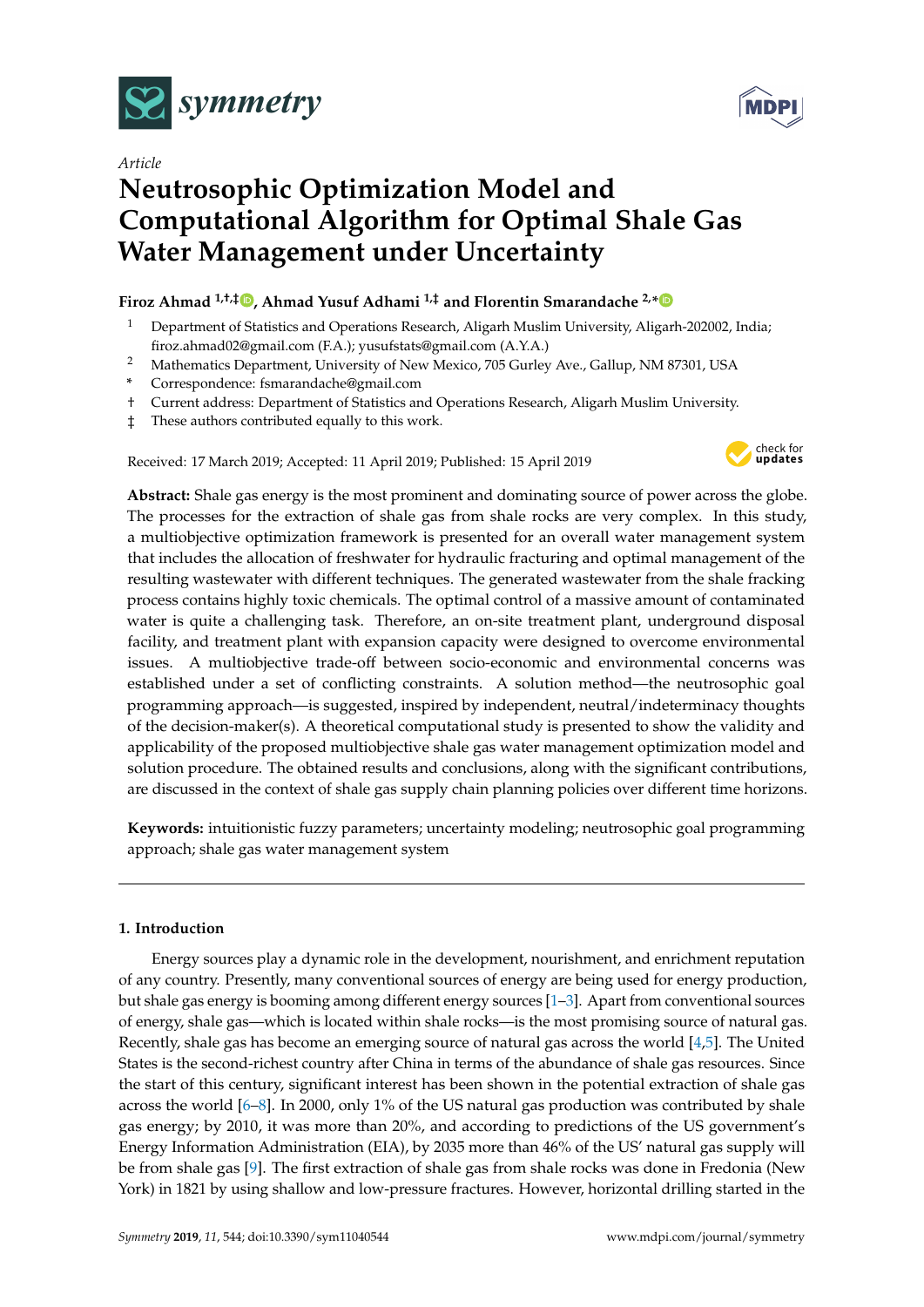1930s, and the first well was fractured in the US in 1947. Presently, shale gas potential extraction and enriched abundance in many nations are being investigated. According to Sieminski et al. [\[10\]](#page-31-5), in 2013, only a few countries (e.g., the US, Canada, and China) have sufficient shale gas enrichment, and future production is planned at commercial scale [\[10\]](#page-31-5). China has an apparent strategy to dramatically grow its shale gas production and investment, which has been restricted by its insufficient approach to water, land, and the latest technology. Shale hosts rocks trapping potential shale gas quantities that have numerous common properties, namely, being composed of organic material, a mature petroleum source, containing a high amount of natural gas in the thermogenic gas window spread inside the Earth's crust where there is high heat and pressure being applied to convert petroleum into natural gas. Most commonly, hydraulic fracturing (also known as *fracking*) and horizontal drilling are two dominant methods that are being used in the process of shale gas extraction across the world. The high concentration of released toxic and contaminated wastewater from the extraction and use of shale gas affects the environment. A challenge in the shale gas extraction process is preventing environmental pollution. This depends on drilling wells and their capacity, which varies with shale use. Water cannot be reused until a well is fractured and the water starts to withdraw from the well. A study was published by Kerr [\[11\]](#page-31-6) in May 2011 that strongly suggested shale gas wells contain a rigorous abundance of toxic surface groundwater flows with flammable methane in North-Eastern Pennsylvania. Although the presented study was confined to the contamination of water, the impact in other areas that would be dug out for shale extraction purposes was not discussed.

Over the past few years, various research works have been published suggesting, in the context of optimal production policies, a selection area, supply chain network, and socio-economic balancing during shale gas extraction at the commercial level. Lutz et al. [\[12\]](#page-31-7) presented a theoretical overview of shale gas development in the context of a more prominent resource-producing country such as the United States. The quantification of shale gas energy and wastewater generation throughout Pennsylvania was revealed with consolidated data obtained from 2189 wells. The concluding remarks were contrary to the current perception regarding the shale gas extraction-to-wastewater evulsion ratio, transportation, disposal facilities, treatment strategies, and the associated factors in the shale gas extraction processes. Yang et al. [\[13\]](#page-31-8) presented the optimum usage of the water life cycle for drilled well-peds through a discontinuous-time bi-stage stochastic mixed-integer linear programming (SMILP) optimization framework under uncertainty. The model was optimized with a set of long-term historical data. The discussed approach was applied to two Marcellus shale gas uses, which showed the effectiveness of the addressed study. Yang et al. [\[14\]](#page-31-9) discussed the optimal usage of water in the fracking and drilling mechanism during shale gas extraction processes at commercial scale, and also formulated a new mixed-integer linear programming (MILP) problem that inherently optimizes the capital investment for an optimal shale gas yielding scheme. A case study was implemented in the proposed optimization scenario. Li and Peng [\[15\]](#page-31-10) investigated a new solution scheme based on interval-valued hesitant fuzzy information for the selection of promising shale gas areas, and discussed the applicability of the proposed approach by selecting the shale gas areas using multi-criteria decision making (MCDM). Although shale gas extraction has been done for over 100 years in two different prominent basins of the United States (i.e., the Appalachian Basin and the Illinois Basin), the wells seldom result in profitable production. The current shale gas extraction process, consisting of horizontal drilling and hydraulic fracturing, has made shale gas synthesis more advantageous.

In April 2012 [\[16\]](#page-31-11), the cost of extraction incurred over shale gas in different coastal parts of the UK was approximated to be much higher than \$200 per barrel, which was compared to oil prices of about \$120 per barrel in the UK North Sea. North America has emerged as one of the potential leaders in developing and producing shale energy. In the US and Canada, after the successful economic accomplishment of the Barnett Shale use in Texas, the exploration of promising new sources of shale gas is being made. Gao and You [\[17\]](#page-31-12) designed an active water cycle configuration for the shale gas extraction process and re-formulated it as a mixed-integer linear fractional programming (MILFP) optimization model under different objectives and sets of constraints. The models were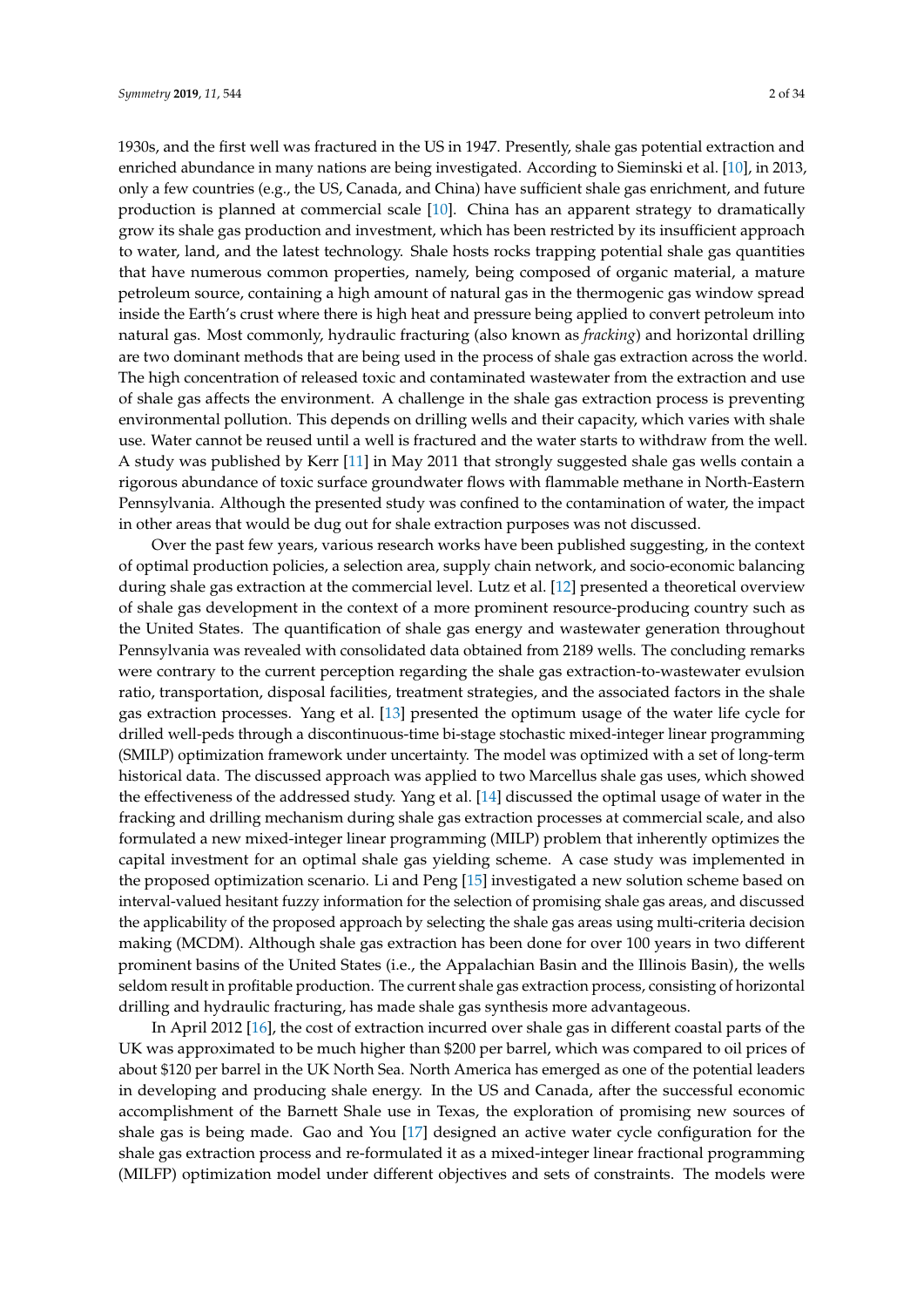globally optimized using various approaches such as the parametric method, a reformulation linearization approach, the branch and bound method, and the Charnes–Cooper transformation technique. The addressed mathematical models were applied to two case studies based on Marcellus shale play, in which on-site treatment techniques of wastewater gained importance in generating freshwater storage. Sang et al. [\[18\]](#page-31-13) discussed a numerical optimization model of desorption and adsorption processes for hydraulic fracturing stimulations that was optimized by assuming polar co-ordinate and balance space, respectively. To estimate the receptacle volume of drilled horizontal shale well reservoirs, Gao and You [\[19\]](#page-31-14) addressed a practical framework for the optimal flow of shale energy networks. The designed configuration comprises various coherent components such as freshwater, shale energy, wastewater management, transportation, and disposal facility with treatment plant options. The formulated models were built in the form of a mixed-integer nonlinear programming (MINLP) problem. The obtained results revealed the trade-off between economic and environmental objectives. Furthermore, Guerra et al. [\[20\]](#page-31-15) also discussed the mathematical formulation and implementation of a comprehensive shale gas production framework with the integration of the water supply chain management system. The proposed optimization framework was illustrated with two case studies with different leading components of the shale gas production systems. Bartholomew and Mauter [\[21\]](#page-31-16) also developed a multiobjective mixed-integer linear programming framework to highlight the trade-off between financial cost and human health & environment (HHE) costs in the overall shale gas water management system. The system's objectives were defined effectively, inherently representing different financial aspects of the shale gas production planning problem. Zhang et al. [\[22\]](#page-31-17) presented a specific study on shale gas wastewater management systems under uncertainty. The presented optimization framework for shale gas wastewater management system corresponds to the disposal and treatment facilities under the expansion of treatment capacity. The proposed model has been designed by considering fuzzy and stochastic parameters with feasibility degree and probability distribution function at the different significance level. The concluding remarks revealed the optimal wastewater management in cases where underground disposal capacity is scarce. The uncertainty involved in the parameter reduced the reliability risk factor in shale gas production. In the present competitive epoch, different shale-gas-producing countries have motivated the wholesome and challenging study of shale gas production policies and the optimal supply chain network configuration. Lira-Barragán et al. [\[23\]](#page-31-18) investigated a mathematical programming formulation for integrating water networks consumed for hydraulic fracturing processes in shale gas extraction. The proposed uncertainty pertained to the use of water for a different purpose and highlighted probabilistic aspects. Moreover, the developed models also cover the scheduling problem associated with the whole modeling framework for shale gas extraction. The different expected objective functions were incorporated, which led to the existence of uncertainty in the modeling approach. Interested researchers can find recent publications on shale gas development and future research scope in Chen et al. [\[24\]](#page-31-19), Knee and Masker [\[25\]](#page-31-20), Lan et al. [\[26\]](#page-31-21), Ren et al. [\[27\]](#page-32-0), Zhang et al. [\[28\]](#page-32-1), Denham et al. [\[29\]](#page-32-2), Al-Aboosi and El-Halwagi [\[30\]](#page-32-3), Jin et al. [\[31\]](#page-32-4), Ren and Zhang [\[32\]](#page-32-5), and Wang et al. [\[33\]](#page-32-6).

## *Research Gaps and Contribution*

Shale gas extraction planning models and optimal strategic implementation inherently depend on various parametric factors that are actively indulged in the decision-making process. The requirement of a tremendous amount of freshwater for hydraulic fracturing (i.e., between 7000 and 40,000  $\mathrm{m}^3$  per well) becomes challenging. The assessment of different freshwater sources is somewhat uneconomic, but other extractions can fulfill freshwater demand. The produced wastewater management system is also an indispensable issue and is very important in shale gas production planning models.

Many recent publications, such as Guo et al. [\[34\]](#page-32-7), Gao et al. [\[35\]](#page-32-8), Chebeir et al. [\[36\]](#page-32-9), Chen et al. [\[37\]](#page-32-10), Drouven and Grossmann [\[38\]](#page-32-11), He et al. [\[39\]](#page-32-12), and Wang et al. [\[40\]](#page-32-13) have discussed different optimal modeling approaches for shale gas water management systems with socio-economic and environmental concerns. All of the above studies are confined to only uncertain modeling approaches, and have not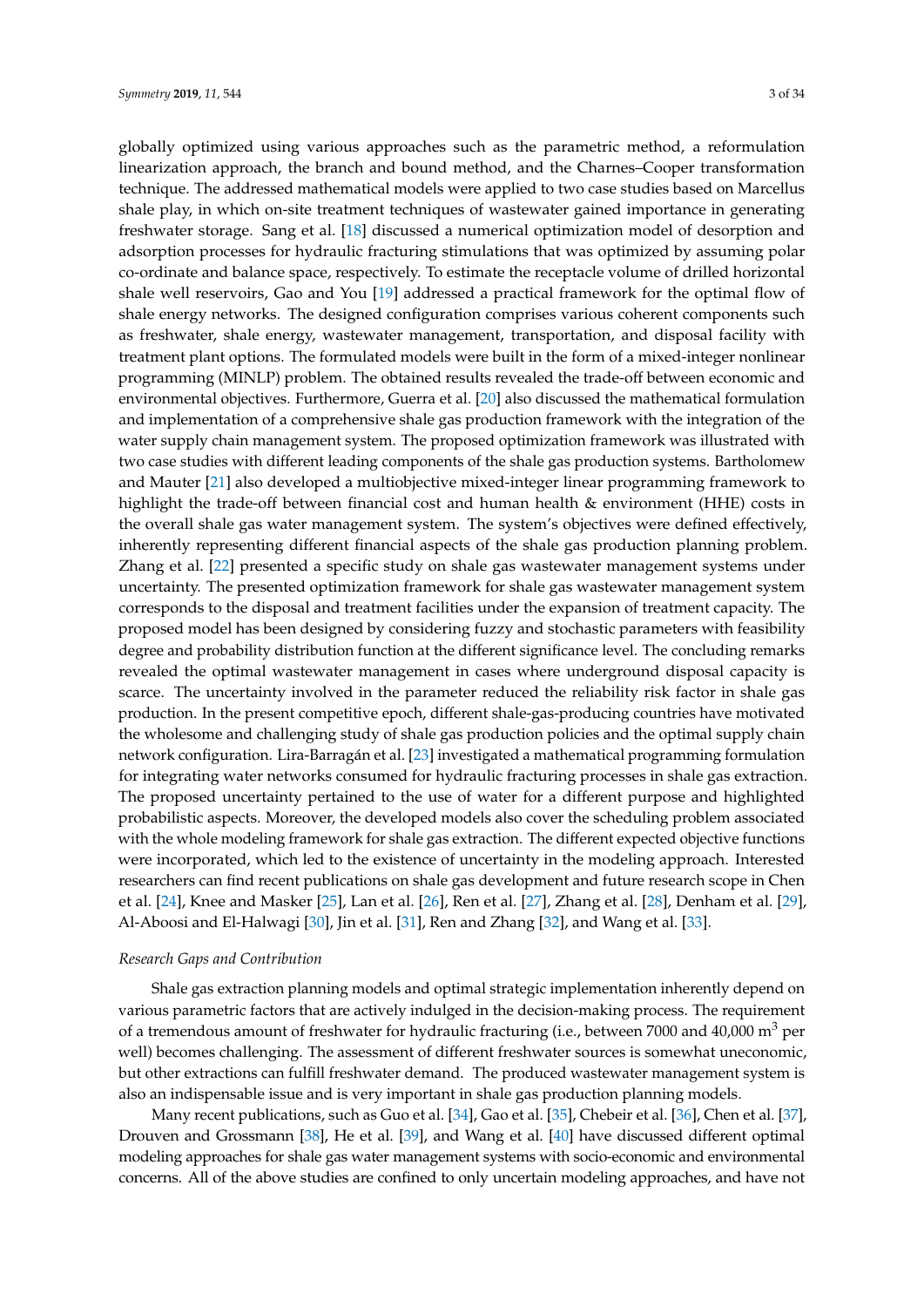discussed uncertainty among parameters' values; however, Zhang et al. [\[22\]](#page-31-17) incorporated vagueness among parameters and represented it by fuzzy and stochastic quantification methodology. However, the study proposed by Zhang et al. [\[22\]](#page-31-17) is lagging in two more practical aspects. First, it may not always be possible to have historical data for to the stochastic technique can be applied; additionally, due to some hesitation regarding imprecise parameters, the fuzzy number may not be an appropriate representative of uncertain parameters. Hence, better representation of the degree of hesitation under vagueness or imprecision can be made by using the intuitionistic fuzzy number, which considers the degree of belongingness as well as non-belongingness of the element in the possible set. Second, Zhang et al. [\[22\]](#page-31-17) only designed the optimization framework for the optimal management of wastewater throughout the shale gas extraction processes, and did not consider the management of freshwater, which is also an integrated part of the whole shale gas extraction over time horizons. Thus, in this study we propose the unification of the two aspects discussed above. The proposed multiobjective shale gas water management system optimization model was designed after considering the most critical aspects of overall water management planning and optimization epoch. Furthermore, the concept of a neutrosophic goal programming approach is new and has not yet been applied in the field of such an emerging source of energy. The proposed model also ensures the trade-off between the socio-economic and environmental effects of shale gas production policies more realistically. The proposed shale gas optimization model also provides an opportunity to adopt the available on-site treatment technology along with the option of expanding the treatment plant, which would be beneficial for Pennsylvania because underground disposal facilities are scarce and most often wastewater is supplied to nearby cities in Ohio. The rest of the paper is summarized as follows:

In Section [2,](#page-3-0) the methodologies and technical definitions regarding intuitionistic fuzzy parameters and the neutrosophic goal programming approach (NGPA) are discussed, while Section [3](#page-10-0) represents the multiobjective shale gas water management optimization model and implementation of the NGPA algorithm. A hypothetical case study is examined in Section [4](#page-21-0) that shows the applicability and validity of the proposed approach. Finally, concluding remarks and findings are highlighted based on the present work in Section [5.](#page-29-0)

### <span id="page-3-0"></span>**2. Methodology**

The shale gas optimization and modeling framework discussed in this paper enviably involve significant work-flow procedures. The involvement of various critical terminological aspects in the proposed modeling and computational approach makes the shale gas optimization problem more pervasive. In order to represent these aspects, we have used some technical terminology which is able to define each and every aspect of the proposed model effectively and efficiently. The mathematical technical terminologies used in this study are intuitionistic fuzzy parameters [\[41](#page-32-14)[–43\]](#page-32-15) and those from multiobjective optimization problems [\[44](#page-32-16)[–46\]](#page-32-17) and the neutrosophic goal programming approach, which is based on the neutrosophic decision set (see  $[47-49]$  $[47-49]$ ). On the basis of these mathematical technical terminologies, we developed an effective modeling and optimization framework for a shale gas water management system that dynamically characterizes the freshwater requirement and the dispensation of the generated wastewater from shale gas wells. The proposed model for shale gas water management systems contemplates different kinds of cost parameters (e.g., acquisition cost, transportation cost, treatment cost, disposal cost, and capital investment) involved in the accumulation process of freshwater and the dispensation of the generated wastewater from the shale gas extraction process. Apart from the cost, different parameters such as the freshwater storage capacity, underground injection disposal capacity of wastewater, wastewater treatment capacity, and the capacity for the expansion of wastewater treatment plants were considered in this study. Moreover, these parameters are not always in deterministic/crisp form, despite containing some kind of ambiguity and vagueness. This ambiguousness and vagueness can be represented by different uncertain parameters, such as fuzzy Zhang et al. [\[22\]](#page-31-17), intuitionistic fuzzy, stochastic Zhang et al. [\[22\]](#page-31-17), and other uncertain forms. The fuzzy parameters are only concerned with the maximization of membership degree (belongingness), whereas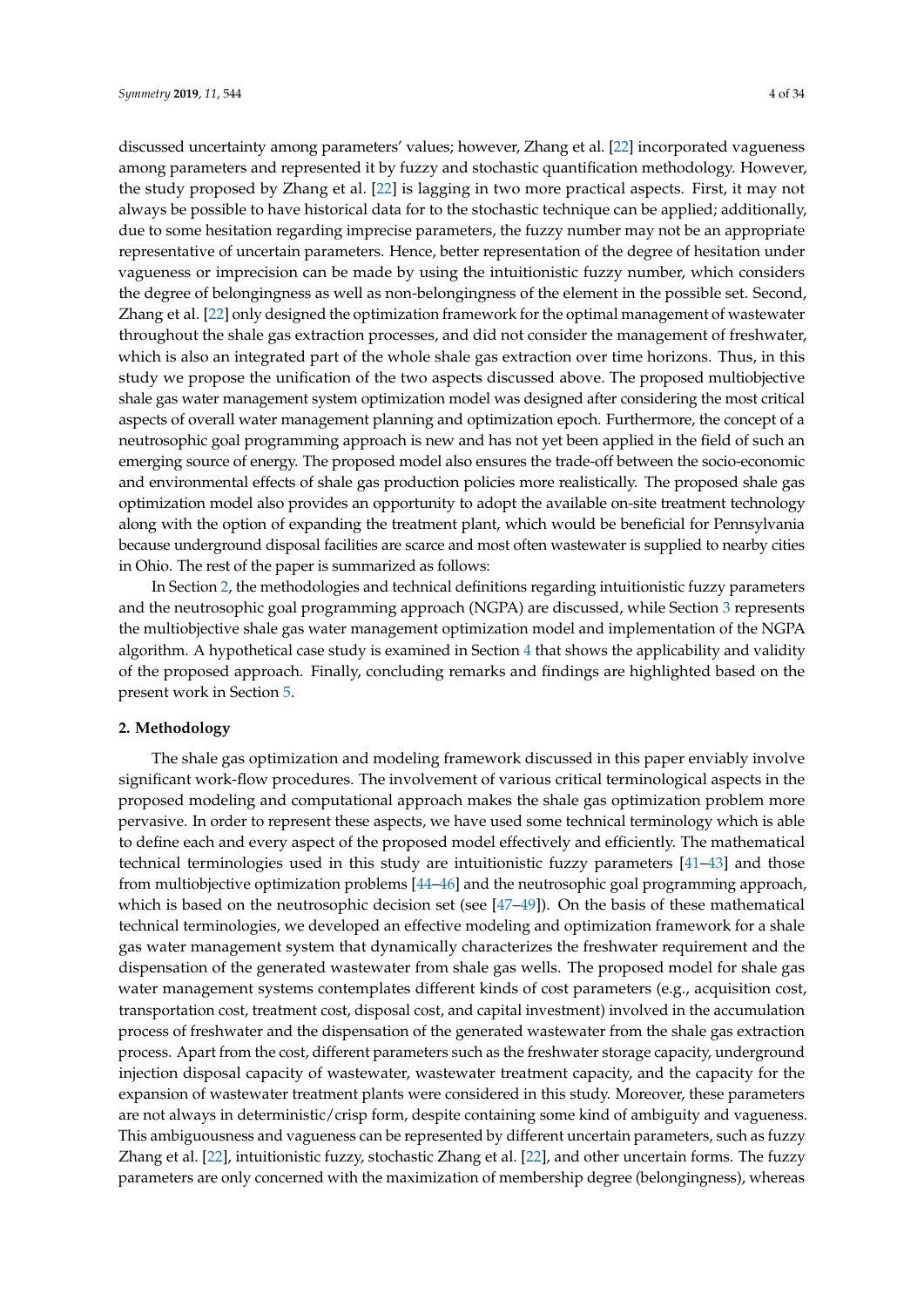an intuitionistic fuzzy set is based on more intuition than a fuzzy set, as it deals with the maximization of membership (belongingness) and the minimization of non-membership degree (non-belongingness) of the element in the set. A stochastic parameter involves a probability distribution function with known mean and variances based on the randomly occurring events.

Furthermore, the proposed modeling approach was designed and incorporated with socio-economic and environmental facts. The potential production and distribution of shale gas energy at the commercial level is not a boon unless and until the proper pertinent initiatives are undertaken in order to overcome the by-products released by the shale gas extraction processes. Therefore, the proposed modeling and optimization approach inherently involves more than one objective (known as a multiobjective optimization problem), which is sufficient to justify the trade-off among different critical socio-economic and environmental aspects of shale gas energy. The mathematical formulation of multiple objectives ensures the economic and environmental aspects of shale gas extraction procedures. To deal with the proposed multiobjective shale gas water management optimization model, a neutrosophic goal programming approach was developed that reveals the actual situation more appropriately. The proposed NGPA considers the independent indeterminacy/neutral degree, which is the area of incognizance of a proposition's value. The selection of the proposed NGPA technique is quite effective, explanatory, and a good representative of real-life situations.

## *2.1. Intuitionistic Fuzzy Set*

**Definition 1** ([\[50\]](#page-32-20))**.** *(Intuitionistic fuzzy set (IFS)) Let there be a universal set Y; then, an IFS W*˜ *in Y is given by the ordered triplets as follows:*

$$
\tilde{W} = \{y, \, \mu_{\tilde{W}}(y), \, v_{\tilde{W}}(y) | \, y \in Y\},
$$

*where*

$$
\mu_{\tilde{W}}(y): Y \to [0, 1]; \nu_{\tilde{W}}(y): Y \to [0, 1],
$$

*with conditions*

$$
0 \leq \mu_{\tilde{W}}(y) + \nu_{\tilde{W}}(y) \leq 1,
$$

*where*  $\mu_{\tilde{W}}(y)$  and  $\nu_{\tilde{W}}(y)$  denote the membership and non-membership functions of the element  $y \in Y$  into the *set W.* ˜

**Definition 2** ([\[51\]](#page-33-0) (Intuitionistic fuzzy number)). An intuitionistic fuzzy set  $\tilde{W}$  =  $\{y, \mu_{\tilde{W}}(y), \nu_{\tilde{W}}(y)\}\$   $y \in Y\}$  of the real number R is said to be an intuitionistic fuzzy number if the *following condition holds:*

- *(i) W should be intuitionistic fuzzy normal and convex.* ˜
- *(ii)*  $\mu_{\tilde{W}}(y)$  *and*  $\nu_{\tilde{W}}(y)$  *should be upper and lower semi-continuous functions.*
- *(iii)*  $Supp \tilde{W} = \{y \in R; v_W(y) < 1\}$  should be bounded.

**Definition 3** ([\[43\]](#page-32-15))**.** *(Triangular intuitionistic fuzzy number) An intuitionistic fuzzy number W*˜ *is said to be a triangular intuitionistic fuzzy number if the membership function*  $\mu_{\tilde{W}}(y)$  *and non-membership function*  $\nu_{\tilde{W}}(y)$ *are given by:*

$$
\mu_{\tilde{W}}(y) = \begin{cases} \frac{y - a_1}{b - a_1}, & \text{if } a_1 \le y \le b, \\ 1, & \text{if } y = b, \\ \frac{a_2 - y}{a_2 - b}, & \text{if } b \le y \le a_2 \end{cases}
$$

*and*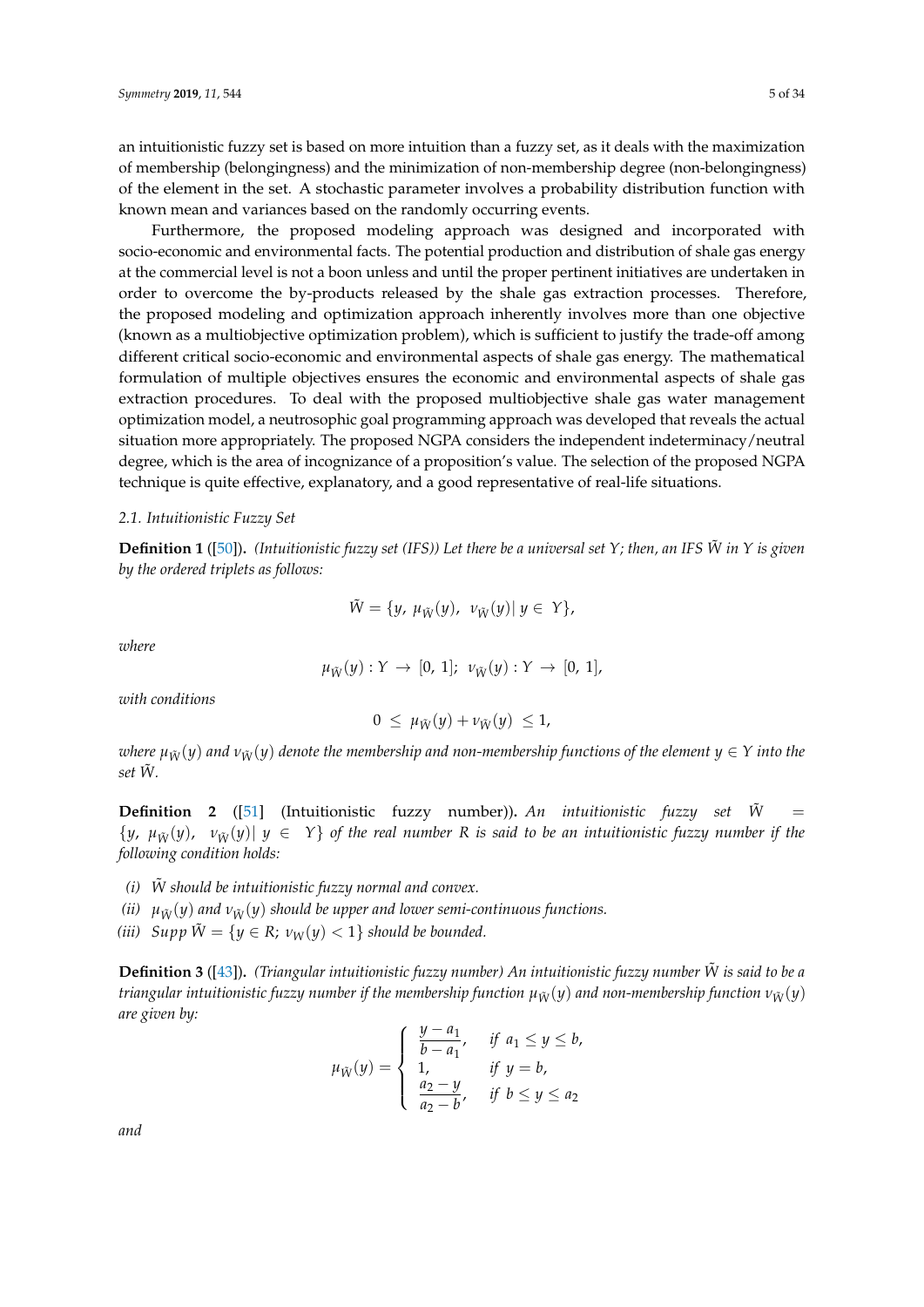$$
\nu_{\tilde{W}}(y) = \begin{cases}\n\frac{b-y}{b-a_3}, & \text{if } a_3 \le y \le b, \\
0, & \text{if } y = b, \\
\frac{y-b}{a_4-b}, & \text{if } b \le y \le a_4,\n\end{cases}
$$

*where*  $a_3 \le a_1 \le b \le a_2 \le a_4$  *and is denoted by*  $\tilde{W} = \{(a_1, b, a_2; \mu_{\tilde{W}}), (a_3, b, a_4; \nu_{\tilde{W}})\}.$ 

**Definition 4** ([\[42\]](#page-32-21))**.** *(Expected interval for intuitionistic fuzzy number) Let us consider that there exists an intuitionistic fuzzy number*  $\tilde{W}$  *which belongs to the set of real numbers*  $R$  *with*  $(a_1, a_2, a_3, a_4; b_1, b_2, b_3, b_4) \in \mathbb{R}$ such that  $a_1 \le a_2 \le a_3 \le a_4 \le b_1 \le b_2 \le b_3 \le b_4$ . The four functions  $f_{\tilde{W}}(y), g_{\tilde{W}}(y), h_{\tilde{W}}(y), k_{\tilde{W}}(y)$ :  $\mathbb{R} \to$ [0,1] such that  $f_{\tilde{W}}(y)$  and  $g_{\tilde{W}}(y)$  are non-decreasing and  $h_{\tilde{W}}(y)$  and  $k_{\tilde{A}}(y)$  are non-increasing functions, then *the intuitionistic fuzzy number*  $\tilde{W} = \{y, \mu_{\tilde{W}}(y), \nu_{\tilde{W}}(y) : y \in Y\}$  can be represented by membership and *non-membership functions stated as follows:*

$$
\mu_{\tilde{W}}(y) = \begin{cases} 0, & \text{if } y \le a_1 \text{ or } y \ge a_4, \\ f_{\tilde{W}}(y), & \text{if } a_1 \le y \le a_2, \\ g_{\tilde{W}}(y), & \text{if } a_3 \le y \le a_4, \\ 1, & \text{if } a_2 \le y \le a_3 \end{cases}
$$

*and*

$$
\nu_{\tilde{W}}(y) = \begin{cases}\n1, & \text{if } y \le b_1 \text{ or } y \ge b_4, \\
h_{\tilde{W}}(y), & \text{if } b_1 \le y \le b_2, \\
k_{\tilde{W}}(y), & \text{if } b_3 \le y \le b_4, \\
0, & \text{if } b_2 \le y \le b_3.\n\end{cases}
$$

*Furthermore, Grzegrorzewski [\[52\]](#page-33-1) discussed the expected interval for the intuitionistic fuzzy number*  $\tilde{W} = \{a_1, a_2, a_3, a_4; b_1, b_2, b_3, b_4\}$  *as a crisp interval and presented it as follows:* 

$$
EI(\tilde{W}) = [E_1(\tilde{W}), E_2(\tilde{W})]. \tag{1}
$$

*The lower and upper values of the expected interval for the intuitionistic fuzzy number W*˜ *is defined as given below:*

$$
E_1(\tilde{W}) = \frac{b_1 + a_2}{2} + \int_{b_1}^{b_2} h_{\tilde{W}}(y) - \int_{a_1}^{a_2} f_{\tilde{W}}(y),
$$
  

$$
E_2(\tilde{W}) = \frac{a_3 + b_4}{2} + \int_{a_3}^{a_4} g_{\tilde{W}}(y) - \int_{b_3}^{b_4} k_{\tilde{W}}(y),
$$

*where*

$$
h_{\tilde{W}}(y) = \frac{y - b_1}{b_2 - b_1}, \quad f_{\tilde{W}}(y) = \frac{y - a_1}{a_2 - a_1},
$$
  

$$
k_{\tilde{W}}(y) = \frac{y - b_4}{b_3 - b_4}, \quad g_{\tilde{W}}(y) = \frac{y - a_4}{a_3 - a_4}.
$$

**Definition 5** ([\[42\]](#page-32-21))**.** *(Expected interval and value for triangular intuitionistic fuzzy number) Suppose that*  $\tilde{W} = \{(a_1, b, a_2; \mu_{\tilde{W}}), (a_3, b, a_4; \nu_{\tilde{W}})\}\$ is a triangular intuitionistic fuzzy number with membership and *non-membership functions*  $\mu_{\tilde{W}}(y)$  *and*  $\nu_{\tilde{W}}(y)$ *; then, the expected interval of the triangular intuitionistic fuzzy number by using the above definition can be obtained as follows:*

$$
E_1(\tilde{W}) = \frac{b_1 + a_2}{2} + \int_{b_1}^{b_2} h_{\tilde{W}}(y) - \int_{a_1}^{a_2} f_{\tilde{W}}(y) = \frac{3a + b_1 + (a - b_1)v_{\tilde{W}} - (a - a_1)\mu_{\tilde{W}}}{4}
$$
(2)

*and*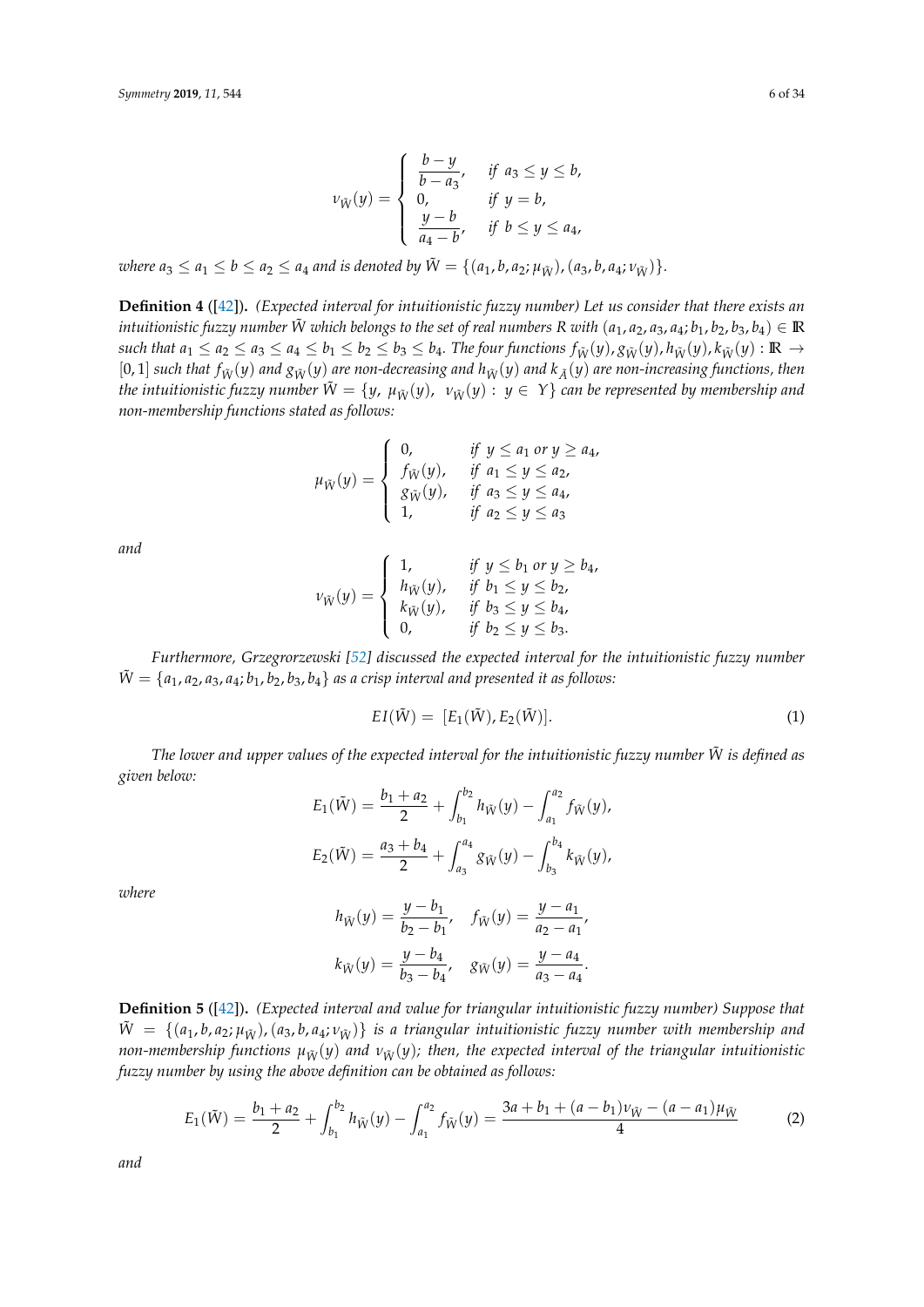$$
E_2(\tilde{W}) = \frac{a_3 + b_4}{2} + \int_{a_3}^{a_4} g_{\tilde{W}}(y) - \int_{b_3}^{b_4} k_{\tilde{W}}(y) = \frac{3a + b_2 + (a_2 - a)\mu_{\tilde{W}} + (a - b_2)\nu_{\tilde{W}}}{2}.
$$
 (3)

*Grzegrorzewski [\[52\]](#page-33-1) also suggested the expected value for the intuitionistic fuzzy number with the help of lower and upper values of the expected interval. Therefore, the expected value for the triangular intuitionistic fuzzy number is obtained as follows:*

$$
EV(\tilde{W}) = \left[\frac{E_1(\tilde{W}) + E_2(\tilde{W})}{2}\right].
$$
\n(4)

**Definition 6.** *The general mathematical programming formulation of a multiobjective optimization problem with k objectives, j constraints, and q variables can be stated as follows:*

Optimize 
$$
(Z_1, Z_2, \dots, Z_k)
$$
  $k = 1, 2, \dots, K$   
\ns.t.  $g_j(x) \le d_j$ ,  $j = 1, 2, \dots, j_1$ ;  
\n $g_j(x) \ge d_j$ ,  $j = j_1 + 1, j_1 + 2, \dots, j_2$ ;  
\n $g_j(x) = d_j$ ,  $j = j_2 + 1, j_2 + 2, \dots, J_j$ ;  
\n $x_q \ge 0$ ,  $q = 1, 2, 3, \dots, Q$ ;  $x_q \in X$ ,

*x where*  $Z_k$  *are a set of k different conflicting objectives,*  $g_j$  *<i>are real-valued functions, and*  $d_j$  *are real numbers.*  $x_q$  *is a q-dimensional decision variable vector and X is a feasible solution set.*

## *2.2. Neutrosophic Goal Programming Approach (NGPA)*

In the past few decades, the extended version of the fuzzy set (FS) and intuitionistic fuzzy set (IFS) have been introduced. In order to reflect the insightful concept of indeterminacy or neutral thoughts in decision making, a new set called the *neutrosophic set* was introduced by Smarandache [\[47\]](#page-32-18). The technical erm *neutrosophic* holds two different words, which are *neutre* derived from French and meaning "neutral", and *sophia*, adopted from Greek and meaning "skill" or "wisdom". Therefore, the word "neutrosophic" concretely means "knowledge of neutral thoughts". The FS is mainly concerned with the maximization of the degree of belongingness (membership function) of an element in the set, whereas the IFS deals with two aspects, namely, the degree of belongingness (membership function) and the degree of non-belongingness (non-membership function) of the element in the set. The incorporation of the independent neutral/indeterminacy concept in the neutrosophic set differentiates itself from FS and IFS, providing more strength to decision-making processes.

Moreover, many real-life circumstances may not be easy to tackle with only the degree of belongingness and non-belongingness of the element in the set. However, the degree up to some level of belongingness and non-belongingness would be a significant touchstone in the decision-making process. For example, if we take the opinion about the victory of team *X* in a cricket match, and supposing they have the possible chance of winning equalling 0.8, the chance team *X* has of losing would be 0.4 and the chance that match would be a tie would be 0.5 (see [\[53\]](#page-33-2)). All the possibilities are independent of each other and can take any value between 0 and 1. Therefore, this sort of decision-making problem is outside of the domain of FS and IFS, and consequently beyond the periphery of fuzzy programming and intuitionistic fuzzy programming approaches, respectively. Hence, independent indeterminacy conditions under the uncertainty domain are a more technical perspective in real-life optimization problems (see [\[48,](#page-32-22)[49](#page-32-19)[,53\]](#page-33-2)).

An efficient approach called the neutrosophic goal programming approach (NGPA) based on the neutrosophic decision set [\[47\]](#page-32-18) was designed in order to reach the best compromise solution of multiobjective optimization problems. The NGPA inherently comprises three membership functions, namely, the maximization of truth and indeterminacy degrees and the minimization of the falsity degree present in any optimization problem. It permits policymakers to manifest independent neutral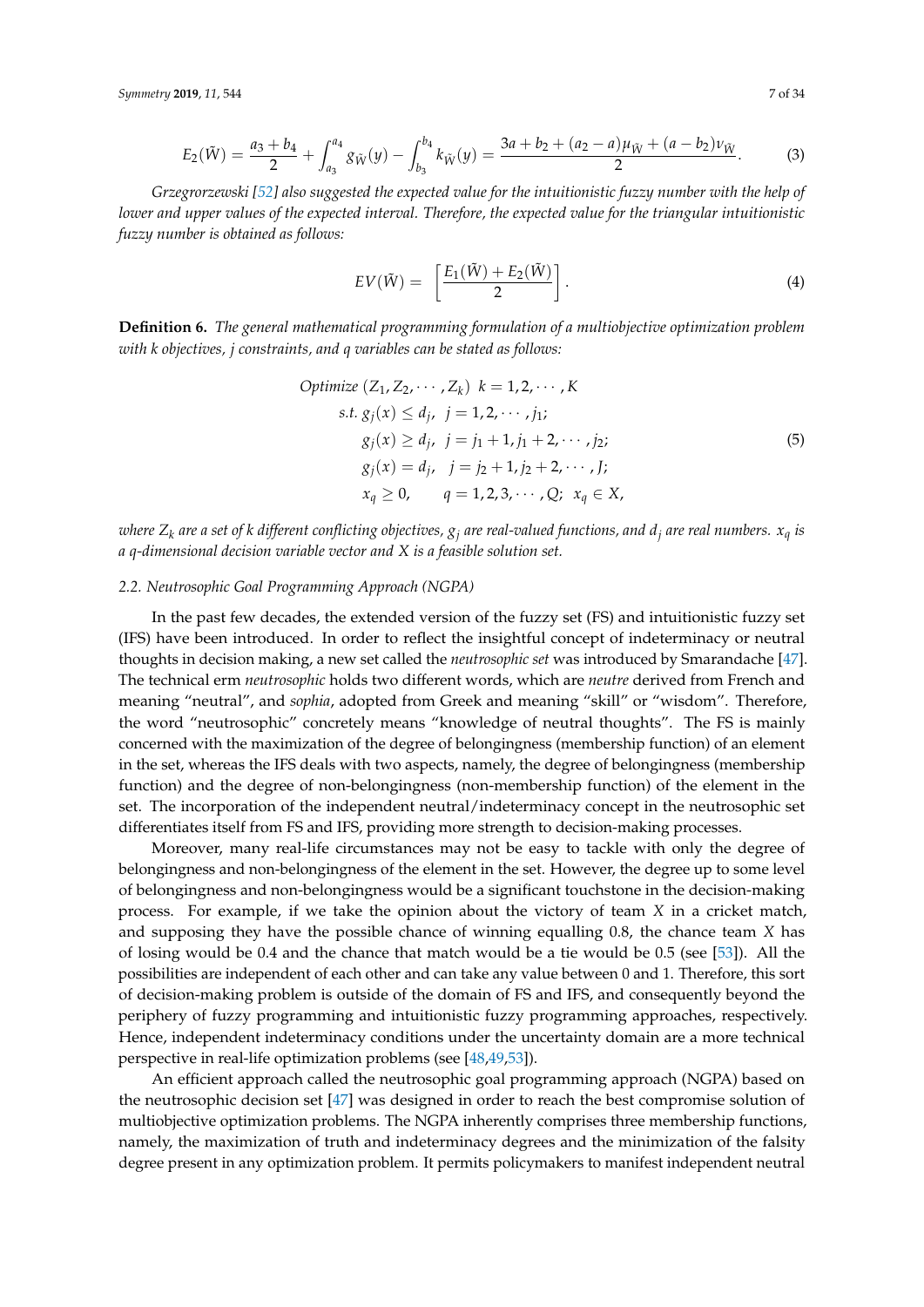inferences about decision-making processes and provides an opportunity to effectively reach goals using the NGPA technique.

**Definition 7** ([\[47\]](#page-32-18) (Neutrosophic Set)). Let there be a universal discourse Y such that  $y \in Y$ , then a *neutrosophic set W in Y is defined by three membership functions, namely, truth*  $T_W(y)$ *, indeterminacy*  $I_W(y)$ *, and falsity*  $F_W(y)$ *, denoted by the following form:* 

$$
W = \{ \langle y, T_W(y), I_W(y), F_W(y) \rangle | y \in Y \},\
$$

*where TW*(*y*), *IW*(*y*)*, and FW*(*y*) *are real standard or non-standard subsets belonging to* ]0 <sup>−</sup>, 1+[*, also given as,*  $T_W(y): y \to ]0^-, 1^+[$ ,  $I_W(y): Y \to ]0^-, 1^+[$ , and  $F_W(y): Y \to ]0^-, 1^+[$ . There is no restriction on the sum *of*  $T_W(y)$ ,  $I_W(y)$  and  $F_W(y)$ , so we have

$$
0^{-} \leq \sup T_{W}(y) + I_{W}(y) + \sup F_{W}(y) \leq 3^{+}.
$$

**Definition 8** ([\[47\]](#page-32-18)). Let there be two single-valued neutrosophic sets *A* and *B*, then  $C = (A \cup B)$  with truth  $T_C(y)$ , indeterminacy  $I_C(y)$ , and falsity  $F_C(y)$  membership functions are given by:

 $T_C(y) = max(T_A(y), T_B(y))$ ,  $I_C(y) = min(I_A(y), I_B(y))$ ,  $F_C(y) = min(F_A(y), F_B(y))$  *for each*  $y \in Y$ .

**Definition 9** ([\[47\]](#page-32-18)). Let there be two single-valued neutrosophic sets A and B, then  $C = (A \cap B)$  with truth  $T_C(y)$ *, indeterminacy*  $I_C(y)$ *, and falsity*  $F_C(y)$  *membership functions are given by* 

 $T_C(y) = min(T_A(y), T_B(y)),$  $I_C(y) = max(I_A(y), I_B(y))$ ,  $F_C(y) = max(F_A(y), F_B(y))$  *for each*  $y \in Y$ .

The concept of fuzzy decision (D), fuzzy goal (G), and fuzzy constraint (C) was first discussed by Bellman and Zadeh [\[44\]](#page-32-16) and extensively used in many real-life decision-making problems under fuzziness. Therefore, a fuzzy decision set can be defined as follows:

$$
D=G\cap C.
$$

Equivalently, the neutrosophic decision set *DN*, with the set of neutrosophic goals and constraints, can be defined as:

$$
D_N = (\bigcap_{k=1}^K G_k)(\bigcap_{j=1}^J C_j) = (y, T_D(y), I_D(y), F_D(y)),
$$

where

$$
T_D(y) = min \begin{cases} T_{G_1}(y), T_{G_2}(y), ..., T_{G_K}(y) \\ T_{C_1}(y), T_{C_2}(y), ..., T_{C_J}(y) \end{cases} \forall y \in Y,
$$
  
\n
$$
I_D(y) = max \begin{cases} I_{G_1}(y), I_{G_2}(y), ..., I_{G_K}(y) \\ I_{C_1}(y), I_{C_2}(y), ..., I_{C_J}(y) \end{cases} \forall y \in Y,
$$
  
\n
$$
F_D(y) = max \begin{cases} F_{G_1}(y), F_{G_2}(y), ..., F_{G_K}(y) \\ F_{C_1}(y), F_{C_2}(y), ..., F_{C_J}(y) \end{cases} \forall y \in Y,
$$

where  $T_D(y)$ ,  $I_D(y)$ , and  $F_D(y)$  are the truth, indeterminacy, and falsity membership functions of neutrosophic decision set *DN*, respectively.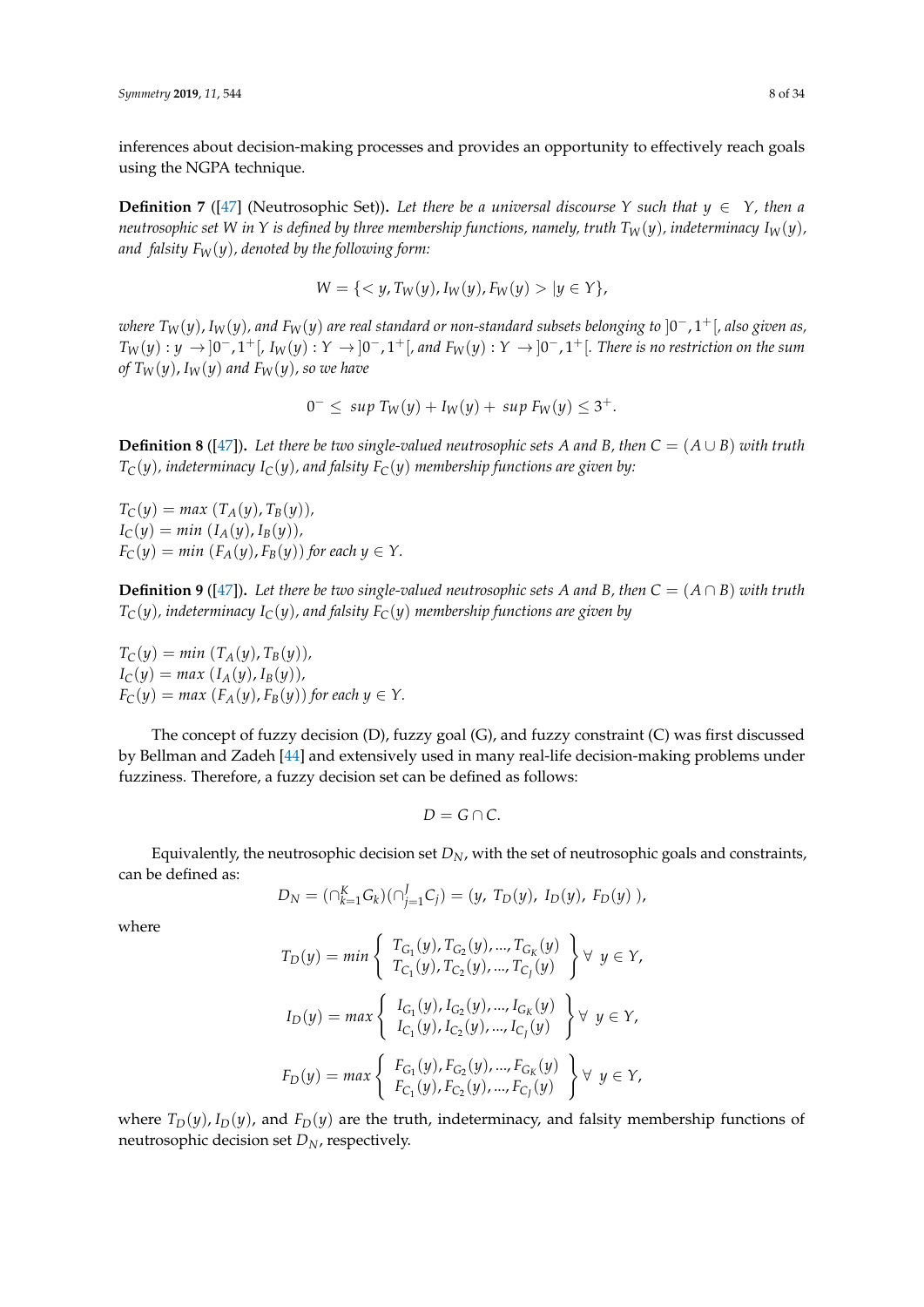In order to formulate the different membership functions for multiobjective optimization problems (MOOPs), we defined the bounds for each objective function. The lower and upper bounds for each objective function are represented by  $L_k$  and  $U_k$  which can be obtained as follows:

First, we solved each objective function as a single objective under the given constraints of the problem. After solving *k* objectives individually, we have the *k* solutions set, *X* 1 , *X* 2 , ..., *X k* . After that, the obtained solutions are substituted for each objective function to provide the lower and upper bounds for each objective, as given below:

$$
U_k = \max [Z_k(X^k)] \text{ and } L_k = \min [Z_k(X^k)] \quad \forall \, k = 1, 2, 3, ..., K. \tag{6}
$$

The bounds for *k* objective functions under the neutrosophic environment can be obtained as follows:

> $U_k^T = U_k$ ,  $L_k^T = L_k$  for truth membership,  $U_k^I = L_k^T + s_k$ ,  $L_k^I = L_k^T$  for indeterminacy membership,  $U_k^F = U_k^T$ ,  $L_k^F = L_k^T + t_k$  for falsity membership,

where  $s_k$  and  $t_k \in (0, 1)$  are predetermined real numbers assigned by decision maker(s) (DM(s)). By using the above lower and upper bounds, we defined the linear membership functions under a neutrosophic environment:

$$
T_{k}(Z_{k}(x)) = \begin{cases} 1 & \text{if } Z_{k}(x) < L_{k}^{T} \\ \frac{U_{k}^{T} - Z_{k}(x)}{U_{k}^{T} - L_{k}^{T}} & \text{if } L_{k}^{T} \le Z_{k}(x) \le U_{k}^{T} \\ 0 & \text{if } Z_{k}(x) > U_{k}^{T}, \end{cases}
$$
(7)

$$
I_{k}(Z_{k}(x)) = \begin{cases} 1 & \text{if } Z_{k}(x) < L_{k}^{I} \\ \frac{U_{k}^{I} - Z_{k}(x)}{U_{k}^{I} - L_{k}^{I}} & \text{if } L_{k}^{I} \le Z_{k}(x) \le U_{k}^{I} \\ 0 & \text{if } Z_{k}(x) > U_{k}^{I}, \end{cases}
$$
(8)

$$
F_k(Z_k(x)) = \begin{cases} 1 & \text{if } Z_k(x) > U_k^F \\ \frac{Z_k(x) - L_k^F}{U_k^F - L_k^F} & \text{if } L_k^F \le Z_k(x) \le U_k^F \\ 0 & \text{if } Z_k(x) < L_k^F. \end{cases}
$$
(9)

In the above case,  $L_k^{(.)}$  $u_k^{(.)} \neq U_k^{(.)}$  $L_k^{(.)}$  for all *k* objective functions. If for any membership  $L_k^{(.)} = U_k^{(.)}$  $\mathbf{R}^{(1)}$ , then the value of these memberships will be equal to 1. The diagrammatic representation of the objective function with different components of membership functions under a neutrosophic environment is shown in Figure [1.](#page-9-0)

Moreover all the above three discussed membership degrees can be transformed into membership goals according to their respective degrees of attainment. The highest degree of truth membership function that can be achieved is unity (1), the indeterminacy membership function is neutral and independent with the highest attainment degree half (0.5), and the falsity membership function can be achieved with the highest attainment degree zero (0). Now the transformed membership goals under a neutrosophic environment can be expressed as follows:

$$
T_k(Z_k(x)) + d_{kT}^- - d_{kT}^+ = 1,
$$
\n(10)

$$
I_k(Z_k(x)) + d_{kl}^- - d_{kl}^+ = 0.5,\t\t(11)
$$

$$
F_k(Z_k(x)) + d_{kF}^- - d_{kF}^+ = 0,
$$
\n(12)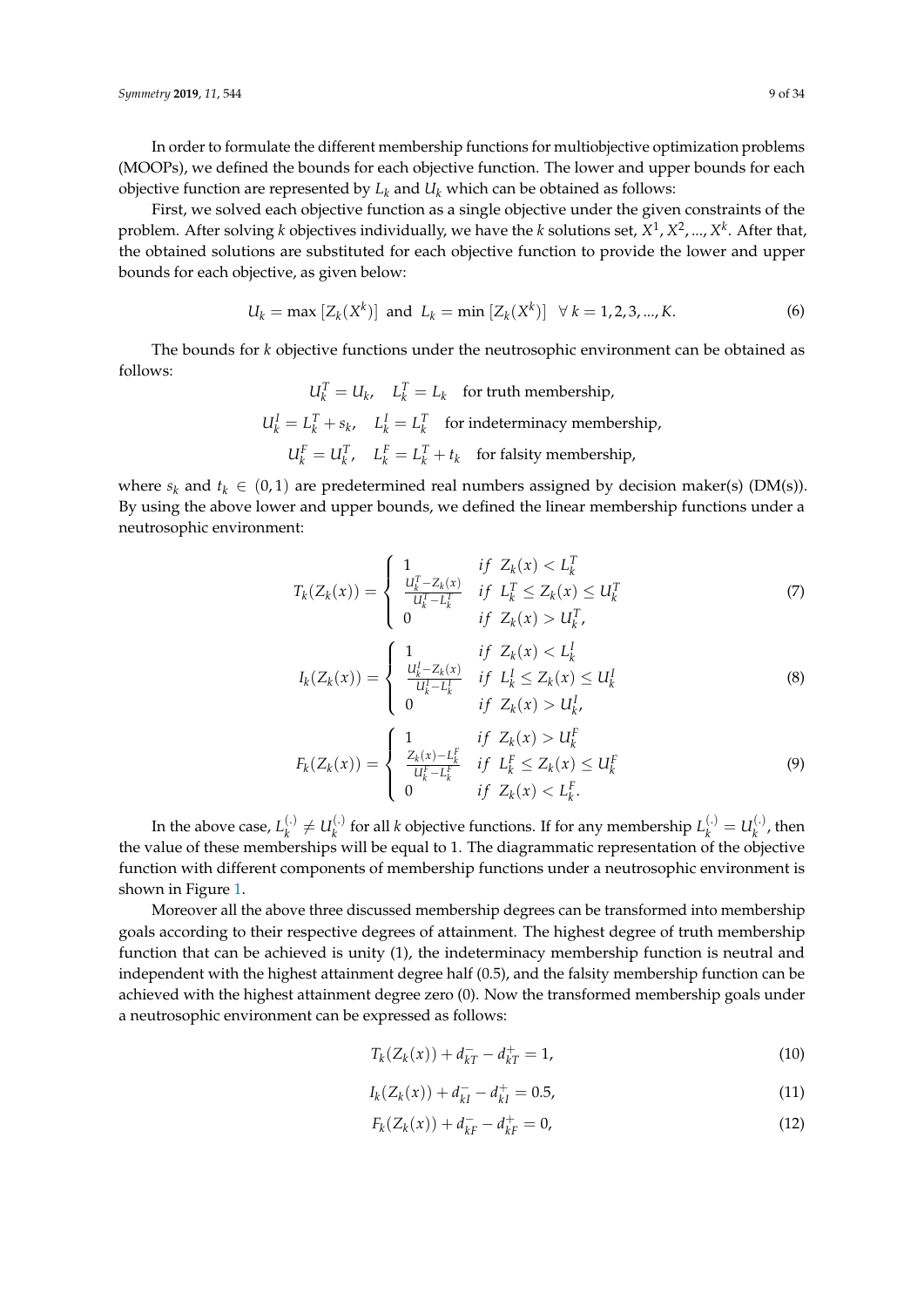<span id="page-9-0"></span>where  $d_{kT}^-, d_{kT}^+, d_{kI}^-, d_{kI}^+, d_{kF}^-$ , and  $d_{kF}^+$  are the over and under deviations such that  $d_{kT}^-, d_{kT}^+ = 0$ ,  $d_{kT}^-, d_{kF}^+ =$ 0, and  $d_{kF}^-, d_{kF}^+ = 0$  for truth membership, indeterminacy membership, and falsity membership goals under a neutrosophic environment.



**Figure 1.** Diagrammatic representation of truth, indeterminacy, and falsity membership degree for the objective function.

Intuitionally, the aims are to maximize the truth and indeterminacy membership degrees of neutrosophic objectives and constraints, and minimize the falsity membership degree of neutrosophic objectives and constraints. The general formulation of the neutrosophic goal programming (NGP) model for multiobjective optimization problem (5) is represented as follows:

Minimize 
$$
Z = \sum_{k=1}^{K} w_{kT} d_{kT}^- + \sum_{k=1}^{K} w_{kI} d_{kI}^- + \sum_{k=1}^{K} w_{kF} d_{kF}^+
$$
  
\nsubject to  
\n $T_k(Z_k(x)) + d_{kT}^- - d_{kT}^+ \ge 1$ ;  
\n $I_k(Z_k(x)) + d_{kI}^- - d_{kI}^+ \ge 0.5$ ;  
\n $F_k(Z_k(x)) + d_{kF}^- - d_{kF}^+ \le 0$ ;  
\n $T_k(Z_k(x)) \ge I_k(Z_k(x))$ ;  
\n $T_k(Z_k(x)) \ge P_k(Z_k(x))$ ;  
\n $F_k(Z_k(x)) \ge 0, d_{kT}^- d_{kT}^+ = 0$ ;  
\n $d_{kI}^- d_{kI}^+ = 0, d_{kF}^- d_{kF}^+ = 0$ ;  
\n $g_j(x) \le d_j, j = 1, 2, \dots, m_1$ ;  
\n $g_j(x) \ge d_j, j = m_1 + 1, m_1 + 2, \dots, m_2$ ;  
\n $g_j(x) = d_j, j = m_2 + 1, m_2 + 2, \dots, m$ ;  
\n $x_i \ge 0, \quad i = 1, 2, 3, \dots, q; \quad x_i \in X$ ;  
\n $d_{kT}^-, d_{kT}^+, d_{kI}^+, d_{kF}^+ \ge 0 \forall k$ ,

where  $w_{kT}$ ,  $w_{kI}$ , and  $w_{kF}$  are the weights assigned to deviations of the truth, indeterminacy, and falsity membership goals of each objective function, respectively. Now the assignment of corresponding weighting schemes of different weights can be obtained as follows:

$$
w_{kT} = \frac{1}{U_k^T - L_k^T}, w_{kI} = \frac{1}{U_k^I - L_k^I}, \text{ and } w_{kF} = \frac{1}{U_k^F - L_k^F}.
$$
  
Hence, the optimum equation of multiplication

 $U_k^T - L_k^{T \wedge \alpha_{kI}}$   $U_k^I - L_k^{I \wedge \alpha_{kI}}$   $U_k^F - L_k^F$ <br>Hence, the optimum evaluation of multiobjective optimization problems by using the NGP approach is a very useful technique as it involves the degree of indeterminacy, which is independent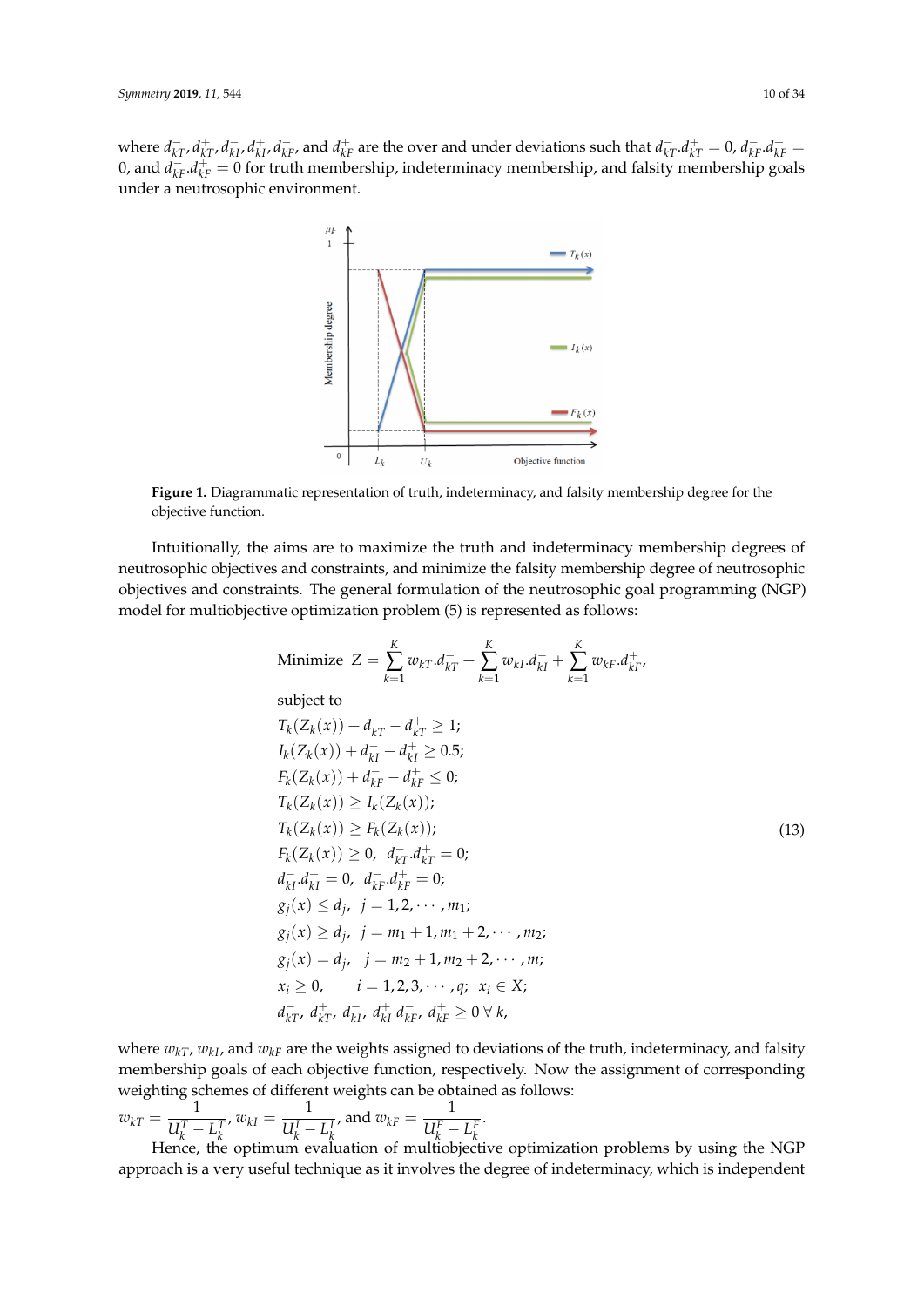and certainly ensures the achievement of marginal evaluation of each membership goal by reducing the deviational values under a neutrosophic environment.

## <span id="page-10-0"></span>**3. Shale Gas Water Management System: Modeling and Optimization under Uncertainty**

Shale gas is a rapidly emerging and unconventional source of energy found trapped in shale rocks. The extraction process at the wholesale level is very complicated. Since shales usually possess low permeability to permit significant fluid inflow to a well-bore, most shale wells are not adequate sources of natural gas for commercial production. Other sources of natural gases include coal bed methane, methane hydrates, and tight sandstones. Most commonly, the area in which shale gases are trapped are known as resource plays. Shale has comparatively low matrix permeability, which affects gas production at the commercial level and requires the fracturing process to supply permeability. In the past few decades, shale gas has been produced from shale rocks with natural fractures. Shale gas production seems to be booming in recent years due to the latest potential technology in hydraulic fracturing (fracking), which has led in the direction of pervasive artificial fractures around good bores. Horizontal drilling is often used in the shale gas extraction process. Lateral lengths up to 10,000 feet (3000 m) within shale wells are dug out to create maximum borehole surface area in contact with the shale. While injecting water with high pressure into shale rocks, chemicals are added to facilitate the underground fracturing process, which releases natural gas. The fracturing fluid is primarily water and contains approximately 0.5% chemical additives that are fully dissolved into the water. Depending on the size of the area, millions of liters of water are used for fracking, which signifies that thousands of liters of chemicals are injected into the subsurface.

The massive amount of contaminated surface water and groundwater with fracking fluids has emerged as a problematic issue. Generally, accrued shale gas is usually trapped several thousand feet below ground. Different challenging environmental concerns are often observed. For example, methane migration, improper treatment of produced wastewater, and lack of an underground injection disposal site. About 50% to 70% of the injected volume of contaminated water is generated after fracking, and sufficient storage capacity for wastewater management is required. The remaining volume of water remains in the subsurface. The hydraulic fracturing process leads to the perception that it can lead to the contamination of groundwater aquifers. However, foul odors and very toxic local water supply above-ground are also unavoidable truths about shale gas. Acid mine wastewater can be released into groundwater, but it might cause significant contamination of underground freshwater. Usually, the harmful impact and water pollution associated with wastewater and coal production can be reduced to a certain extent in shale gas production. Apart from using water and industrial chemicals, it may also be feasible to frack shale gas with only liquefied propane gas. This extraction option simultaneously reduces water and environmental degradation. It can be implemented in regions like Pennsylvania that have experienced a marginal increment in the freshwater requirement for energy production. More explicitly, shale gas development in the United States represents less than half a percent of total domestic freshwater consumption, although this quantity can reach as high as 25% in particularly arid regions.

Therefore, the proposed shale gas water management strategy has been designed to optimize the allocation of water requirement for different purposes. The designed water supply chain network configuration contains various components, such as the acquisition of freshwater and its transportation, on-site treatment with different technology, underground injection disposal sites, and treatment plants for wastewater with an option for expansion with a to and fro transportation network. Different potential objectives addressing the project planning strategy were also considered in this present study. A well-defined set of dynamic constraints were imposed to represent the modeling approach more realistically. The integrated water flow supply chain network within shale gas planning periods is shown in Figure [2.](#page-11-0) In Figure [2,](#page-11-0) the different echelons are presented to highlight the proposed shale gas water management design. The flow of freshwater initiates from different freshwater sources *S* and is then shipped to various shale sites *I*. After fracking processes, a possible part of the generated toxic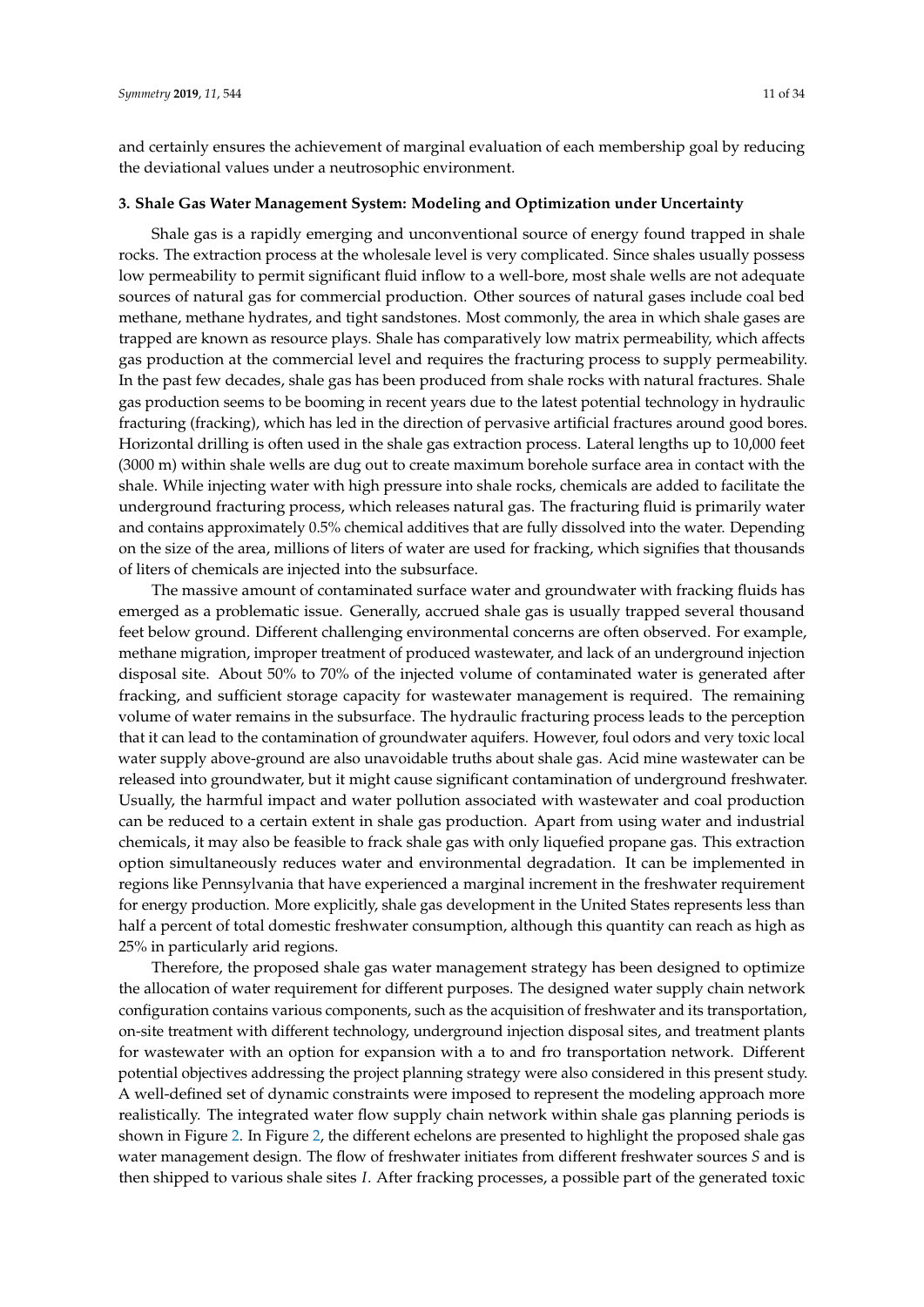water would be treated by on-site treatment technology *O*, and the remaining wastewater would be used to dispatch for further management to different treatment plants or disposal sites *J*, respectively. To enhance the treatment capacity of sewage treatment plants, an opportunity to adopt the different expansion options *M* was incorporated along with the associated capital investment. Hence, the treated wastewater can be reused for household purposes and in turn can yield significant revenues from the reuse of water. The whole integrated water cycle continues to flow over different time horizons *T*. Therefore, to assure the optimal flow of water among different echelons, the proposed water flow network captures the actual behavior of flow-back and produced water during shale gas extraction processes. The shale gas project planning model explicitly includes different indices' set, decision variables, and values of parameters shown in Table [1,](#page-12-0) which presents the significant characteristic features during the shale gas synthesis process.

The proposed shale gas water flow network configuration is based on the following assumptions:

- 1. There is no scope for the transportation of water using pipelines throughout the planning horizons.
- 2. The expansion options of underground injection disposal sites have not been considered due to the financial crisis or uneconomic aspects throughout the planning horizons.
- 3. The expansion of the treatment plant has been considered in order to avoid excess wastewater at the subsurface level of underground water during all the planning periods.
- 4. An absolute option of on-site treatment technology has been included that enables the reuse of wastewater within the shale sites throughout the planning horizons.
- 5. The restrictive margin was designed for the minimum and maximum capacity of wastewater treatment by using different on-site treatment technologies throughout the planning horizons.
- <span id="page-11-0"></span>6. The overall produced wastewater volume was successfully managed by the proposed system during all the planning horizons.



**Figure 2.** Representation of shale gas integrated water flow optimization network over time.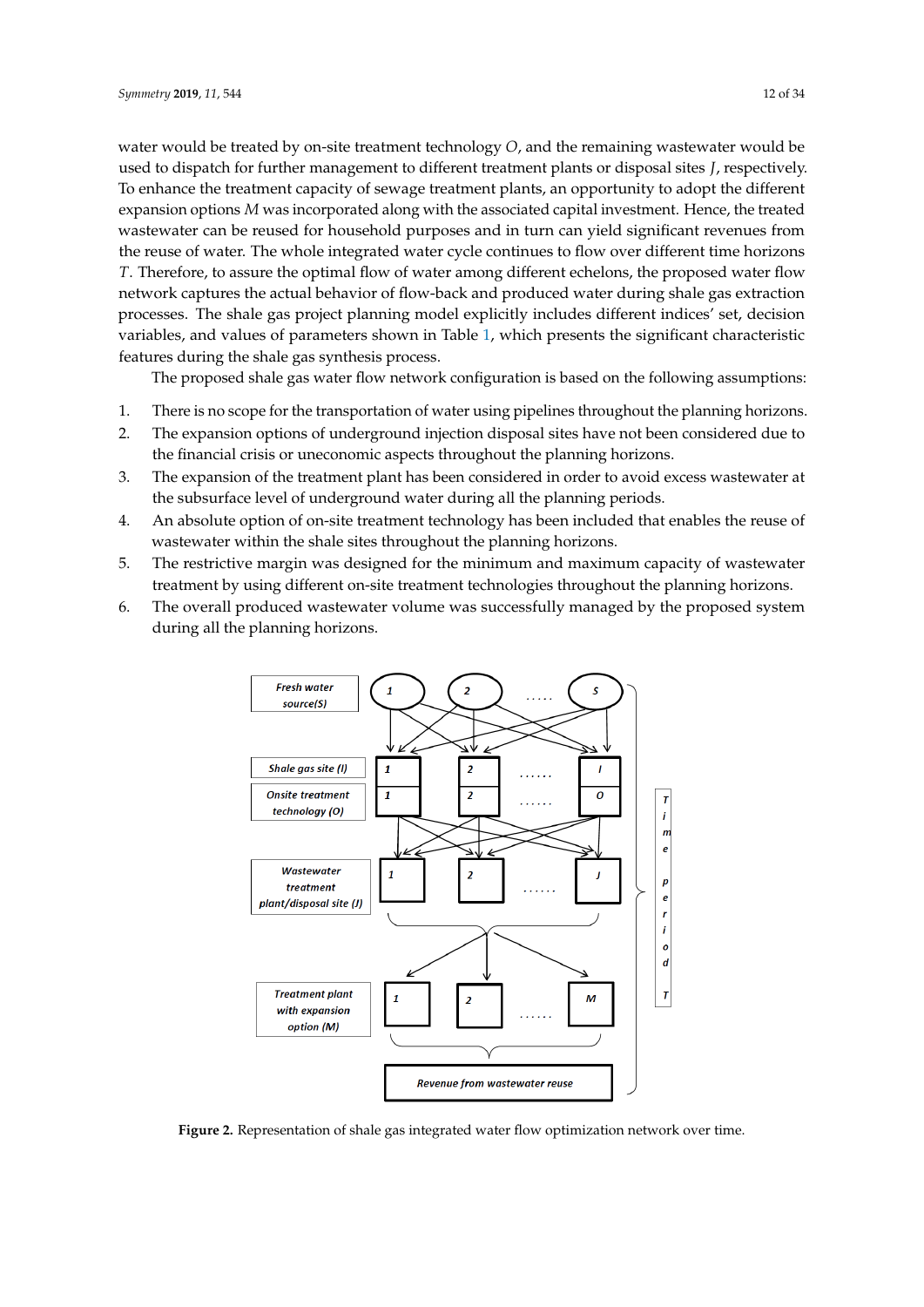<span id="page-12-0"></span>

| Indices             | Descriptions                                                                                 |
|---------------------|----------------------------------------------------------------------------------------------|
| i                   | Denotes the number of shale sites                                                            |
| J                   | Represents the number of disposal sites and treatment plants                                 |
| т                   | Denotes the available options for the expansion capacity of the treatment plant              |
| 0                   | Denotes the on-site treatment technologies                                                   |
| t                   | Represents the time period                                                                   |
| $\cal S$            | Denotes the source of freshwater                                                             |
| Decision variables  |                                                                                              |
| $FW_{s,i,t}$        | Amount of freshwater acquired from source $s$ at shale site $i$ in time period $t$           |
| $WTO_{i,o,t}$       | Amount of wastewater treated by on-site treatment technology $o$ at shale site $i$ in time   |
|                     | period t                                                                                     |
| $WW_{i,j,t}$        | Total amount of wastewater generated at shale site i and received by disposal site and       |
|                     | treatment plant $j$ in time period $t$                                                       |
| $WWD_{i,j,t}$       | Amount of wastewater generated at shale site i and received by disposal site j in time       |
|                     | period t                                                                                     |
| $WWT_{i,j,t}$       | Amount of wastewater generated at shale site i and received by treatment plant j in          |
|                     | time period t                                                                                |
|                     | Binary variable representing the expansion capacity of the disposal site and treatment       |
| $Y_{j,m,t}$         | plant $j$ by expansion option $m$ in time period $t$                                         |
|                     |                                                                                              |
| $YO_{i,o}$          | Binary variable representing that on-site technology $o$ is applied at shale site $i$        |
| Parameters          |                                                                                              |
| $l_{\mathcal{O}_O}$ | Recovery factor for treating wastewater with on-site treatment technology o                  |
| $fdw_{i,t}$         | Freshwater demand at shale site <i>i</i> in time period <i>t</i>                             |
| $fca_{s,t}$         | Freshwater supply capacity at source s in time period t                                      |
| $rf_0$              | Ratio of freshwater to wastewater required for blending after treatment with on-site         |
|                     | treatment technology o                                                                       |
| $wwds_{j,t}$        | Capacity for wastewater at disposal site $j$ in time period $t$                              |
| $wwt p_{i,t}$       | Capacity for wastewater at treatment plant $j$ in time period $t$                            |
| $wdw_{j,t}$         | Total wastewater capacity at disposal site and treatment plant $j$ in time period $t$        |
|                     | Represents increased treatment capacity of wastewater treatment plant j by using             |
| $eo_{j,m,t}$        | available expansion option $m$ in time period $t$                                            |
|                     | Denotes the unit acquisition cost of freshwater at source $s$ in time period $t$             |
| $caq_{s,t}$         |                                                                                              |
| $ctf_{s,i,t}$       | Denotes the unit transportation cost of freshwater from source $s$ to shale site $i$ in time |
|                     | period t                                                                                     |
| $ctw_{i,j,t}$       | Denotes the unit transportation cost of wastewater from shale site $i$ to disposal site and  |
|                     | treatment plant $j$ in time period $t$                                                       |
| $ctr_{j,t}$         | Denotes the unit treatment cost of wastewater at treatment plant $j$ in time period $t$      |
| $cd_{j,t}$          | Denotes the unit disposal cost of wastewater at disposal site $j$ in time period $t$         |
| $re_{j,t}$          | Denotes the revenues from wastewater reuse from treatment plant $j$ in time period $t$       |
| $rr_{j,t}$          | Denotes the reuse rate from was tewater treatment plant $j$ in time period $t$               |
| $cex_{j,m,t}$       | Represents the investment cost of expanding the disposal site and treatment plant j by       |
|                     | expansion option $m$ in time period $t$                                                      |
| $\mathit{ocl}_o$    | Denotes the minimum capacity for the on-site treatment of wastewater                         |
| $ocu_0$             | Denotes the maximum capacity for the on-site treatment of wastewater                         |

## **Table 1.** Notions and descriptions.

## *3.1. Objective Function*

The first objective function is concerned with a different kind of cost incurred over the freshwater. It is quite a challenging task to collect the optimal amount of freshwater directly from natural freshwater sources; however, the option exists to acquire the freshwater from nearby the shale gas plant, which results in a lower acquisition cost. The transportation of freshwater is also required, which again appears as a transportation cost from source *s* to shale site *i* over period *t*, and both are of minimization type. Therefore, the cost function (14) related to freshwater can be furnished as follows: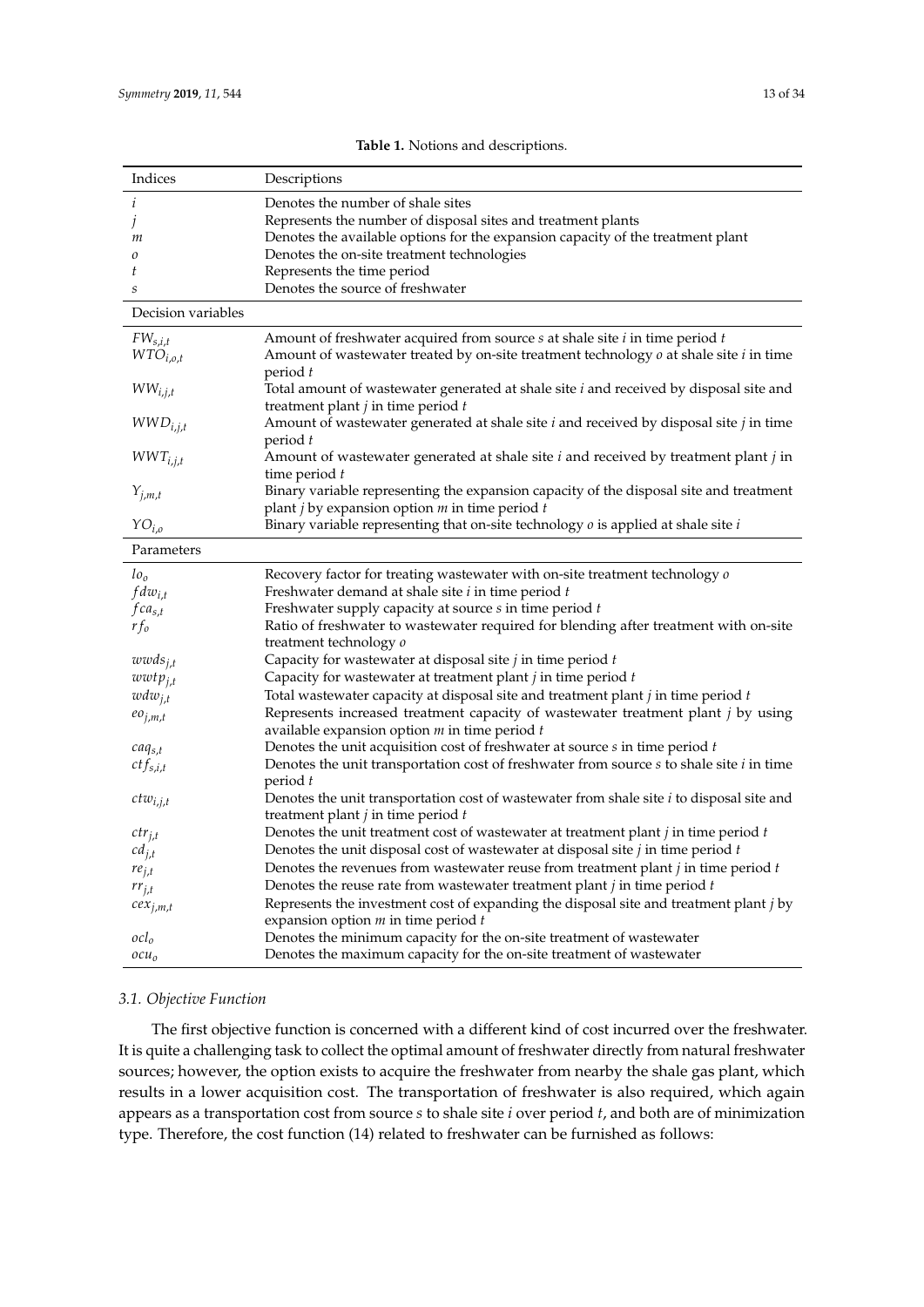*Symmetry* **2019**, 11, 544 14 of 34

Minimize 
$$
Z_1 = \sum_{s=1}^{S} \sum_{i=1}^{I} \sum_{t=1}^{T} (caq_{s,t} + ctf_{s,i,t})FW_{s,i,t}.
$$
 (14)

The second objective mainly focuses on a different kinds of cost levied over the wastewater. It is crucial to manage the huge amount of contaminated or toxic wastewater released during the shale gas energy generation process. The produced amount of wastewater can be handled by either sending it to the treatment plants or by dumping into underground wastewater disposal sites. Both techniques are associated with some cost known as treatment and disposal facility costs, respectively. The transportation of wastewater from shale sites to different treatment plants and disposal sites results in additional transportation costs associated with the wastewater. The total revenues from the reuse of wastewater with some reuse rate are also associated with wastewater from shale site *i* to disposal and treatment plant *j* over period *t*. Therefore, the cost function (15) related to wastewater can be presented as follows:

Minimize 
$$
Z_2 = \sum_{i=1}^{I} \sum_{j=1}^{J} \sum_{t=1}^{T} (ctr_{j,t} + cd_{j,t} + ctw_{i,j,t} - rr_{j,t}.re_{j,t})WW_{i,j,t}.
$$
 (15)

The third objective function provides the facility of proliferation at treatment plants and underground disposal sites with some predetermined expansion option. The different expansion options require capital investment, which is to be minimized with binary variable taking value 1 if the expansion option *m* is adopted at treatment plant *j* over time period *t*; otherwise 0. Therefore the total capital investment (16) for the expansion of wastewater treatment plant capacity can be summarized as follows:

Minimize 
$$
Z_3 = \sum_{j=1}^{J} \sum_{m=1}^{M} \sum_{t=1}^{T} (cex_{j,m,t}).Y_{j,m,t}.
$$
 (16)

#### *3.2. Constraints*

The constraint given by (17) is related to freshwater demand at shale sites:

At each shale site, a certain quantity of freshwater is required for the hydraulic fracturing process. The total amount of freshwater obtained from different sources is not sufficient to meet the demand at shale sites, but it is indispensable to build up the other sources or by developing other techniques to obtain the freshwater. Therefore on-site treatment technology with a recovery factor for treating wastewater is also an important option to fulfill the demand of such a tremendous amount of freshwater. Hence, the sum of the total amount freshwater acquired from different freshwater sources *s* and freshwater obtained from various on-site treatment technologies *o* with the recovery factor for treating wastewater must be greater than or equal to its total requirement at each shale site *i* over period *t*:

$$
\sum_{s=1}^{S} FW_{s,i,t} + \sum_{o=1}^{O} lo_o * WTO_{i,o,t} \geq fdw_{i,t} \quad \forall \ i, t.
$$
 (17)

The constraint has given in (18) is related to the freshwater capacity at each source:

The total amount of freshwater obtained from different sources has some limitations in terms of storage capacity at different sources. The optimal stock of freshwater at different sources may differ marginally. It is necessary to ensure that the total amount of freshwater can be obtained without substantially affecting the storage capacity of each freshwater source. Therefore, the total amount of freshwater acquired from different sources *s* with the consumption at each shale site *i* must be less than or equal to its storage capacity at source *s* over period *t*:

$$
\sum_{i=1}^{I} FW_{s,i,t} \leq fca_{s,t} \quad \forall \ s,t.
$$
\n(18)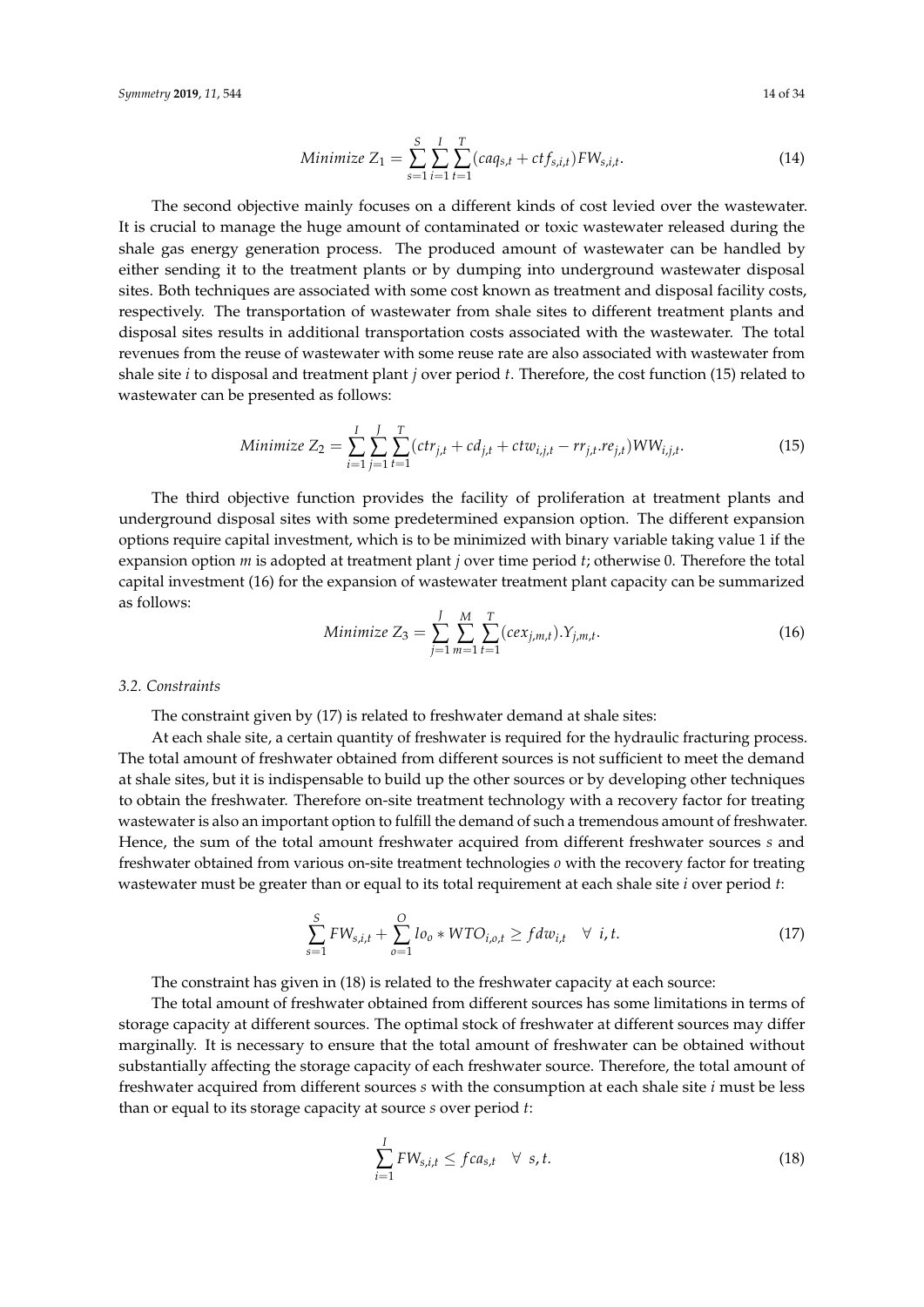The constraint given in (19) is related to wastewater capacity at underground disposal sites:

The amount of wastewater generated after the fracturing process contains various toxic chemicals dissolved in it. A proper disposal system with its associated available capacity must be built to overcome fatal environmental effects. Therefore, it must be assured that the amount of wastewater received at different disposal sites can be fully tackled. Thus, the amount of wastewater released from shale site *i* and received at each disposal site *j* must be less than or equal to the presumable capacity of each disposal site *j* over period *t*:

$$
\sum_{i=1}^{I} WWD_{i,j,t} \leq wwds_{j,t} \quad \forall \ j,t.
$$
\n(19)

The constraint given in (20) is related to the wastewater capacity at each treatment plant with its prevalence:

The wastewater treatment facility leads to the option of reusing wastewater. The amount of wastewater liberated from different shale sites restrains the tremendous amount of harmful chemicals that must be treated at the water treatment plant to ensure its reuse for different household purposes. Thus, the amount of wastewater released from different shale sites *i* and dispatched to different treatment plants *j* must be less than or equal to the sum of the total capacity of each treatment plant with its several expansion options *m* over period *t*:

$$
\sum_{i=1}^{I} WWT_{i,j,t} \leq wwt p_{j,t} + \sum_{m=1}^{M} eo_{j,m,t}.Y_{j,m,t} \quad \forall \ j,t.
$$
 (20)

The constraint given in (21) is related to the overall wastewater capacity at the treatment plant and disposal site:

The total amount of wastewater generated during the shale gas extraction process must be confronted with proper cautionary measures. The option of the treatment plant and disposal site for dealing with wastewater must be sufficient to conquer its harmful effects. Therefore it must be ensured that the total amount of wastewater generated from the hydraulic fracturing process at shale site *i* is less than or equal to its total capacity at the treatment plant and disposal site *j* over period *t*:

$$
\sum_{i=1}^{I} WW_{i,j,t} \le wdw_{j,t} \quad \forall \ j,t.
$$
\n(21)

The constraint given in (22) is related to different wastewater capacities at the treatment plant and disposal site:

This constraint ensures that regardless of what the excess amount of wastewater released from shale sites is, it must be fully managed by expanding the treatment plant capacity. Therefore, the different treatment plants have a potential storage capacity increment option within the investment costs. Thus, the sum of total wastewater capacity enhanced by expanding treatment plant *j* with expansion option *m*, the total capacity of underground disposal and treatment plant *j* must be less than or equal to the assorted capacity of disposal site and treatment plant *j* over time period *t*:

$$
\sum_{m=1}^{M} e_{j,m,t} Y_{j,m,t} + w w ds_{j,t} + w w t p_{j,t} \leq w dw_{j,t} \quad \forall \ i, j, t.
$$
 (22)

The constraint given in (23) is related to the different wastewater capacities at the treatment plant and disposal site:

The necessity and utilization of a huge amount of freshwater in the whole process of shale gas extraction requires thought regarding its acquisition. Various techniques are used to recycle freshwater. Therefore, one of the most trending techniques is on-site treatment with different technologies. Thus, the reuse specification for hydraulic fracturing with the blending ratio of freshwater to wastewater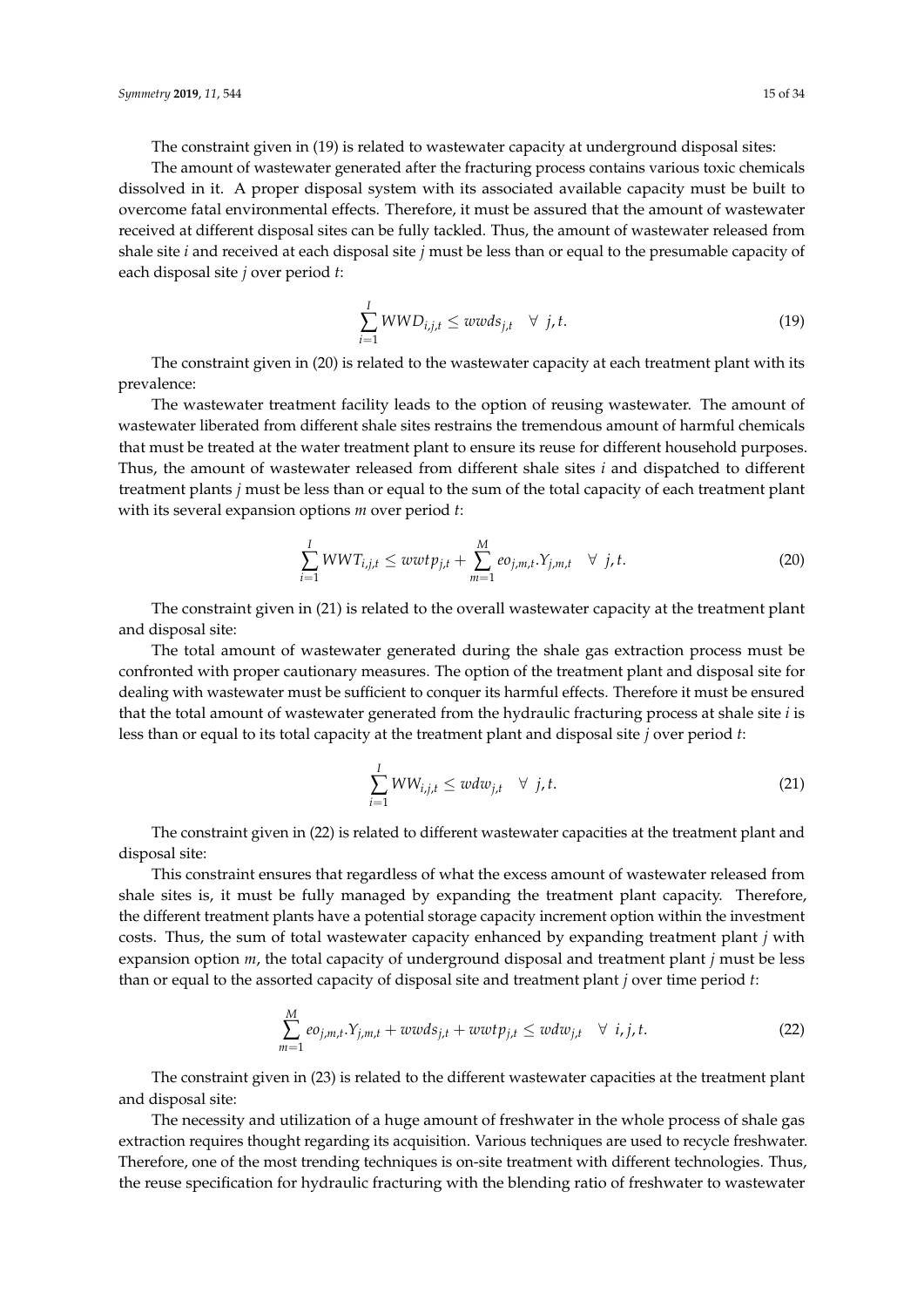after the treatment of on-site treatment technology *o* must be less than or equal to the total amount of freshwater acquired at source *s* transported to shale site *i* over period *t*:

$$
\sum_{o=1}^{O} r f_o \cdot l o_o. WTO_{i,o,t} \leq FW_{s,i,t} \quad \forall \ s, i, t.
$$
\n(23)

The constraint given in (24) is related to the minimum capacity of the ton-site treatment of wastewater:

This restriction was imposed with the fact that a minimal amount of freshwater must be obtained by using on-site treatment technology. The capital investment towards the setup of on-site treatment plant steers the utilization of on-site treatment technology. Thus, the minimum capacity of on-site wastewater treatment with technology *o* along with the binary variable taking value one if the certain technology is used (and otherwise 0) at shale site *i* must be less than or equal to the amount of wastewater treated by on-site treatment technology *o* over period *t*:

$$
\sum_{o=1}^{O} ocl_o.YO_{i,o} \le WTO_{i,o,t} \quad \forall \ i, t.
$$
\n(24)

The constraint given in (25) is related to the maximum capacity of on-site wastewater treatment:

This restriction ensures that the maximal amount of freshwater is acquired by using on-site treatment technology. The upper limit for the on-site treatment of wastewater restricts the excessive holding of wastewater at the on-site treatment plant. Thus, this constraint provides the surety that the minimum capacity of on-site treatment of wastewater with technology *o* along with the binary variable taking value 1 if the certain technology is used (otherwise 0) at shale site *i* is greater than or equal to the amount of wastewater treated by on-site treatment technology *o* over time period *t*:

$$
\sum_{o=1}^{O} ocu_o. YO_{i,o} \geq WTO_{i,o,t} \quad \forall \ i, t.
$$
\n(25)

The constraint given in (26) is related to the total wastewater produced during the shale gas extraction process:

It must be ensured that the total amount of wastewater generated during the fracking procedures is strictly equal to the sum of different amounts of wastewater distributed to the treatment plant and disposal site. Therefore, the sum of the total amount of wastewater at the treatment plant and disposal site *j* dispatched from shale site *i* must be equal to the assorted wastewater capacity at disposal site and treatment plant *j* over time period *t*:

$$
\sum_{i=1}^{I} \sum_{j=1}^{J} \sum_{t=1}^{T} WWD_{i,j,t} + \sum_{i=1}^{I} \sum_{j=1}^{J} \sum_{t=1}^{T} WWT_{i,j,t} = \sum_{i=1}^{I} \sum_{j=1}^{J} \sum_{t=1}^{T} WW_{i,j,t} \quad \forall i,j,t.
$$
 (26)

The proposed multiobjective shale gas optimization model under uncertainty is presented in model **M**<sup>1</sup> with the fact that parameter values inherently contain vagueness and ambiguousness in the real-life decision-making process. The decision maker(s) or policy maker(s) is(are) not very sure about the exact parameter values due to a lack of proper information, relatively little experience, environmental issues, and other humanitarian logical perception. To overcome these issues, the settings are taken as the triangular intuitionistic fuzzy number and are more elaborately discussed in Section [3.3.](#page-17-0)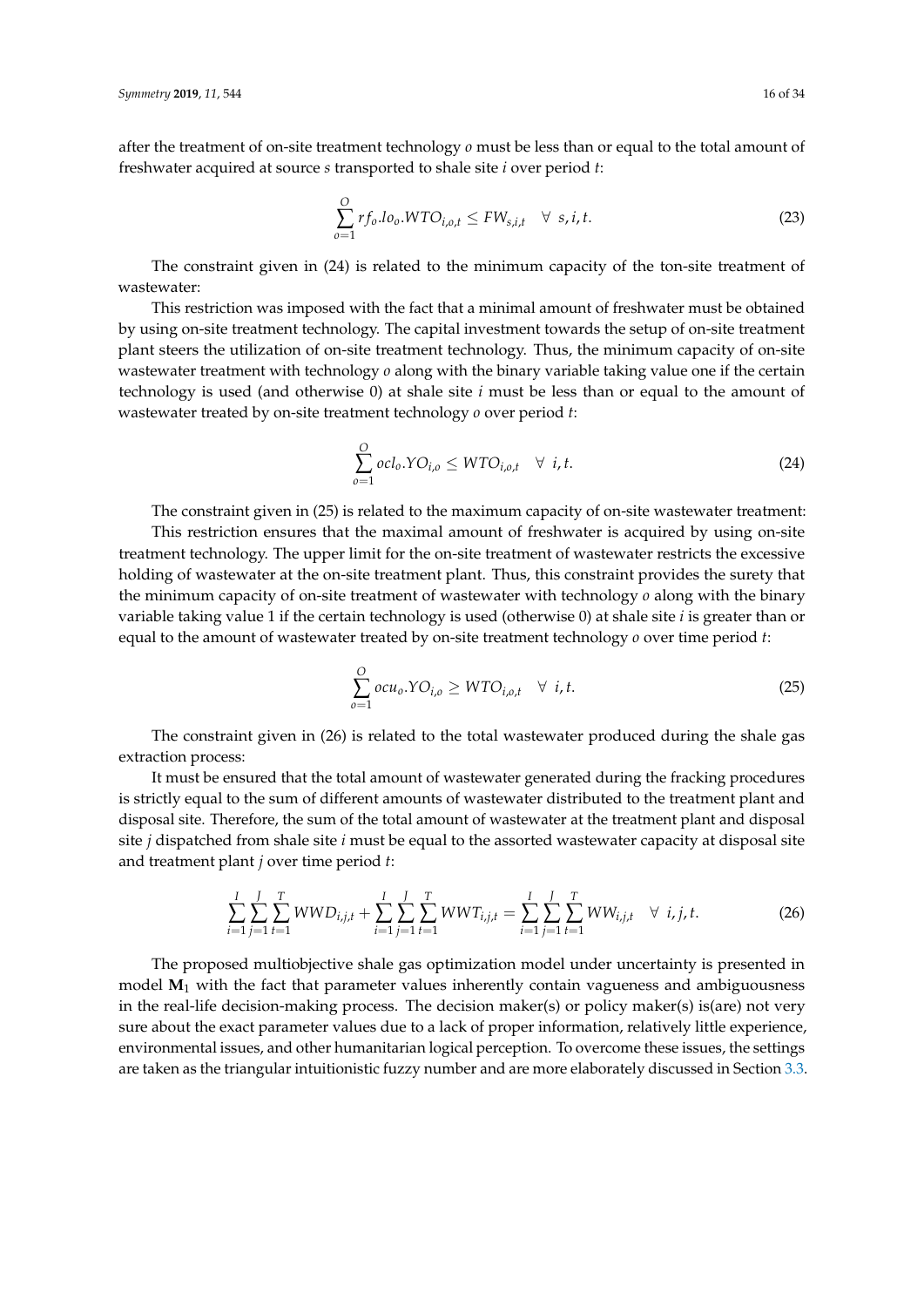$$
\mathbf{M}_{1}: Minimize Z_{1} = \sum_{s=1}^{S} \sum_{i=1}^{I} \sum_{t=1}^{T} \{c\tilde{a}q_{s,t} + c\tilde{t}f_{s,i,t}\}FW_{s,i,t}
$$
\n
$$
Minimize Z_{2} = \sum_{i=1}^{I} \sum_{j=1}^{I} \sum_{t=1}^{T} \{c\tilde{t}r_{j,t} + c\tilde{t}q_{j,t} + c\tilde{t}w_{i,j,t} - rr_{j,t}.re_{j,t}\} WW_{i,j,t}
$$
\n
$$
Minimize Z_{3} = \sum_{j=1}^{I} \sum_{m=1}^{M} \sum_{t=1}^{T} \{c\tilde{e}x_{j,m,t}\} \cdot Y_{j,m,t}
$$

subject to:

$$
\sum_{s=1}^{S} FW_{s,i,t} + \sum_{o=1}^{O} lo_o.WTO_{i,o,t} \ge f\tilde{d}w_{i,t} \quad \forall i, t
$$
\n
$$
\sum_{i=1}^{I} FW_{s,i,t} \le f\tilde{c}a_{s,t} \quad \forall s,t
$$
\n
$$
\sum_{i=1}^{I} WWD_{i,j,t} \le w\tilde{w}ds_{j,t} \quad \forall j,t
$$
\n
$$
\sum_{i=1}^{I} WWT_{i,j,t} \le w\tilde{w}tp_{j,t} + \sum_{m=1}^{M} eo_{j,m,t}.Y_{j,m,t} \quad \forall j,t
$$
\n
$$
\sum_{i=1}^{I} WW_{i,j,t} \le w\tilde{d}w_{j,t} \quad \forall j,t
$$
\n
$$
\sum_{m=1}^{M} eo_{j,m,t}.Y_{j,m,t} + w\tilde{w}ds_{j,t} + w\tilde{w}tp_{j,t} \le w\tilde{d}w_{j,t} \quad \forall i,j,t
$$
\n
$$
\sum_{o=1}^{O} rf_o Io_o.WTO_{i,o,t} \le FW_{s,i,t} \quad \forall s,i,t
$$
\n
$$
\sum_{o=1}^{O} ocl_o.YO_{i,o} \le WTO_{i,o,t} \quad \forall i,t
$$
\n
$$
\sum_{o=1}^{I} \sum_{j=1}^{I} \sum_{t=1}^{I} WWD_{i,j,t} + \sum_{i=1}^{I} \sum_{j=1}^{I} \sum_{t=1}^{I} WWT_{i,j,t} = \sum_{i=1}^{I} \sum_{j=1}^{I} CWW_{i,j,t} \quad \forall i,j,t
$$
\n
$$
FW_{s,i,t} \ge 0, WW_{i,j,t} \ge 0, WWT_{i,j,t} \ge 0, WWT_{i,j,t} \ge 0 \quad \forall i,o,j \text{ and } t
$$
\n
$$
0 \le Y_{j,m,t} \quad \forall O_{i,o} \le 1, Y_{j,m,t} \text{ and } YO_{i,o} = \text{integer}, \quad \forall i,o,j \text{ and } t
$$

where the notation ( $\ddot{\cdot}$ ) over different parameters represents the triangular intuitionistic fuzzy number for the indices' whole set.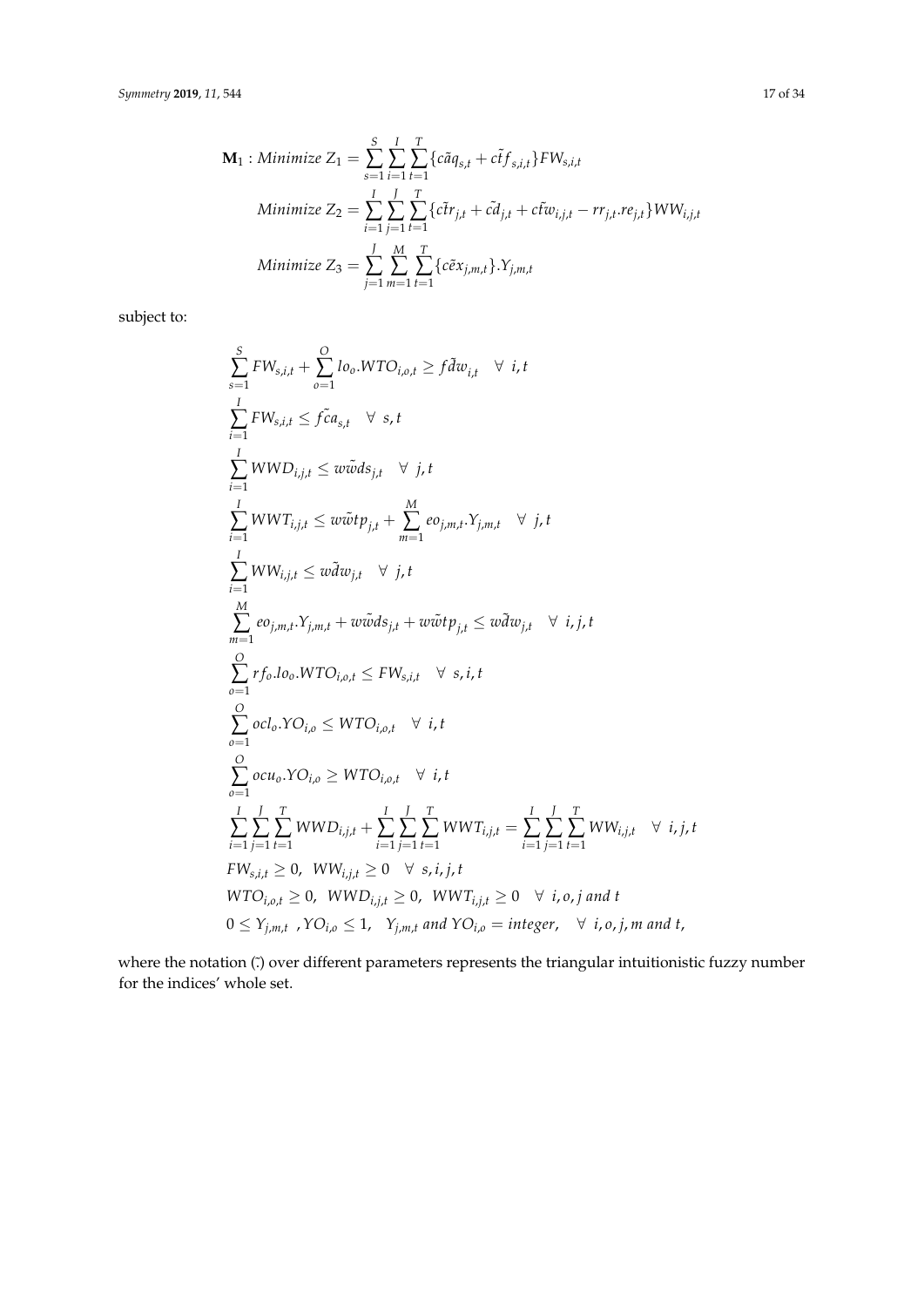<span id="page-17-0"></span>The proposed multiobjective shale gas water management optimization model discussed in Section [3](#page-10-0) inherently involves uncertainty or impreciseness. The existence of ambiguity among parameters makes it uncertain. It is not always feasible for decision maker(s) or project manager(s) to assign crisp/exact parameter values. Actual perceptions behind the uncertainty involve a lack of proper information, environmental conditions, the condition of roads, natural calamities, abrupt changes in the prices of fuel, different routes of transportation, shortages of freshwater on sunny days, etc. In such cases, only some vague and inconsistent pieces of information are available regarding the parameter values. Therefore, uncertainty can take different forms, such as fuzzy numbers, stochastic random variables, and other forms of change. Based on this confluent information, one may assume imprecise parameters and easily overcome uncertainty by applying the different techniques to obtain the best estimates of the parameters. In brief, we may distinguish between stochastic and fuzzy methods while dealing with the uncertain dataset. The uncertainty involved in the data due to randomness can be handled with a stochastic programming approach while it can be dealt with using fuzzy techniques due to vagueness or ambiguousness. In the present study, all the parameters were assumed to be triangular intuitionistic fuzzy numbers, which is more realistic as compared to fuzzy numbers as it simultaneously reveals both the degree of belongingness and the degree of non-belongingness. The defuzzification/ranking method of triangular intuitionistic fuzzy parameters is based on the expected interval and expected values of a lower and upper member of the set. Imprecise parameters involved in the different objective functions were converted to their crisp forms by using expected values, whereas uncertain parameters present in constraints were transformed into their deterministic forms using expected intervals. All the pieces of information regarding triangular intuitionistic fuzzy settings used in THE shale gas optimization model are summarized in Table [2.](#page-18-0)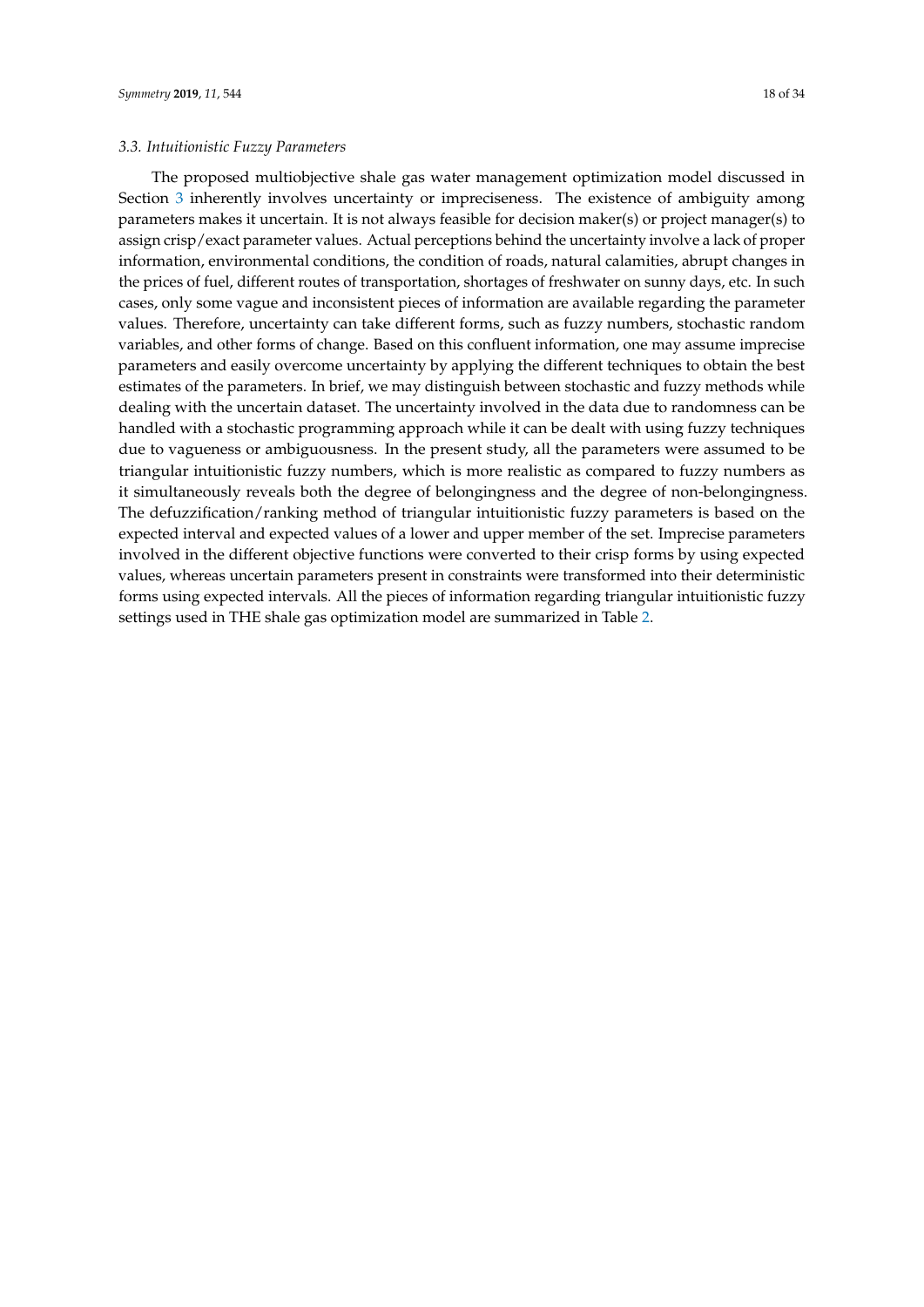<span id="page-18-0"></span>

| $\frac{1}{2}$ caq + caq <sup>(3)</sup> + (caq – caq <sup>(3)</sup> ) $v_{c\tilde{a}q}$ – (caq – caq <sup>(1)</sup> ) $\mu_{c\tilde{a}q}$<br>{ $(c a q_{s,t}^{(1)}, ca q_{s,t}, ca q_{s,t}^{(2)})$ ; $(c a q_{s,t}^{(3)}, ca q_{s,t}, ca q_{s,t}^{(4)})$ }<br>$c\tilde{a}q_{s,t}$<br>$\frac{3.caq + caq^{(4)} + (caq^{(2)} - caq)\mu_{c\bar{a}q} + (caq - caq^{(4)})\nu_{c\bar{a}q}}{2}$<br>$\int_{\xi}$ 3.ctf + ctf <sup>(3)</sup> + (ctf - ctf <sup>(3)</sup> ) $v_{cif}$ - (ctf - ctf <sup>(1)</sup> ) $\mu_{cif}$<br>$\{(ctf_{s,i,t}^{(1)}, ctf_{s,i,t}, ctf_{s,i,t}^{(2)}); (ctf_{s,i,t}^{(3)}, ctf_{s,i,t}, ctf_{s,i,t}^{(4)})\}$<br>$\tilde{eff}_{s,i,t}$<br>$3. c t f + c t f^{(4)} + (c t f^{(2)} - c t \hat{f}) \mu_{c \tilde{t} f} + (c t f - c t f^{(4)}) \nu_{c \tilde{t} f}$ | $E_1(c\tilde{a}q) + E_2(c\tilde{a}q)$<br>$\overline{2}$<br>$E_1(c\tilde{t}f) + E_2(c\tilde{t}f)$ |
|-------------------------------------------------------------------------------------------------------------------------------------------------------------------------------------------------------------------------------------------------------------------------------------------------------------------------------------------------------------------------------------------------------------------------------------------------------------------------------------------------------------------------------------------------------------------------------------------------------------------------------------------------------------------------------------------------------------------------------------------------------------------------------------------|--------------------------------------------------------------------------------------------------|
|                                                                                                                                                                                                                                                                                                                                                                                                                                                                                                                                                                                                                                                                                                                                                                                           |                                                                                                  |
|                                                                                                                                                                                                                                                                                                                                                                                                                                                                                                                                                                                                                                                                                                                                                                                           |                                                                                                  |
|                                                                                                                                                                                                                                                                                                                                                                                                                                                                                                                                                                                                                                                                                                                                                                                           |                                                                                                  |
|                                                                                                                                                                                                                                                                                                                                                                                                                                                                                                                                                                                                                                                                                                                                                                                           |                                                                                                  |
| $\frac{3.ctr+ctr^{(3)}+(ctr-ctr^{(3)})v_{cir}-(ctr-ctr^{(1)})\mu_{cir}}{1}$<br>$\{(ctr^{(1)}_{i,t},ctr_{j,t},ctr^{(2)}_{i,t}); (ctr^{(3)}_{i,t},ctr_{j,t},ctr^{(4)}_{i,t})\}$<br>$\tilde{ctr}_{j,t}$                                                                                                                                                                                                                                                                                                                                                                                                                                                                                                                                                                                      | $\frac{E_1(c\tilde{t}r)+E_2(c\tilde{t}r)}{2}$                                                    |
| $\frac{3.ctr + ctr^{(4)} + (ctr^{(2)} - c\dot{tr})\mu_{\tilde{ctr}} + (ctr - c\dot{tr}^{(4)})\nu_{\tilde{ctr}}}{h}$                                                                                                                                                                                                                                                                                                                                                                                                                                                                                                                                                                                                                                                                       |                                                                                                  |
| $\frac{3.ctw + ctw^{(3)} + (ctw - ctw^{(3)})v_{ctw} - (ctw - ctw^{(1)})\mu_{ctw}}{2}$<br>$\{ (ctw_{i,j,t}^{(1)}, ctw_{i,j,t}, ctw_{i,j,t}^{(2)}); (ctw_{i,j,t}^{(3)}, ctw_{i,j,t}, ctw_{i,j,t}^{(4)}) \}$<br>$c\tilde{t}w_{i,j,t}$                                                                                                                                                                                                                                                                                                                                                                                                                                                                                                                                                        | $\frac{E_1(c\tilde{t}w) + E_2(c\tilde{t}w)}{2}$                                                  |
| $\frac{3.ctw + ctw^{(4)} + (ctw^{(2)} - ctw)\mu_{c\bar{t}w} + (ctw - ctw^{(4)})\nu_{c\bar{t}w}}{2}$                                                                                                                                                                                                                                                                                                                                                                                                                                                                                                                                                                                                                                                                                       |                                                                                                  |
| $\sqrt{3-cd+c d^{(3)} + (cd - cd^{(3)})\tilde{v_{cd}} - (cd - cd^{(1)})\mu_{cd}}$<br>$\{(cd_{i,t}^{(1)}, cd_{j,t}, cd_{i,t}^{(2)}); (cd_{i,t}^{(3)}, cd_{j,t}, cd_{i,t}^{(4)})\}$<br>$\tilde{cd}_{j,t}$                                                                                                                                                                                                                                                                                                                                                                                                                                                                                                                                                                                   | $\frac{E_1(\tilde{cd})+E_2(\tilde{cd})}{2}$                                                      |
| $\frac{3cd + cd^{(4)} + (cd^{(2)} - c\overrightarrow{d})\mu_{\tilde{c}\tilde{d}} + (cd - cd^{(4)})\nu_{\tilde{c}\tilde{d}}}{3cd + (cd - cd^{(4)})\nu_{\tilde{c}\tilde{d}}},$                                                                                                                                                                                                                                                                                                                                                                                                                                                                                                                                                                                                              |                                                                                                  |
| $\frac{3{\cdot}cex + cex^{(3)} + (cex - cex^{(3)})v_{c\tilde{e}x} - (cex - cex^{(1)})\mu_{c\tilde{e}x}}{cex - cex^{(1)}}$<br>{ $(cex_{i,m,t}^{(1)},cex_{j,m,t},cex_{i,m,t}^{(2)}); (cex_{i,m,t}^{(3)},cex_{j,m,t},cex_{i,m,t}^{(4)})\}$<br>$c\tilde{e}x_{j,m,t}$                                                                                                                                                                                                                                                                                                                                                                                                                                                                                                                          | $E_1(c\tilde{e}x) + E_2(c\tilde{e}x)$                                                            |
| $\frac{3{\cdot}c\epsilon x+{\cdot}c\epsilon x^{(4)}+({\cdot}c\epsilon x^{(2)}-{\cdot}c\epsilon x){\mu}_{c\tilde{c}x}+({\cdot}c\epsilon x-{\cdot}c\epsilon x^{(4)}){\nu}_{c\tilde{c}x}}{2}$                                                                                                                                                                                                                                                                                                                                                                                                                                                                                                                                                                                                |                                                                                                  |
| $\frac{3.fdw + fdw^{(3)} + (fdw - fdw^{(3)})v_{f\tilde{d}w} - (fdw - fdw^{(1)})\mu_{f\tilde{d}w}}{m}$<br>$\{ (f dw_{i,t}^{(1)}, f dw_{i,t}, f dw_{i,t}^{(2)}) ; (f dw_{i,t}^{(3)}, f dw_{i,t}, f dw_{i,t}^{(4)}) \}$<br>$f \tilde{d} w_{i,t}$                                                                                                                                                                                                                                                                                                                                                                                                                                                                                                                                             | $\frac{E_1(f\tilde{d}w)+E_2(f\tilde{d}w)}{2}$                                                    |
| $3.fdw + fdw^{(4)} + (fdw^{(2)} - fd\overline{w})\mu_{f\overline{d}w} + (fdw - fdw^{(4)})\nu_{f\overline{d}w}$                                                                                                                                                                                                                                                                                                                                                                                                                                                                                                                                                                                                                                                                            |                                                                                                  |
| $\frac{3. fca + fca^{(3)} + (fca - fca^{(3)})\nu_{fca} - (fca - fca^{(1)})\mu_{fca}}{2}$<br>$\{ (fca_{s,t}^{(1)}, fca_{s,t}, fca_{s,t}^{(2)}); (fca_{s,t}^{(3)}, fca_{s,t}, fca_{s,t}^{(4)}) \}$<br>$\tilde{fca}_{s,t}$                                                                                                                                                                                                                                                                                                                                                                                                                                                                                                                                                                   | $rac{E_1(f\tilde{c}a)+E_2(f\tilde{c}a)}{2}$                                                      |
| $3.fca + fca^{(4)} + (fca^{(2)} - fca) \mu_{fca} + (fca - fca^{(4)}) \nu_{fca}$                                                                                                                                                                                                                                                                                                                                                                                                                                                                                                                                                                                                                                                                                                           |                                                                                                  |
| $(\frac{3.wwds + wwds^{(3)} + (ww\bar{ds} - wwds^{(3)})v_{w\tilde{w}ds} - (wwds - wwds^{(1)})\mu_{w\tilde{w}ds})$<br>$\{(wwds_{j,t}^{(1)},wwds_{j,t},wwds_{j,t}^{(2)});(wwds_{j,t}^{(3)},wwds_{j,t},wwds_{j,t}^{(4)})\}$<br>$w\tilde{w}ds_{j,t}$                                                                                                                                                                                                                                                                                                                                                                                                                                                                                                                                          | $\underline{E_1(w\tilde{w}ds) + E_2(w\tilde{w}ds)}$                                              |
| $3. wwds + wwds^{(4)} + (wwds^{(2)} - ww\dot{ds})\mu_{w\tilde{w}ds} + (wwds - wwds^{(4)})\nu_{w\tilde{w}ds}$                                                                                                                                                                                                                                                                                                                                                                                                                                                                                                                                                                                                                                                                              |                                                                                                  |
| $3. wwtp + wwtp^{(3)} + (wwtp - wwtp^{(3)})v_{w\tilde{w}tp} - (wwtp - wwtp^{(1)})\mu_{w\tilde{w}tp}$<br>$\{ (wwtp_{j,t}^{(1)},wwtp_{j,t},wwtp_{j,t}^{(2)});(wwtp_{j,t}^{(3)},wwtp_{j,t},wwtp_{j,t}^{(4)}) \}$<br>$w\tilde{w}tp_{i,t}$                                                                                                                                                                                                                                                                                                                                                                                                                                                                                                                                                     | $\frac{E_1(w\tilde{w}tp)+E_2(w\tilde{w}tp)}{2}$                                                  |
| $3. wwtp + wwtp^{(4)} + (wwtp^{(2)} - wwtp) \mu_{w\tilde{w}tp} + (wwtp - wwtp^{(4)}) \nu_{w\tilde{w}tp}$                                                                                                                                                                                                                                                                                                                                                                                                                                                                                                                                                                                                                                                                                  |                                                                                                  |
| $\frac{1}{2} \frac{3.wdw + wdw^{(3)} + (wdw - wdw^{(3)})v_{wdw} - (wdw - wdw^{(1)})\mu_{wdw}}{2}$<br>$\{(wdw_{j,t}^{(1)}, wdw_{j,t}, wdw_{j,t}^{(2)}); (wdw_{j,t}^{(3)}, wdw_{j,t}, wdw_{j,t}^{(4)})\}$<br>$w\tilde{d}w_{j,t}$                                                                                                                                                                                                                                                                                                                                                                                                                                                                                                                                                            | $E_1(w\tilde{d}w) + E_2(w\tilde{d}w)$                                                            |
| $3.wdw + wdw^{(4)} + (wdw^{(2)} - wdw)\mu_{wdw} + (wdw - wdw^{(4)})\nu_{wdw}$                                                                                                                                                                                                                                                                                                                                                                                                                                                                                                                                                                                                                                                                                                             |                                                                                                  |

**Table 2.** Information regarding the triangular intuitionistic fuzzy parameters of the shale gas model.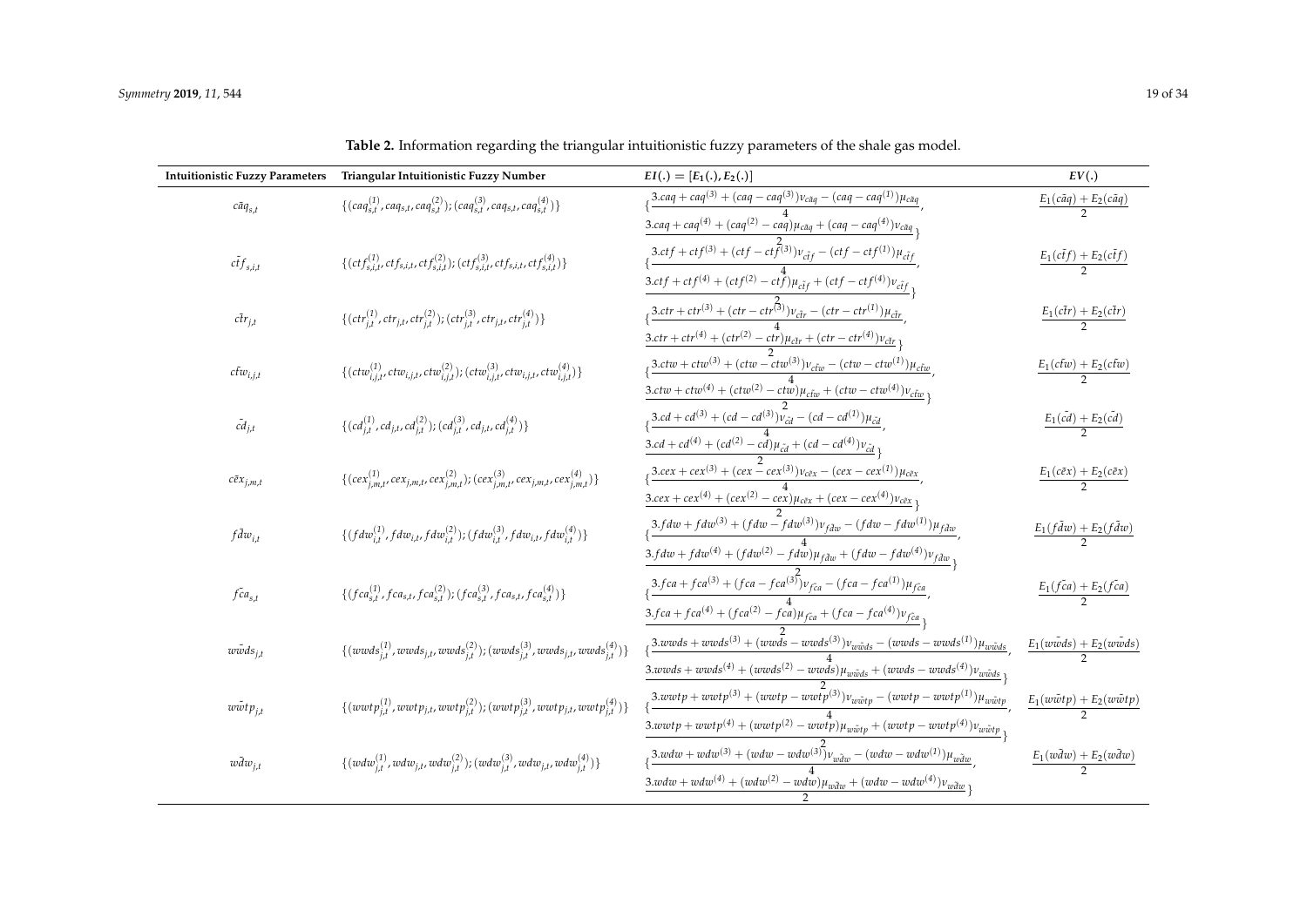*Symmetry* **2019**, *11*, 544 20 of 34

Therefore, the crisp/deterministic version of the proposed multiobjective shale gas water management system optimization model **M**<sup>1</sup> based on the different crisp values of the parameters can be represented in the model  $M_2$  as follows:

$$
\mathbf{M}_{2}: Minimize Z_{1} = \sum_{s=1}^{S} \sum_{i=1}^{I} \sum_{t=1}^{T} \{ EV(c\tilde{a}q_{s,t}) + EV(c\tilde{t}f_{s,i,t}) \} FW_{s,i,t},
$$
  
\nMinimize  $Z_{2} = \sum_{i=1}^{I} \sum_{j=1}^{J} \sum_{t=1}^{T} \{ EV(c\tilde{t}r_{j,t}) + EV(\tilde{c}\tilde{d}_{j,t}) + EV(c\tilde{t}w_{i,j,t}) - rr_{j,t}.re_{j,t} \} WW_{i,j,t},$   
\nMinimize  $Z_{3} = \sum_{j=1}^{J} \sum_{m=1}^{M} \sum_{t=1}^{T} \{ EV(c\tilde{e}x_{j,m,t}) \} Y_{j,m,t},$ 

subject to:

$$
\sum_{s=1}^{S} FW_{s,i,t} + \sum_{o=1}^{O} l_{o,o} WTO_{i,o,t} \ge E_1^{fdw_{i,t}} \forall i, t
$$
\n
$$
\sum_{i=1}^{I} FW_{s,i,t} \le E_2^{fca_{s,t}} \forall s, t
$$
\n
$$
\sum_{i=1}^{I} WWD_{i,j,t} \le E_2^{wwd_{j,t}} \forall j, t
$$
\n
$$
\sum_{i=1}^{I} WWT_{i,j,t} \le E_2^{wwtp_{j,t}} + \sum_{m=1}^{M} eo_{j,m,t}.Y_{j,m,t} \forall j, t
$$
\n
$$
\sum_{i=1}^{I} WW_{i,j,t} \le E_2^{wdw_{j,t}} \forall j, t
$$
\n
$$
\sum_{m=1}^{M} eo_{j,m,t}.Y_{j,m,t} + E_1^{wwd_{j,t}} + E_1^{wwtp_{j,t}} \le E_2^{wdw_{j,t}} \forall j, t
$$
\n
$$
\sum_{o=1}^{O} r f_o.l o_o. WTO_{i,o,t} \le FW_{s,i,t} \forall s, i, t
$$
\n
$$
\sum_{o=1}^{O} oc l_o. YO_{i,o} \le WTO_{i,o,t} \forall i, t
$$
\n
$$
\sum_{o=1}^{I} \sum_{j=1}^{I} \sum_{t=1}^{I} WWD_{i,j,t} + \sum_{i=1}^{I} \sum_{j=1}^{I} \sum_{t=1}^{I} WWT_{i,j,t} = \sum_{i=1}^{I} \sum_{j=1}^{I} \sum_{t=1}^{I} WWN_{i,j,t} \forall i, j, t
$$
\n
$$
WTO_{i,o,t} \ge 0, WW_{i,j,t} \ge 0 \forall s, i, j, t
$$
\n
$$
WTO_{i,o,t} \ge 0, WWD_{i,j,t} \ge 0, WWT_{i,j,t} \ge 0 \forall i, o, j \text{ and } t
$$
\n
$$
0 \le Y_{j,m,t}, YO_{i,o} \le 1, Y_{j,m,t} \text{ and } YO_{i,o} = \text{integer}, \forall i, o, j, m \text{ and } t,
$$

where  $EV(.)$ ,  $E_1^{(.)}$  $_1^{(.)}$ , and  $E_2^{(.)}$  $2^{(1)}$  are the expected value and lower and upper intervals of triangular intuitionistic fuzzy numbers for the entire indices' set, respectively.

The discussed solution technique (i.e., the neutrosophic goal programming approach (NGPA)) is based on the neutrosophic decision set, which ensures the efficient implementation of the independent neutral thoughts of the decision maker(s). The obtained crisp model **M**<sup>2</sup> can be transformed into **M**<sup>3</sup> to achieve the globally optimal solution of the proposed multiobjective shale gas water management system optimization model.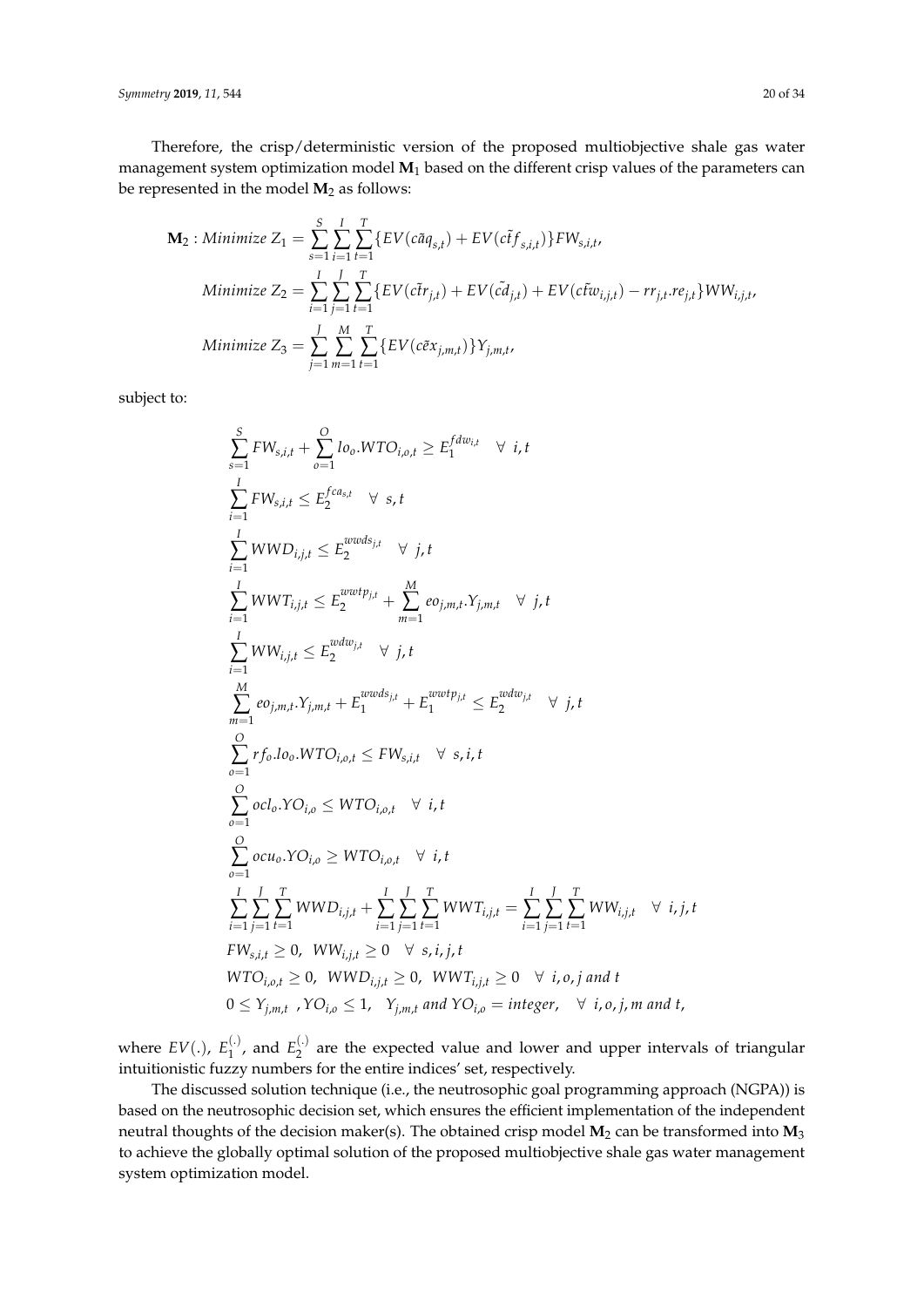**M**<sub>3</sub>: Minimize  $Z = (w_{1T}.d_{1T}^- + w_{2T}.d_{2T}^- + w_{3T}.d_{3T}^-) + (w_{1I}.d_{1I}^- + w_{2I}.d_{2I}^- + w_{3I}.d_{3I}^-)$  $+(w_{1F}.d_{1F}^+ + w_{2F}.d_{2F}^+ + w_{3F}.d_{3F}^+)$ subject to  $U_1^T - \sum_{s=1}^S \sum_{i=1}^I \sum_{t=1}^T \{EV(c\tilde{a}q_{s,t}) + EV(c\tilde{t}f_{s,t,t})\}FW_{s,t,t}$  $U_V^T$   $(u_{ij, t}^T)$  +  $U_V^T$   $(v_{ij, i, t}^T)$   $I_V^T v_{i, i, t}^T$  +  $d_{1T}^-$  -  $d_{1T}^+$  = 1 1  $U_1^I - \sum_{s=1}^S \sum_{i=1}^I \sum_{t=1}^T \{EV(c\tilde{a}q_{s,t}) + EV(c\tilde{t}f_{s,t,t})\}FW_{s,t,t}$  $U_1^I - L_1^I$  $+ d_{1I}^- - d_{1I}^+ = 0.5$  $\sum_{s=1}^{S} \sum_{i=1}^{I} \sum_{t=1}^{T} \{ EV(c\tilde{a}q_{s,t}) + EV(c\tilde{t}f_{s,i,t}) \} FW_{s,i,t} - L_{1}^{F}$  $U_1^F - L_1^F$  $+ d_{1F}^- - d_{1F}^+ = 0$  $U_2^T-\textstyle\sum_{i=1}^{I}\textstyle\sum_{j=1}^{J}\textstyle\sum_{t=1}^{T}\{EV(c\tilde{t}r_{j,t})+EV(c\tilde{t}q_{j,t})+EV(c\tilde{t}w_{i,j,t})-rr_{j,t}.re_{j,t}\}WW_{i,j,t}$  $U_2^T - L_2^T$  $+ d_{2T}^- - d_{2T}^+ = 1$  $U_2^I - \sum_{i=1}^I \sum_{j=1}^J \sum_{t=1}^T \{ EV(c \tilde{t} r_{j,t}) + EV(\tilde{c} d_{j,t}) + EV(c \tilde{t} w_{i,j,t}) - rr_{j,t}.re_{j,t} \} WW_{i,j,t}$  $U_2^I - L_2^I$  $+ d_{2I}^- - d_{2I}^+ = 0.5$  $\sum_{i=1}^I\sum_{j=1}^J\sum_{t=1}^T\{EV(c\tilde{t}r_{j,t})+EV(\tilde{c}\tilde{d}_{j,t})+EV(c\tilde{t}w_{i,j,t})-rr_{j,t}.re_{j,t}\}WW_{i,j,t}-L_2^F$  $U_2^F - L_2^F$  $+ d_{2F}^- - d_{2F}^+ = 0$  $U_3^T - \sum_{j=1}^J \sum_{m=1}^M \sum_{t=1}^T \{EV(c \tilde{e} x_{j,m,t})\} Y_{j,m,t}$  $\frac{U_t - L}{U_3^T - L_3^T}$  +  $d_{3T} - d_{3T}^+ = 1$ 3  $U_3^I - \sum_{j=1}^J \sum_{m=1}^M \sum_{t=1}^T \{EV(c \tilde{e} x_{j,m,t})\} Y_{j,m,t}$  $U_3^I - L_3^I$  $+ d_{3I}^- - d_{3I}^+ = 0.5$  $\sum_{j=1}^{J}\sum_{m=1}^{M}\sum_{t=1}^{T}\{EV(c\tilde{e}x_{j,m,t})\}Y_{j,m,t} - L_{3}^{F}$  $U_3^F - L_3^F$  $+ d_{3F}^- - d_{3F}^+ = 0$  $\sum_{s=1}^{S} FW_{s,i,t} + \sum_{o=1}^{O} Io_{o}.WTO_{i,o,t} \ge E_1^{fdw_{i,t}} \quad \forall \ i, t$  $\sum_{i=1}^{I} FW_{s,i,t} \leq E_2^{fca_{s,t}} \quad \forall \; s,t$  $\sum_{i=1}^{I} WWD_{i,j,t} \leq E_2^{wwds_{j,t}}$  $\begin{array}{cc} \alpha \omega \omega s_{j,t} & \forall j,t \ 2 & \end{array}$  $\sum_{i=1}^{I} WWT_{i,j,t} \leq E_2^{wwtp_{j,t}} + \sum_{m=1}^{M} eo_{j,m,t}.Y_{j,m,t} \quad \forall \; j,t$  $\sum_{i=1}^{I} WW_{i,j,t} \leq E_2^{wdw_{j,t}}$  $\frac{1}{2}$   $\forall$  *j*, *t*  $\sum_{m=1}^{M} e^{i\theta}$ <sub>*j*</sub>, *m*,*t*</sub> +  $E_1^{wwds_{j,t}} + E_1^{wwtp_{j,t}} \le E_2^{wdw_{j,t}}$  $\begin{array}{cc} \n\sqrt{2} & \sqrt{2} \quad t \\ \n\end{array}$ *O* ∑ *o*=1 *r fo*.*loo*.*WTOi*,*o*,*<sup>t</sup>* ≤ *FWs*,*i*,*<sup>t</sup>* ∀ *s*, *i*, *t*  $\sum_{o=1}^{O}$  *ocl*<sub>*o*</sub>.*YO*<sub>*i*,*o*</sub>  $\leq$  *WTO*<sub>*i*,*o*,*t*  $\forall$  *i*, *t*</sub>  $\sum_{\rho=1}^{O}$  *ocu*<sub>*o*</sub>.*YO*<sub>*i*,*o*</sub>  $\geq$  *WTO*<sub>*i*,*o*,*t*  $\forall$  *i*, *t*</sub> *I* ∑ *i*=1 *J* ∑ *j*=1  $\sum_{t=1}^{T} WWD_{i,j,t} + \sum_{i=1}^{I}$ *J* ∑ *j*=1  $\sum_{t=1}^{T} WWT_{i,j,t} = \sum_{i=1}^{I}$ *J* ∑ *j*=1  $\sum_{t=1}^T WW_{i,j,t} \quad \forall \ i,j,t$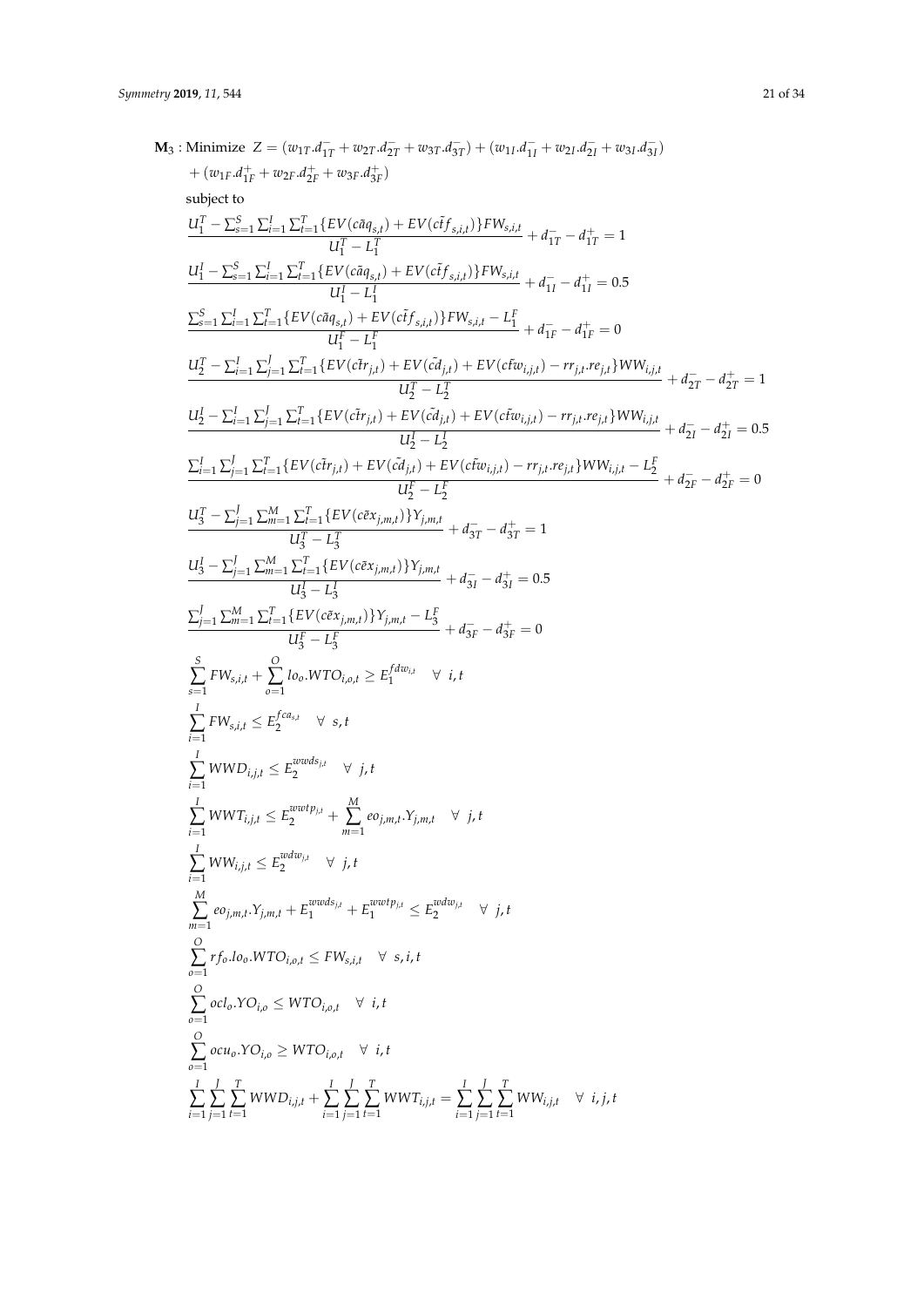$$
FW_{s,i,t} \ge 0, \quad WW_{i,j,t} \ge 0 \quad \forall \quad s,i,j,t
$$
  
\n
$$
WTO_{i,o,t} \ge 0, \quad WWD_{i,j,t} \ge 0, \quad WWT_{i,j,t} \ge 0 \quad \forall \quad i,o,j \text{ and } t
$$
  
\n
$$
0 \le Y_{j,m,t} \quad YO_{i,o} \le 1, \quad Y_{j,m,t} \text{ and } YO_{i,o} = integer, \quad \forall \quad i,o,j,m \text{ and } t
$$
  
\n
$$
d_{kT}^{-}d_{kT}^{+} = 0, \quad d_{kI}^{-}d_{kI}^{+} = 0, \quad d_{kF}^{-}d_{kF}^{+} = 0,
$$

where  $w_{1T}$ ,  $w_{1I}$ ,  $w_{1F}$ ,  $w_{2T}$ ,  $w_{2I}$ ,  $w_{2F}$ ,  $w_{3T}$ ,  $w_{3I}$ , and  $w_{3F}$  are the parameter weights assigned to different deviational variables of the neutrosophic membership goals.

### *3.4. Solution Algorithm*

To reformulate the shale gas water management optimization model into the neutrosophic goal programming model, one needs to solve each objective function individually and has to determine the maximum and minimum values of each objective. With the help of these values, the upper and lower bounds for each membership function under a neutrosophic environment were obtained. Then, the truth, indeterminacy, and falsity membership functions for each objective were constructed. The transformation of membership functions into membership goals can be done by using the different deviational variables. The weighting scheme of each aim was designed based on the difference between the best and worst values of the respective objective function. The developed framework for the optimal shale gas water management computational model was transmuted under a neutrosophic environment. The stepwise solution procedures for the proposed neutrosophic goal programming approach can be summarized as follows:

- **Step 1.** Design the proposed multiobjective shale gas water management optimization model as given in  $M_1$ .
- **Step 2.** Convert each intuitionistic fuzzy parameter involved in model  $M_1$  into its crisp form by using the expected interval and values method as given in Equations (2)–(4) or presented in Table [2.](#page-18-0)
- **Step 3.** Modify model  $M_1$  into  $M_2$  and solve model  $M_2$  for each objective function individually in order to obtain the best and worst solutions.
- **Step 4.** Determine the upper and lower bounds for each objective function by using Equation (6). Using  $U_k$  and  $L_k$ , define the upper and lower bounds for truth, indeterminacy, and falsity membership as given in Equations (7)–(9).
- **Step 5.** Transform the truth, indeterminacy, and falsity membership degrees into their respective membership goals and deviational variables as defined in Equations (10)–(12).
- **Step 6.** Formulate the neutrosophic goal programming model defined in **M**<sup>3</sup> and solve the multiobjective shale gas water management optimization model in order to obtain the compromise solution using suitable techniques or some optimization software packages.

## <span id="page-21-0"></span>**4. A Computational Study**

The integrated framework representative of the multiobjective shale gas water management optimization model is presented based on a real-life scenario, hypothetical proposition, data, information, and a quick review of the published research (Lutz et al. [\[12\]](#page-31-7), Rahm and Riha [\[54\]](#page-33-3), Rahm et al. [\[55\]](#page-33-4), Zhang et al. [\[22\]](#page-31-17), Alawattegama [\[56\]](#page-33-5)). The unified optimal shale gas water planning model was structured to manifest the real-life scenario in the current and future characteristic features of shale gas extraction processes. The proposed model includes the optimal acquisition of freshwater, on-site treatment of wastewater, expansion of treatment plant facility, underground injection disposal site, treatment plant facility, and primary socio-economic concerns and environmental issues with the technical and potential aspects in major shale gas plays in the United States. The acquisition of freshwater from different sources and the inventory holding of freshwater to a certain level for the smooth operation of the shale gas extraction processes is quite a challenging task. Therefore, the acquisition of freshwater is allowed some predetermined budget allocation at the different freshwater sources. The flow-back-produced water from shale play is a matter of grave concern.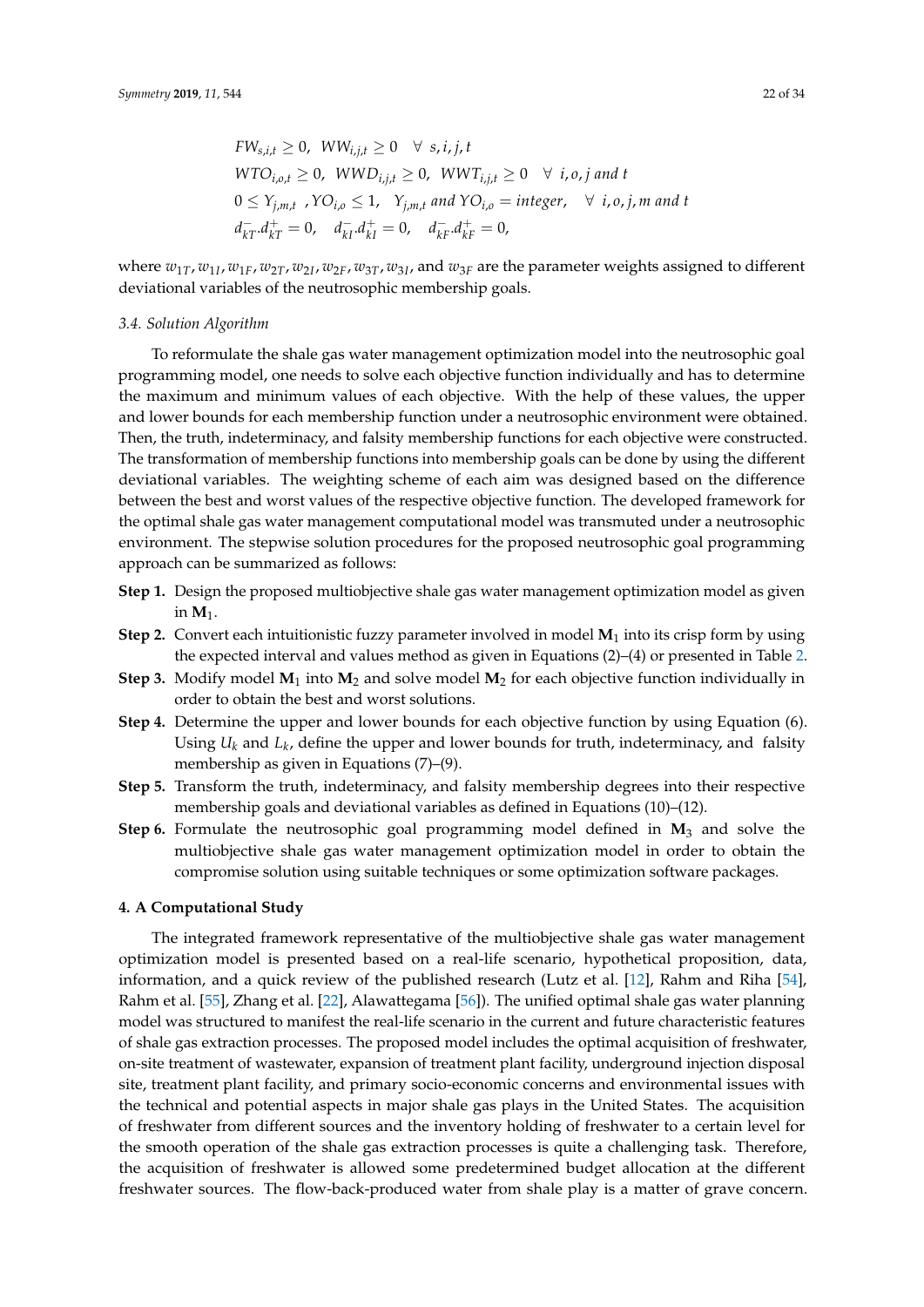The privilege of an on-site wastewater treatment facility for reuse purposes at a moderate scale is also feasible and laid down as a base of future technologies. Various burning socio-environmental issues are being raised against the contaminated wastewater generated from shale wells after fracturing processes at the national and international political levels. To overcome these issues, the orientation of wastewater underground disposal sites and treatment facilities with their expansion options have been taken under consideration. There is no scope for pipelines to any extent throughout the shale gas extraction process. All sorts of to and fro flow of freshwater and wastewater have been depicted with roadways. The planning periods are designed in such a way that shale gas production turnover results in an economically profitable scenario.

In this study, the shale gas water management system optimization model comprises one freshwater source, five shale sites with one drilled well at each shale site, and three on-site wastewater treatment facilities. The toxic wastewater management system includes one wastewater underground injection disposal site, two wastewater treatment plants with three expansion options for each treatment plant facility over three planning periods of 5 years each which are capable of representing the whole shale gas production process more realisticallyy. All the summarized parameters were assumed to be a triangular intuitionistic fuzzy number, and their defuzzified version can be obtained from Table [2.](#page-18-0) The acquisition costs (in  $\frac{6}{5}$ bbl) of freshwater at source and transportation cost (in  $\frac{6}{5}$ bbl) of freshwater by road over three planning periods are presented in Table [3.](#page-22-0) The various costs incurred on account of wastewater, such as transportation cost (in \$/bbl) from different shale sites to disposal site and treatment plants, underground injection disposal cost (in \$/bbl), and wastewater operational cost at different treatment plants (in \$/bbl) over three planning periods are summarized in Table [4.](#page-23-0) The capital investment costs(in \$/bbl) for alternative options for the expansion of treatment plant capacity with the respective enhanced potential volume (in bbl/day) over three planning periods are presented in Table [4.](#page-23-0) The crisp parameters which include revenues/profits from the reuse of wastewater (in \$), reuse rate (in bbl/day), recovery factor for treating wastewater with different treatment technology, and the required ratio of freshwater to sewer for blending after on-site treatment technology, along with the minimum and maximum capacities for on-site treatment with conflicting technology over three time periods are summarized in Table [5.](#page-24-0) The different restrictive intuitionistic fuzzy parameters (for freshwater and wastewater) were introduced for the optimal allocation of freshwater and wastewater according to their speculated destination. The freshwater acquisition capacity at the source, the requirement of freshwater at different shale sites, the underground wastewater disposal capacity, the wastewater treatment plant capacity, and the overall generated wastewater permitted for managerial purposes are summarized in Table [5.](#page-24-0) Throughout the project planning scheme, the decision maker(s) or project manager(s) intend to adopt the certainly feasible strategy that ensures the optimal allocation of freshwater and wastewater to their predetermined consumption points. However, during the whole planning periods, the decision maker(s) are confronted with the different multiple conflicting objectives which are to be optimized in order to achieve the global benefits from the production of shale gas energy as well as its commercial distribution. Hence, the proposed multiobjective shale gas water management optimization model experiments with these hypothetical datasets and was applied to tackle the project planning scheme.

<span id="page-22-0"></span>

| Freshwater Acquisition Cost at Source (cãq)                                                                                                                                                                         | $t=1$                                                                                                                                                           | <b>Time Period</b><br>$t=2$                                                                                                                             | $t=3$                                                                                                                                                             |
|---------------------------------------------------------------------------------------------------------------------------------------------------------------------------------------------------------------------|-----------------------------------------------------------------------------------------------------------------------------------------------------------------|---------------------------------------------------------------------------------------------------------------------------------------------------------|-------------------------------------------------------------------------------------------------------------------------------------------------------------------|
| Source                                                                                                                                                                                                              | (1.9, 2.1, 2.3, 1.8, 2.1, 2.4)                                                                                                                                  | (1.6, 1.8, 2; 1.5, 1.8, 2.1)                                                                                                                            | (0.9, 1.2, 1.5, 0.8, 1.2, 1.6)                                                                                                                                    |
| Transportation costs of freshwater from<br>source to shale site $(c \tilde{t} f)$<br>Source to shale site 1<br>Source to shale site 2<br>Source to shale site 3<br>Source to shale site 4<br>Source to shale site 5 | (1.2, 1.4, 1.6, 1.1, 1.4, 1.7)<br>(2.1, 2.3, 2.5, 1.9, 2.3, 2.7)<br>(3.4,3.6,3.8,3.2,3.6,4.0)<br>(2.2, 2.4, 2.6, 2.1, 2.4, 2.7)<br>(1.4, 1.6, 1.8, 1.2, 1.6, 2) | (4.2, 4.4, 4.6, 4.1, 4.4, 4.7)<br>(3.2,3.4,3.6;3.1,3.4,3.7)<br>(2.2, 2.4.2.6; 2.1, 2.4, 2.7)<br>(1.5, 1.8, 1.9, 1.4, 1.8, 2.1)<br>(1.8,2,2.2;1.8,2,2.2) | (4.1, 4.3, 4.5, 4.0, 4.3, 4.6)<br>(3.2,3.4,3.6,3.0,3.4,3.8)<br>(2.2, 2.4, 2.6, 2.0, 2.4, 2.8)<br>(1.5, 1.7, 1.9, 1.4, 1.7, 2.0)<br>(2.6, 2.8, 3.0, 2.5, 2.8, 3.1) |

**Table 3.** Acquisition and transportation costs of freshwater (\$/bbl).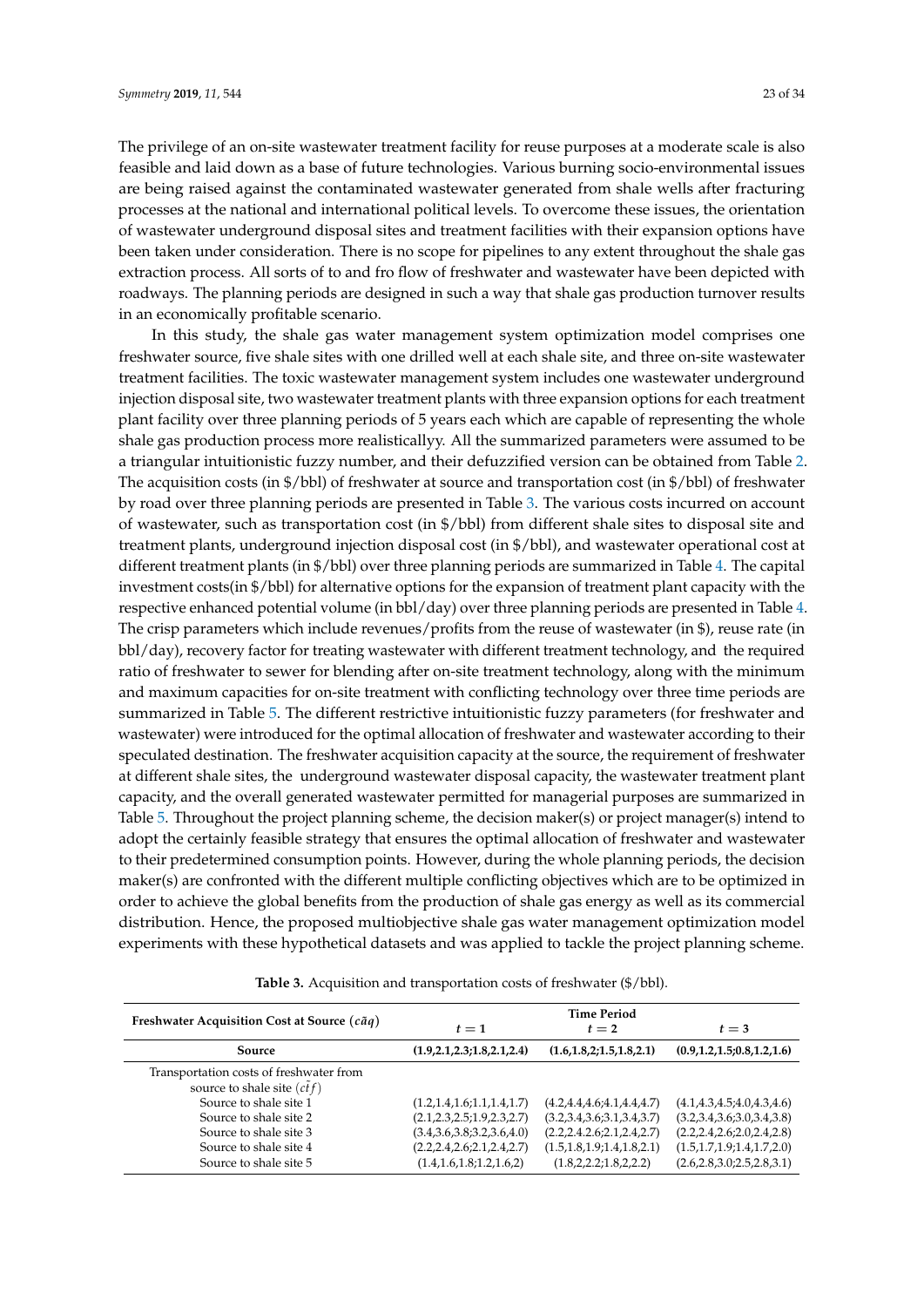<span id="page-23-0"></span>

| Transportation Cost From Shale Site to Facility ( $c\tilde{t}w$ ) |                                        | <b>Time Period</b>                   |                                      |                                      |
|-------------------------------------------------------------------|----------------------------------------|--------------------------------------|--------------------------------------|--------------------------------------|
| Source                                                            | <b>Treatment and Disposal Facility</b> | $t=1$                                | $t=2$                                | $t=3$                                |
| Shale site 1                                                      | Disposal site                          | (1.4, 2.4, 3.4)                      | (2,3,4)                              | (3.4, 3.6, 3.8)                      |
| Shale site 1                                                      | Treatment plant 1                      | (3.0,3.2,3.4)                        | (3.4, 3.6, 3.8)                      | (3.8, 4.0, 4.2)                      |
| Shale site 1                                                      | Treatment plant 2                      | (5.2, 5.6, 6.0)                      | (6.0, 6.3, 6.6)                      | (6.6, 6.7, 6.8)                      |
| Shale site 2                                                      | Disposal site                          | (6.0, 6.5, 7.0)                      | (6.6, 6.9, 7.2)                      | (7.1, 7.4, 7.7)                      |
| Shale site 2                                                      | Treatment plant 1                      | (2.8, 2.9, 3.0)                      | (3.5,3.7,3.9)                        | (4.2, 4.4, 4.6)                      |
| Shale site 2                                                      | Treatment plant 2                      | (3.2,3.4,3.6)                        | (3.5,3.9,4.3)                        | (4.1, 4.2, 4.3)                      |
| Shale site 3                                                      | Disposal site                          | (4.0, 4.2, 4.4)                      | (4.5, 4.8, 5.1)                      | (5.0, 5.5, 6.0)                      |
| Shale site 3                                                      | Treatment plant 1                      | (4.4, 4.8, 5.2)                      | (5.0, 5.3, 5.6)                      | (5.5, 5.9, 6.3)                      |
| Shale site 3                                                      | Treatment plant 2                      | (5.0, 5.1, 5.2)                      | (5.0, 5.5, 6.0)                      | (6.0, 6.3, 6.6)                      |
| Shale site 4                                                      | Disposal site                          | (2.5, 2.7, 2.9)                      | (3.0,3.2,3.4)                        | (3.5,3.9,7.3)                        |
| Shale site 4                                                      | Treatment plant 1                      | (5.5,6.0,6.5)                        | (6.5, 6.7, 6.9)                      | (7.1, 7.3, 7.5)                      |
| Shale site 4                                                      | Treatment plant 2                      | (3.3,3.6,3.9)                        | (4.0, 4.3, 4.6)                      | (4.4, 4.9, 5.4)                      |
| Shale site 5                                                      | Disposal site                          | (6.8,7.1,7.4)                        | (7.3, 7.5, 7.7)                      | (7.8, 7.9, 8.0)                      |
| Shale site 5                                                      | Treatment plant 1                      | (3.0,3.2,3.4)                        | (3.4, 3.6, 3.8)                      | (3.8,3.9,4.0)                        |
| Shale site 5                                                      | Treatment plant 2                      | (2.8,3.1,3.4)                        | (3.6, 3.8, 4.0)                      | (4.0, 4.3, 4.6)                      |
| Operational costs of treatment facility $(c\tilde{t}r)$           |                                        |                                      |                                      |                                      |
| and disposal facility $(\tilde{cd})$                              | Disposal site                          | (0.5, 0.7, 0.9, 0.4, 0.7, 1.0)       | (0.4, 0.6, 0.8, 0.3, 0.6, 0.9)       | (2.1, 2.3, 2.6, 2.1, 2.3, 2.6)       |
|                                                                   | Treatment plant 1                      | (3.6,3.8,4.0,3.5,3.8,4.1)            | (0.5, 0.7, 0.9, 0.4, 0.7, 1.0)       | (1.4, 1.6, 1.8, 1.2, 1.6, 2.0)       |
|                                                                   | Treatment plant 2                      | (2.5, 2.7, 2.9, 2.4, 2.7, 3.0)       | (1.5, 1.7, 1.9; 1.4, 1.7, 2.0)       | (1.5, 1.7, 1.9; 1.4, 1.7, 2.0)       |
|                                                                   |                                        |                                      | Time period                          |                                      |
| Capital cost of expanding treatment plant $(c \tilde{e} x)$       | Expansion option m                     | $t=1$                                | $t=2$                                | $t=3$                                |
| Treatment plant 1                                                 | $\mathbf{1}$                           | (15.6, 15.8, 16.0, 15.4, 15.8, 16.2) | (17.2, 17.4, 17.6, 17.1, 17.4, 17.7) | (14.3, 14.6, 14.9, 14.2, 14.6, 15.0) |
| Treatment plant 1                                                 | $\overline{\mathbf{c}}$                | (09.6, 09.8, 10.0, 09.5, 09.8, 10.1) | (16.2, 16.4, 16.6, 16.1, 16.4, 16.7) | (12.2, 12.4, 12.6, 12.1, 12.4, 12.7) |
| Treatment plant 1                                                 | $\ensuremath{\mathsf{3}}$              | (12.2, 12.4, 12.6, 12.0, 12.4, 12.8) | (13.3, 13.5, 13.7, 13.2, 13.5, 13.8) | (11.2, 11.4, 11.6, 11.1, 11.4, 11.7) |
| Treatment plant 2                                                 | 1                                      | (14.2, 14.4, 14.6, 14.0, 14.4, 14.8) | (12.1, 12.3, 12.5, 12.0, 12.3, 12.6) | (13.1, 13.3, 13.5, 13.0, 13.3, 13.6) |
| Treatment plant 2                                                 | $\overline{2}$                         | (13.2, 13.4, 13.6, 13.0, 13.4, 13.8) | (11.2, 11.4, 11.6; 11.1, 11.4, 11.7) | (16.2, 16.4, 16.6, 16.1, 16.4, 16.7) |
| Treatment plant 2                                                 | 3                                      | (12.2, 12.5, 12.8, 12.1, 12.5, 12.9) | (11.3, 11.5, 11.7, 11.2, 11.5, 11.8) | (17.2, 17.4, 17.6, 17.1, 17.4, 17.7) |
| Increased treatment capacity (eo)                                 |                                        |                                      |                                      |                                      |
| Treatment plant 1                                                 | $\mathbf{1}$                           | 600                                  | 600                                  | 600                                  |
| Treatment plant 1                                                 | $\overline{2}$                         | 750                                  | 750                                  | 750                                  |
| Treatment plant 1                                                 | $\ensuremath{\mathsf{3}}$              | 850                                  | 850                                  | 850                                  |
| Treatment plant 2                                                 | $\mathbf{1}$                           | 550                                  | 550                                  | 550                                  |
| Treatment plant 2                                                 | $\overline{c}$                         | 650                                  | 650                                  | 650                                  |
| Treatment plant 2                                                 | 3                                      | 800                                  | 800                                  | 800                                  |

**Table 4.** Different costs related to wastewater and capital investment for treatment plant expansions (\$/bbl).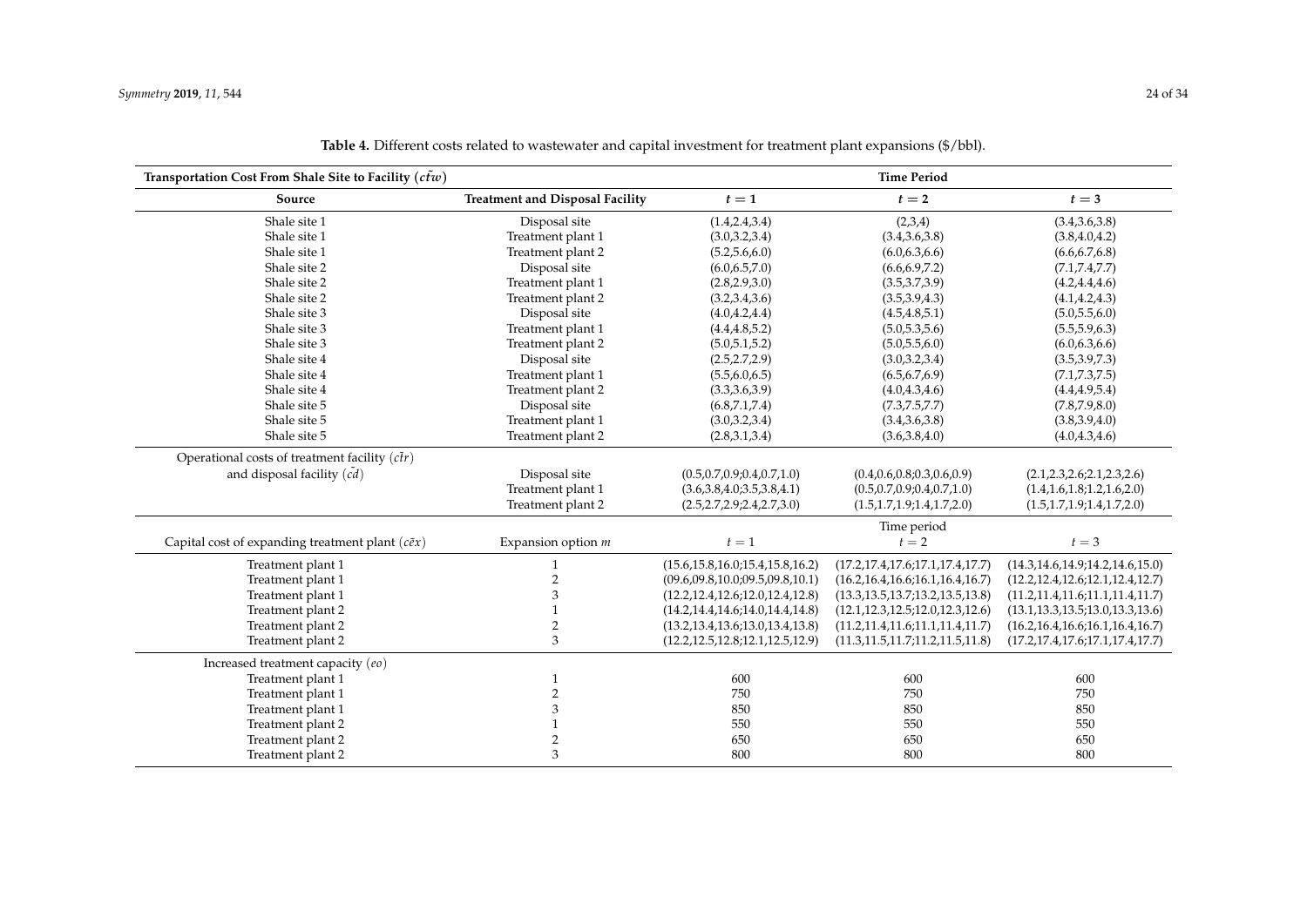<span id="page-24-0"></span>

| Freshwater Acquisition Capacity at Source (fca)         | <b>Time Period</b>                             |                                                |                                                |  |
|---------------------------------------------------------|------------------------------------------------|------------------------------------------------|------------------------------------------------|--|
|                                                         | $t=2$<br>$t=1$                                 |                                                | $t=3$                                          |  |
|                                                         | (200, 300, 400; 100, 300, 500)                 | (300, 500, 700; 200, 500, 800)                 | (500, 600, 700; 400, 600, 800)                 |  |
| Freshwater demand at shale site ( $f \tilde{d}w$ )      |                                                |                                                |                                                |  |
| Shale site 1                                            | (300,000, 500,000, 700,000, 900,000)           | $(500,000, 700,000, 900,000, 1,100,000)$       | $(1,300,000, 1,400,000, 1,500,000, 1,600,000)$ |  |
| Shale site 2                                            | (500,000, 600,000, 700,000, 800,000)           | (600,000, 700,000, 800,000, 900,000)           | $(1,000,000, 1,100,000, 1,200,000, 1,300,000)$ |  |
| Shale site 3                                            | (700,000, 900,000, 1,100,000, 1,300,000)       | (300,000, 400,000, 500,000, 600,000)           | $(600,000, 800,000, 1,000,000, 1,200,000)$     |  |
| Shale site 4                                            | $(800,000, 900,000, 1,000,000, 1,100,000)$     | $(1,000,000, 1,100,000, 1,200,000, 1,300,000)$ | $(1,000,000, 1,200,000, 1,400,000, 1,600,000)$ |  |
| Shale site 5                                            | $(600,000, 800,000, 1,000,000, 1,200,000)$     | $(1,000,000, 1,200,000, 1,400,000, 1,600,000)$ | $(1,000,000, 1,500,000, 2,000,000, 2,500,000)$ |  |
| Wastewater capacity at disposal site (wwwds)            |                                                |                                                |                                                |  |
| Disposal site                                           | (200, 300, 400; 100, 300, 500)                 | (600, 800, 1000; 500, 800, 1100)               | (400, 600, 800; 300, 600, 900)                 |  |
| Wastewater capacity at treatment plant $(w\tilde{w}tp)$ |                                                |                                                |                                                |  |
| Treatment plant 1                                       | (100,000, 200,000, 300,000, 400,000)           | (200,000, 300,000, 400,000, 500,000)           | $(1,000,000, 1,200,000, 1,400,000, 1,600,000)$ |  |
| Treatment plant 2                                       | (200,000, 400,000, 600,000, 800,000)           | $(1,300,000, 1,600,000, 1,800,000, 2,200,000)$ | $(3,000,000, 3,200,000, 3,400,000, 3,600,000)$ |  |
| Overall wastewater capacity $(w\bar{d}w)$               |                                                |                                                |                                                |  |
| Disposal site                                           | (620,000, 630,000, 640,000, 650,000)           | $(2,473,000, 2,474,000, 2,475,000, 2,476,000)$ | $(4,460,000, 4,460,000, 4,470,000, 4,480,000)$ |  |
| Treatment plant 1                                       | (600,000, 700,000, 800,000, 900,000)           | $(2,000,000, 3,000,000, 4,000,000, 5,000,000)$ | $(4,070,000, 4,080,000, 4,090,000, 4,500,000)$ |  |
| Treatment plant 2                                       | $(3,002,000, 3,004,000, 3,006,000, 3,008,000)$ | $(4,010,000, 4,020,000, 4,030,000, 4,040,000)$ | $(5,100,000, 5,200,000, 5,300,000, 5,400,000)$ |  |
| Revenues from wastewater reuse $(re)$                   |                                                |                                                |                                                |  |
| Treatment plant 1                                       | 1.20                                           | 1.30                                           | 1.50                                           |  |
| Treatment plant 2                                       | 1.00                                           | 1.20                                           | 1.40                                           |  |
| Reuse rate $(rr)$                                       |                                                |                                                |                                                |  |
| Treatment plant 1                                       | 0.75                                           | 0.85                                           | 0.95                                           |  |
| Treatment plant 2                                       | 0.70                                           | 0.80                                           | 0.90                                           |  |
|                                                         | Onsite treatment technology o                  |                                                |                                                |  |
|                                                         | $\mathbf{1}$                                   | $\overline{2}$                                 | 3                                              |  |
| Recovery factor (lo)                                    | 0.15                                           | 0.45                                           | 0.65                                           |  |
| Ratio of freshwater to wastewater for blending $(rf)$   | 0.43                                           | 0.40                                           | 0.38                                           |  |
| Minimum capacity for on-site treatment (ocl)            | 150                                            | 200                                            | 300                                            |  |
| Maximum capacity for on-site treatment $(ocu)$          | 5000                                           | 8000                                           | 9000                                           |  |

Table 5. Capacity restrictions on freshwater and wastewater (bbl/day).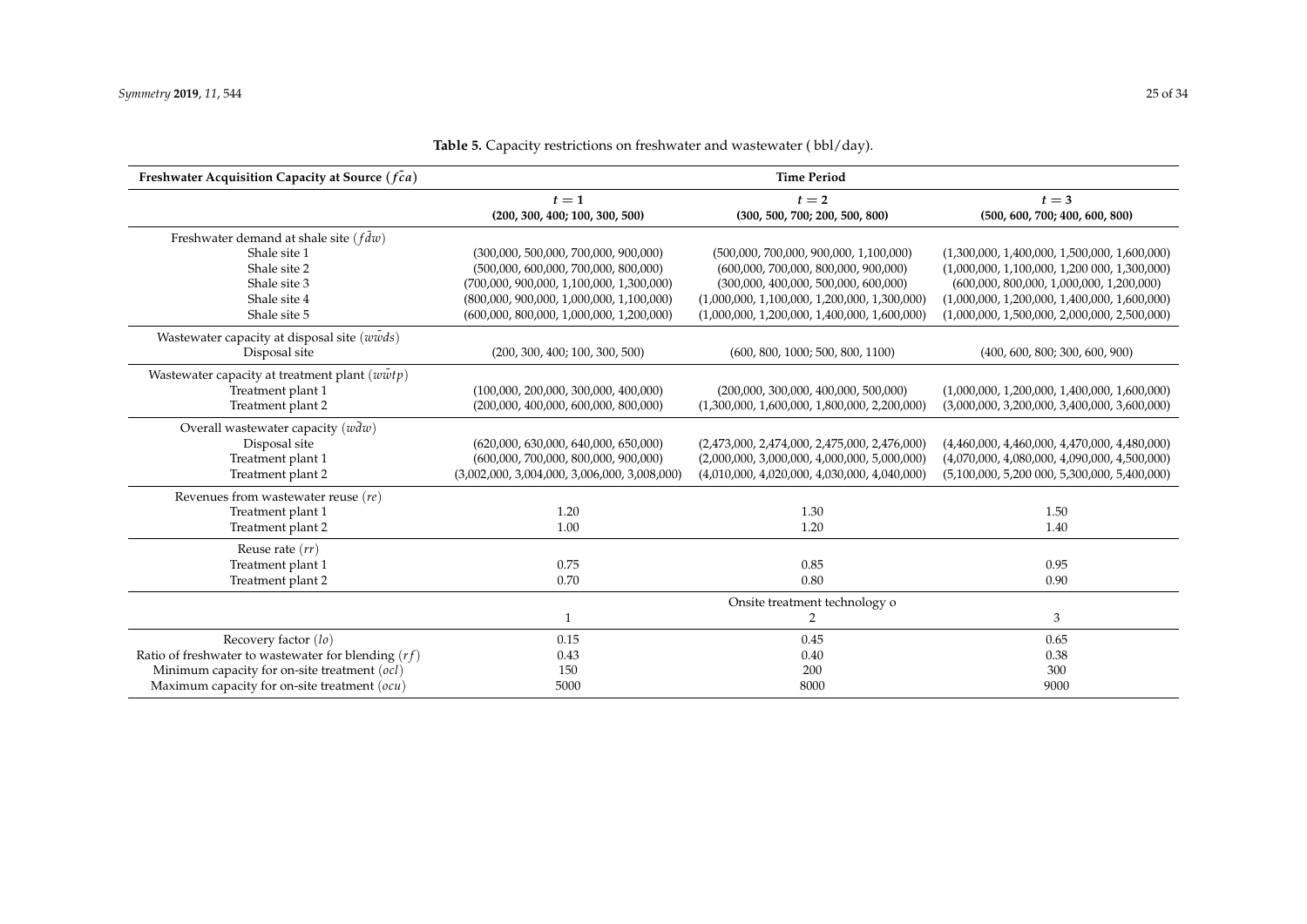## *Results Analyses*

The multiobjective shale gas water management optimization model was written in the AMPL language and solved using the BARON solver through NEOS server version 5.0 in the on-line facility provided by Wisconsin Institutes for Discovery at the University of Wisconsin in Madison for solving optimization problems, see Dolan [\[57\]](#page-33-6), Drud [\[58\]](#page-33-7), Server [\[59\]](#page-33-8), and Gropp, W. Moré [\[60\]](#page-33-9). The technical description of the problem is presented as follows: The final multiobjective shale gas water management optimization model along with a set of well-defined multiple objectives comprised 219 variables including 42 binary variables, 27 non-linear variables, 150 linear variables, and 336 constraints, including 15 non-linear constraints and 321 linear constraints, 66 equality, and 270 inequality constraints. The total computational time for obtaining the final solution was 0.095 s (CPU time). The proposed multiobjective shale gas water management optimization model was solved with three weight parameters assigned to deviational variables of each membership goal with respect to their marginal membership degree. The first weight parameter  $w_{kT}$  was assigned to the truth deviational variable of each membership goal. The second weight parameter *wkI* was assigned to the indeterminacy deviational variable of each membership goal, and the third weight parameter  $w_{kF}$  was assigned to the falsity deviational variable of each membership goal included in all three objective functions. The obtained optimal results were categorized into five main parts: (i) the optimal acquisition of freshwater from various sources to different shale sites in order to ensure smooth operation of the shale gas energy generation system; (ii) prominent emerging technologies for the on-site treatment of wastewater; (iii) the optimal wastewater management system strategy, which is challenging from the environmental point of view; (iv) the optimal expansion plan to enhance the treatment plant capacity; and (v) the optimal values of different conflicting objectives with their corresponding assigned weights. The optimal amounts of freshwater from source to different shale sites are summarized in Table [6.](#page-28-0) In planning period 1, the amount of freshwater requirements from source to five shale sites were 700.000, 186.765, 700.000, 300.480, and 74.100 bbl/day, respectively. In planning period 2, the requirements of freshwater at each shale site were obtained as 1125.000, 1125.000, 654.419, 131.542 and 212.553 bbl/day, respectively. In planning period 3, the consumption of freshwater at each shale site was 1275.000, 187.613, 528.153, 131.542, and 212.553 bbl/day in order to ensure smooth operation of the shale gas extraction processes. However, with the exception of shale sites 1 and 5, the requirements for freshwater increased for each planning horizon. The maximum requirement of freshwater was in shale site 5 with a volume 1275.000 bbl/day, whereas the minimum freshwater requirement was observed at shale site 1 during planning period 3, with 74.100 bbl/day due to the low and high cost of acquisition and transportation incurred over the amount of freshwater, respectively.

The most promising characteristic features of on-site wastewater treatment are the different technologies which are being used to reutilize the wastewater within candidate shale sites. The optimal allocation of wastewater for on-site treatment is summarized in Table [7.](#page-28-1) The on-site treatment of wastewater by different technologies are emerging options for generating freshwater, which was included in the proposed modeling and optimization framework. At shale site 1, the amount of freshwater after treatment by technology 1 was 150 bbl/day in all three planning horizons; the generation of freshwater after treatment by using technology 2 was 200 bbl/day in each planning period; and by applying technology 3 the values were 1551.71, 2401.65, and 2701.62 bbl/day, which was consistently increasing and ensuring the reuse of wastewater in these three planning horizons. At shale site 2, the amount of freshwater generated by the on-site treatment facility using technology 1 was 127.352 bbl/day in each planning period; the generation of freshwater after treatment using technology 2 was 200, 6250, and 200 bbl/day each; and by applying on-site treatment technology 3 they were 525.313, 4554.66, and 527.01 bbl/day in each planning horizon, respectively. At shale site 3, the amount of freshwater after treatment by technology 1 was 150 bbl/day in all three planning horizons; the generation of freshwater after treatment by using technology 2 was 200 bbl/day in the first and second planning periods, which were the same as shale site 1; whereas it was 2865.32 bbl/day in the third planning slot, and unlike by applying technology 3 the obtained amounts were 1551.71, 2060.51,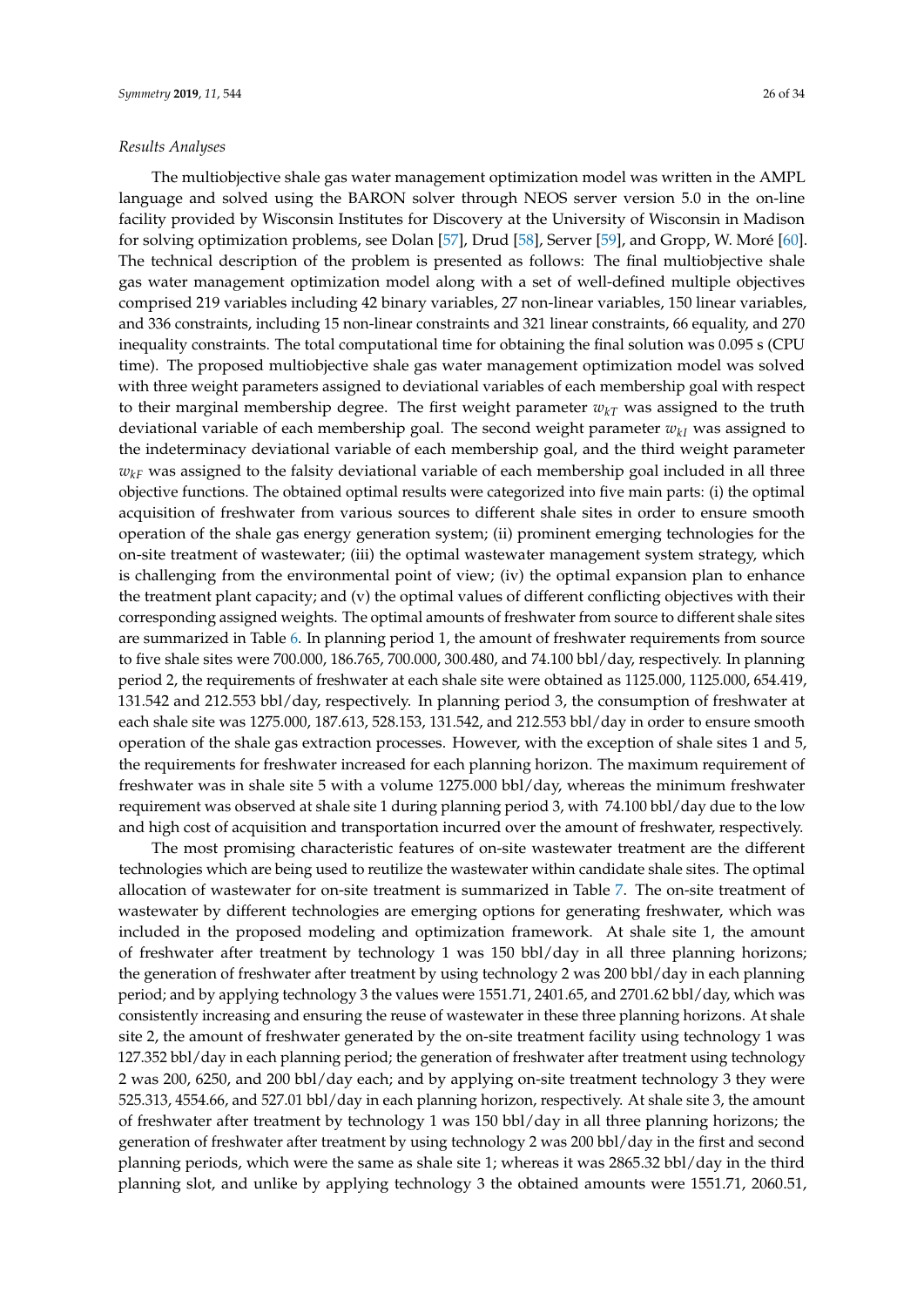and 2208.04 in all planning horizons, resulting in a significant increase in the freshwater generation pattern by on-site treatment. At shale site 4, the generation of freshwater using on-site treatment technology 1 was 147.779, 2023.26, and 147.779 bbl/day; by implementing on-site treatment technology 2 they were 200, 272.266, and 730.788 bbl/day, revealing the significant increment in the regenerated wastewater volumes in three planning slots. The amount of freshwater by using on-site treatment technology 3 was 751.275, 300.000, and 300.000 bbl/day in each planning horizon respectively. At shale site 5, the generation of freshwater using on-site treatment technology 1 was 150 bbl/day in each planning slot; by applying on-site treatment technology 2 it was 342.801, 861.73, and 861.73 bbl/day; and after implementing on-site treatment technology 3 it was 300, 860.539, and 860.539 bbl/day in each planning horizon, respectively. Therefore, the optimal regeneration of freshwater at each shale sites was effectively designed by implementing the on-site treatment technology component in the proposed shale gas water management study and could be potentially achieved using these technologies in an efficient manner under many adverse circumstances, especially where wastewater managerial issues are often encountered at the political level.

The presented wastewater managerial study includes one underground injection disposal site and two treatment plants with its three expansion options which are capable of representing the wastewater management system for the shale plays. Optimal distribution of total wastewater for underground injection disposal and treatment facility is summarized in Table [7.](#page-28-1) The toxic wastewater produced at shale site 1 was 6.75, 17.25, and 13.25 bbl/day, which is directly transported to the underground injection disposal site; whereas the total volume shipped to the treatment plant was 645, 842.50, and 0 bbl/day in all three time horizons. At shale site 2, the whole volume of wastewater was directly sent to the underground injection disposal site and it was not feasible to facilitate the usage of a treatment plant facility. At shale site 3, a certain volume of wastewater was delivered to an underground injection disposal site and treatment plant 2 without allocating any volume to treatment plant 1. The amount of wastewater shipped to the underground injection disposal site was 6.75, 17.25, and 13.25 bbl/day, and the optimal allocations to treatment plant 1 were 137.71, 675, and 850 bbl/day in the three planning periods. At shale sites 4 and 5, the overall volume of produced wastewater that would be delivered from both shale sites were the same and found to be 6.75, 17.25, and 13.25 bbl/day for underground injection disposal purposes: 645, 842.50, and 937.50 bbl/day towards treatment plant 1 whereas the optimal shipment volumes of wastewater from both shale sites to treatment plant 2 were 137.71, 675, and 850 bbl/day in all three planning horizons, respectively. The optimal allocation strategy for the total wastewater volumes was described in such a fashion that the optimal contribution of each wastewater management system components had equal significance. At all five shale sites, the generated amount of wastewater sent from each shale site to the underground injection disposal site were 6.75, 17.25, and 13.25 bbl/day over the three planning horizons, respectively, revealing the maximum permitted amount at the underground injection disposal site and restraining the subsurface water for a certain period. More elaborately, it could be concluded that during the various time horizons it was not found optimal and feasible to flow the wastewater towards the underground injection disposal site due to the significant cost of transportation and the underground injection disposal facility. At shale site 1, the amount of wastewater that would be shipped to treatment plant 1 was 645 and 842.50 bbl/day for planning horizons 1 and 2, respectively. The shipment of wastewater from shale site 1 to treatment plant 2 was not found to be feasible due to the significant increase in the transportation cost incurred over wastewater. At shale site 2, the allocation of any wastewater amount to treatment plants 1 and 2 was not found to be justified in all three planning periods. At shale site 3, it was not feasible to deliver any amount of wastewater to treatment plant 1 during all three planning periods, although the amount of wastewater that would be shipped to treatment plant 2 was 137.71, 675, and 850 bbl/day in the three planning horizons, respectively. At shale sites 4 and 5, the volume of wastewater that would be delivered from both shale sites were the same and found to be 645, 842.50, and 937.5 bbl/day towards treatment plant 1, whereas the optimal shipment volume of wastewater from both shale sites to treatment plant 2 were 137.71, 675, and 850 bbl/day in all three planning horizons respectively.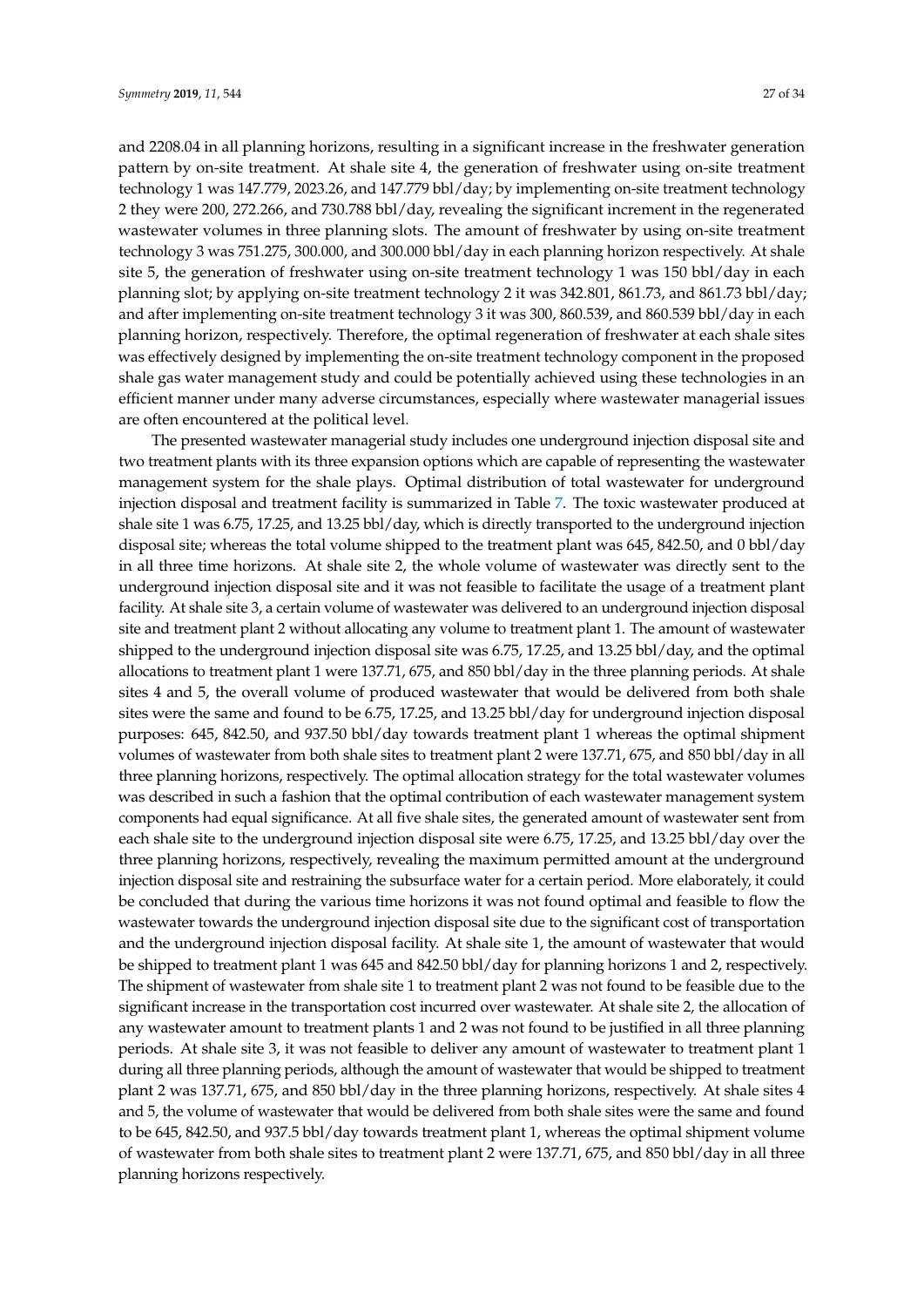During all three planning horizons, treatment plant expansion options played a significant role in dealing with the excess volume of wastewater produced at different shale sites. The vital dominant characteristic of treatment plant expansion was mainly due to limited and rare existence of underground injection disposal site facilities in some places. The limitations imposed on underground injection disposal sites enabled the expanded scope of treatment plant expansions. The optimal strategy for the expansion of treatment plants is presented in Table [7.](#page-28-1) The optimal expansion results of treatment plant 1 during planning periods 1 and 3 by using expansion option 1 were 600 bbl/day each. By using expansion option 2 in planning periods 1 and 3, the optimal capacity was 750 bbl/day each; and by using expansion option 3 in planning periods 1 and 3, the optimal capacity was 850 bbl/day each. There was no need to expand the treatment capacity of treatment plant 1 in planning period 2. Moreover, the optimal expansion strategy for treatment plant 2 by using all three expansion options during planning horizon 1 were obtained as 550, 650, and 850 bbl/day, whereas in planning period 2, only expansion option 2 was suggested to enhance the treatment capacity. There was no more optimal strategy indicated for the rest of the expansion options. The compromise solution results obtained by solving the proposed multiobjective shale gas water management model are summarized in Table [6.](#page-28-0) The minimum total cost of acquisition and transportation of freshwater at the source and from different sources to shale sites was USD \$525126.00, whereas the net cost incurred over the entire amount of wastewater management during the three planning periods was obtained as USD \$4025940.00. The optimal strategy to expand the treatment plant capacity with the predetermined expansion option was presented efficiently and the total capital investment levied on the expansion of the wastewater treatment plant was USD \$5548.97, which reveals that there is still adequate opportunity to expand the capacity of the treatment plant. Shale gas water management systems play an important role in the whole process of generating shale gas energy. The acquisition of a huge amount of freshwater for the fracturing process is a challenging task. The wastewater released from shale sites is toxic in nature and contains various harmful dissolved elements. Therefore, a well-organized wastewater management system includes disposal sites (underground injections) and the establishment of different treatment plants with expansion options.

The overall shale gas water modeling approach was presented, inevitably revealing more practical aspects of decision-making scenarios. Uncertainty among parameters due to vagueness and hesitation were addressed with the triangular intuitionistic fuzzy number, which complies over the degree of acceptance and non-acceptance simultaneously. For example, if the decision maker intends to quantify the value of freshwater requirement with some estimated value, such as each shale site requires approximately 54,800 bbl/day for fracking and horizontal drilling purposes, then the most likely estimated interval would be 54,750–54,850 bbl/day, along with some hesitation degree that may be given as 54,700–54900 bbl/day, which ensures less violation of risks with degree of acceptance and non-acceptance. The representation of different constraints imposed over various parameters also reflects the real scenario of Pennsylvania. In Pennsylvania, underground disposal facilities are very rare and most often wastewater is shipped to nearby cities in Ohio. The solution results have shown a similar situation, and less sewage has been allocated to a different underground disposal facility. Furthermore, the scope for on-site treatment technology and expansion capacity options of treatment plants have been optimally utilized. The resulting optimal allocation of wastewater for on-site treatment at different shale sites shows another advantage by reducing the transportation cost incurred over the treatment and disposal facilities. The opportunity for the expansion capacity option of the treatment plant—if needed—was propounded, and results show that some expansion option was adopted due to the lesser capital investment. The determination of the wastewater reuse rate at the treatment plant also yielded a significant amount of freshwater generation and ensured a lesser burden on the underground disposal facility, which again exhibits substantial characteristic features of the shale gas modeling approach of Pennsylvania. Thus, the proposed shale gas water management model can be easily applied to shale gas energy project planning problems that inherently involve uncertain parameters. The decision maker(s) or project manager(s) can conclusively determine the optimal allocation of each water component with a set of multiple conflicting objectives along with a profitable and economic strategy.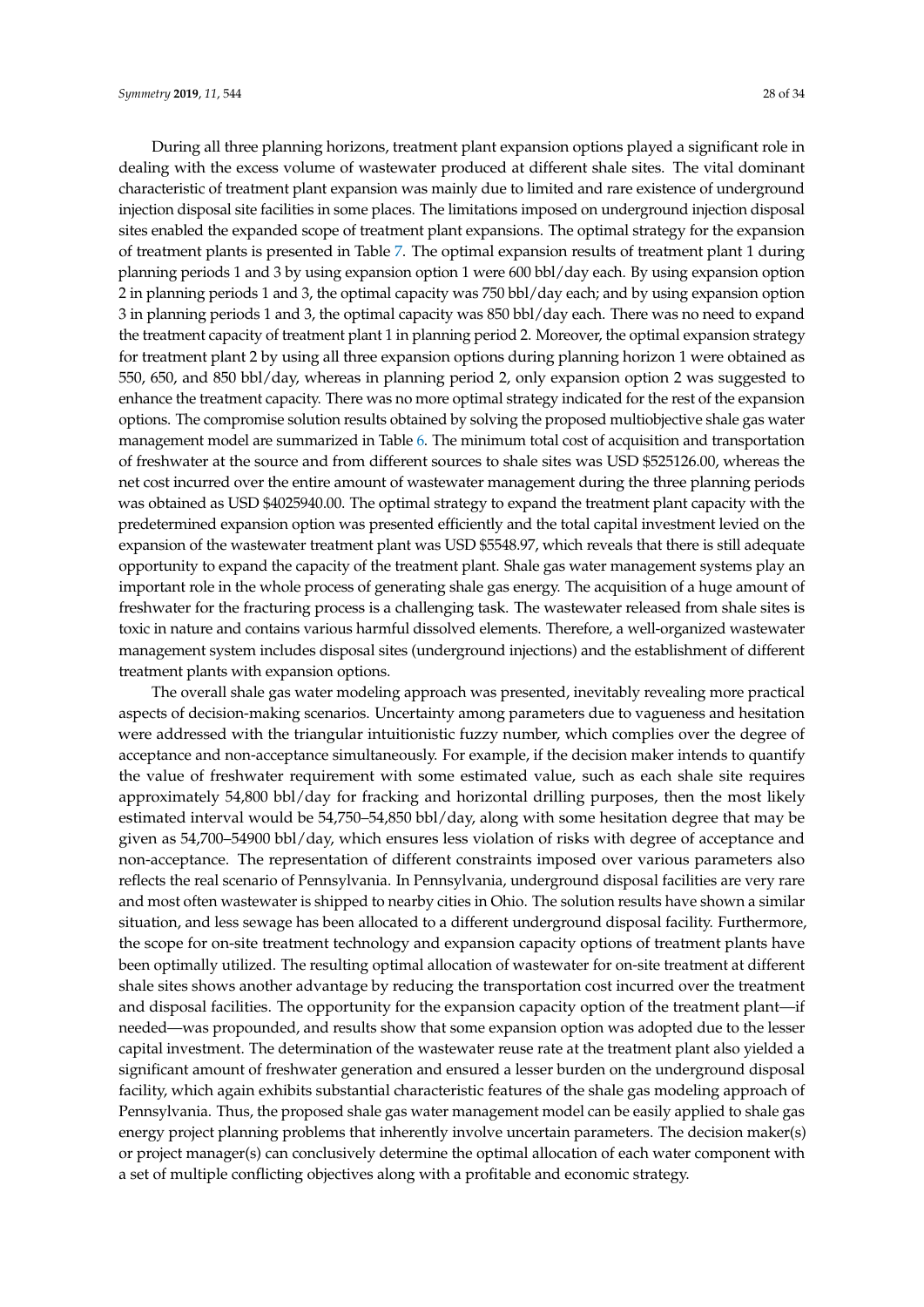|                          | Amount of Freshwater FW <sub>s.i.t</sub> |
|--------------------------|------------------------------------------|
| 111                      | 700.000                                  |
| 112                      | 1125.000                                 |
| 113                      | 1275.000                                 |
| 121                      | 186.765                                  |
| 122                      | 1125.000                                 |
| 123                      | 187.613                                  |
| 131                      | 700.000                                  |
| 132                      | 654.419                                  |
| 133                      | 528.153                                  |
| 141                      | 300.480                                  |
| 142                      | 131.542                                  |
| 143                      | 131.542                                  |
| 151                      | 74.100                                   |
| 152                      | 212.553                                  |
| 153                      | 212.553                                  |
| Optimal objective values |                                          |
| Minimum $Z_1$            | 525,126.00                               |
| Minimum $Z_2$            | 4,025,940.00                             |
| Minimum $Z_3$            | 5548.97                                  |

<span id="page-28-0"></span>**Table 6.** Optimal amount of freshwater and value of objective functions.

**Table 7.** Optimal amount of wastewater allocation and treatment plant expansion strategy.

<span id="page-28-1"></span>

|                     | <b>Total Amount of</b><br>wastewater $WW_{i,j,t}$ | <b>Amount of Wastewater</b><br>at Disposal Site $WWD_{i,j,t}$ | <b>Amount of Wastewater</b><br>at Treatment Plant $WWT_{i,j,t}$ | Amount of Wastewater for<br>on-Site Treatment WTO <sub>i,o,t</sub> |
|---------------------|---------------------------------------------------|---------------------------------------------------------------|-----------------------------------------------------------------|--------------------------------------------------------------------|
| 111                 | 6.75                                              | 6.75                                                          | $\boldsymbol{0}$                                                | 150                                                                |
| 112                 | 17.25                                             | 17.25                                                         | $\boldsymbol{0}$                                                | 150                                                                |
| 113                 | 13.25                                             | 13.25                                                         | $\boldsymbol{0}$                                                | 150                                                                |
| 121                 | 645                                               | 0                                                             | 645                                                             | 200                                                                |
| 122                 | 842.5                                             | $\boldsymbol{0}$                                              | 842.5                                                           | 200                                                                |
| 123                 | 0                                                 | $\boldsymbol{0}$                                              | 0                                                               | 200                                                                |
| 131                 | 0                                                 | 0                                                             | $\boldsymbol{0}$                                                | 1551.71                                                            |
| 132                 | 0                                                 | 0                                                             | $\boldsymbol{0}$                                                | 2401.65                                                            |
| 133                 | 0                                                 | $\boldsymbol{0}$                                              | $\boldsymbol{0}$                                                | 2701.62                                                            |
| 211                 | 6.75                                              | 6.75                                                          | $\boldsymbol{0}$                                                | 127.352                                                            |
| 212                 | 17.25                                             | 17.25                                                         | $\boldsymbol{0}$                                                | 127.352                                                            |
| 213                 | 13.25                                             | 13.25                                                         | $\boldsymbol{0}$                                                | 127.352                                                            |
| 221                 | 0                                                 | $\boldsymbol{0}$                                              | $\boldsymbol{0}$                                                | 200                                                                |
| 222                 | 0                                                 | $\boldsymbol{0}$                                              | $\boldsymbol{0}$                                                | 6250                                                               |
| 223                 | 0                                                 | $\boldsymbol{0}$                                              | $\boldsymbol{0}$                                                | 200                                                                |
| 231                 | $\boldsymbol{0}$                                  | $\boldsymbol{0}$                                              | $\boldsymbol{0}$                                                | 525.313                                                            |
| 232                 | $\boldsymbol{0}$                                  | $\boldsymbol{0}$                                              | $\boldsymbol{0}$                                                | 4554.66                                                            |
| 233                 | $\boldsymbol{0}$                                  | $\boldsymbol{0}$                                              | $\boldsymbol{0}$                                                | 527.01                                                             |
| 311                 | 6.75                                              | 6.75                                                          | $\boldsymbol{0}$                                                | 150                                                                |
| 312                 | 17.25                                             | 17.25                                                         | $\boldsymbol{0}$                                                | 150                                                                |
| 313                 | 13.25                                             | 13.25                                                         | $\boldsymbol{0}$                                                | 150                                                                |
| 321                 | 0                                                 | 0                                                             | $\boldsymbol{0}$                                                | 200                                                                |
| 322                 | $\boldsymbol{0}$                                  | $\boldsymbol{0}$                                              | $\boldsymbol{0}$                                                | 200                                                                |
| 323                 | $\boldsymbol{0}$                                  | $\boldsymbol{0}$                                              | $\boldsymbol{0}$                                                | 2865.32                                                            |
| 331                 | 137.71                                            | $\boldsymbol{0}$                                              | 137.71                                                          | 1551.32                                                            |
| 332                 | 675                                               | $\boldsymbol{0}$                                              | 675                                                             | 2060.51                                                            |
| 333                 | 850                                               | $\boldsymbol{0}$                                              | 850                                                             | 2208.04                                                            |
| 411                 | 6.75                                              | 6.75                                                          | $\mathbf{0}$                                                    | 147.779                                                            |
| 412                 | 17.25                                             | 17.25                                                         | $\boldsymbol{0}$                                                | 2023.26                                                            |
| 413                 | 13.25                                             | 13.25                                                         | $\boldsymbol{0}$                                                | 147.779                                                            |
| 421                 | 645                                               | $\boldsymbol{0}$                                              | 645                                                             | 200                                                                |
| 422                 | 842.5                                             | $\boldsymbol{0}$                                              | 842.5                                                           | 272.266                                                            |
| 423                 | 937.5                                             | $\boldsymbol{0}$                                              | 937.5                                                           | 730.788                                                            |
| 431                 | 137.71                                            | $\boldsymbol{0}$                                              | 137.71                                                          | 751.275                                                            |
| 432                 | 675                                               | $\boldsymbol{0}$                                              | 675                                                             | 300                                                                |
| 433                 | 850                                               | $\boldsymbol{0}$                                              | 850                                                             | 300                                                                |
| 511                 | 6.75                                              | 6.75                                                          | $\boldsymbol{0}$                                                | 150                                                                |
| 512                 | 17.25                                             | 17.25                                                         | $\boldsymbol{0}$                                                | 150                                                                |
| 513                 | 13.25                                             | 13.25                                                         | $\boldsymbol{0}$                                                | 150                                                                |
| 521                 | 645                                               | $\boldsymbol{0}$                                              | 645                                                             | 342.801                                                            |
| 522                 | 842.5                                             | $\boldsymbol{0}$                                              | 842.5                                                           | 861.73                                                             |
| 523                 | 937.5                                             | $\boldsymbol{0}$                                              | 937.5                                                           | 861.73                                                             |
| 531                 | 137.71                                            | $\boldsymbol{0}$                                              | 137.71                                                          | 300                                                                |
| 532                 | 675                                               | $\boldsymbol{0}$                                              | 675                                                             | 360.539                                                            |
| 533                 | 850                                               | $\mathbf{0}$                                                  | 850                                                             | 360.539                                                            |
|                     |                                                   |                                                               |                                                                 |                                                                    |
| Increased treatment | Expansion option                                  |                                                               | Time period                                                     |                                                                    |
| plant capacity (eo) | (m)                                               | $t=1$                                                         | $t=2$                                                           | $t=3$                                                              |
| Treatment plant 1   | $\,1$                                             | 600                                                           | $\overline{\phantom{a}}$                                        | 600                                                                |
| Treatment plant 1   | $\overline{2}$                                    | 750                                                           | $\blacksquare$                                                  | 750                                                                |
| Treatment plant 1   | 3                                                 | 850                                                           | ÷,                                                              | 850                                                                |
| Treatment plant 2   | $\mathbf{1}$                                      | 550                                                           | 550                                                             | ÷,                                                                 |
| Treatment plant 2   | $\overline{2}$                                    | 650                                                           | $\overline{\phantom{a}}$                                        | $\overline{\phantom{a}}$                                           |
| Treatment plant 2   | 3                                                 | 800                                                           | $\overline{a}$                                                  | ÷,                                                                 |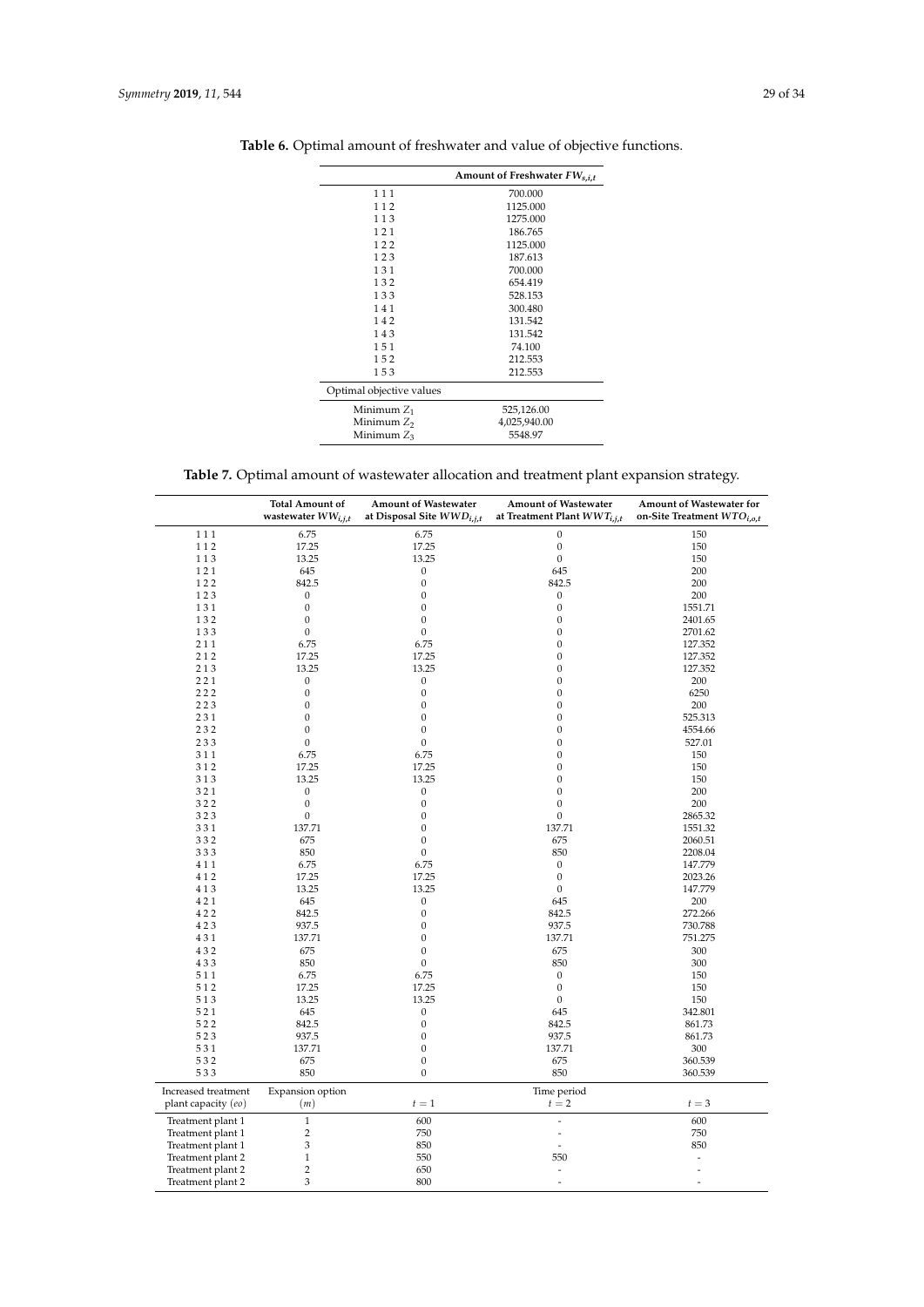## <span id="page-29-0"></span>**5. Conclusions**

The multiobjective shale gas water management optimization model addressed within synthesizes the optimum allocation of water resources for shale gas extraction processes. It assures the optimal distribution of freshwater and wastewater, which are the complementary components of shale gas energy production problems. The proposed shale gas modeling outlook is reliable and provides a helpful tool to investigate and analyze the trade-off between socio-economic and environmental concerns globally. The different costs incurred over freshwater, charges levied on wastewater, and capital investment of expanding treatment plant capacity along with the set of shale gas water management system constraints were optimized simultaneously. Uncertainty measures were incorporated among different parameters to demonstrate the actual situations encountered in real-life shale gas optimization frameworks. The accumulation of freshwater from various sources is a crucial task to fulfill commercial needs. However, alternate options were suggested for the generation of freshwater by using on-site treatment technology, which simultaneously reduced the transportation costs for freshwater. Underground injection disposal sites and treatment plant facilities are two major consumption points of generated wastewater from shale sites. A critical factor in the reuse of water in shale gas is the detailed coordination of activities. For greater convenience, auxiliary options have also been introduced to tackle the excess amount of wastewater in the form of on-site treatment technology and different potential expansions of treatment plant capacity at each shale site during each planning horizon. Unlike the various existing conventional solution techniques, the neutrosophic goal programming approach was suggested, which also considers the independent neutral thoughts of decision makers in the decision-making process. Since the proposed approach was applied to a small-scale shale gas extraction process (see Figure [2\)](#page-11-0), it resulted in the globally optimal solution for all

objectives simultaneously. However, it may not always be possible to have a globally optimal solution when dealing with large-scale dataset problems. The discussed approach cannot capture the stochastic nature of parameters, which consequently cannot be applied to stochastic optimization problems.

The significant contributions of the proposed multiobjective shale gas water management system are summarized as follows:

- The proposed study considers the overall shale gas water management system which consists of freshwater acquisition at sources, on-site wastewater treatment facilities at each shale site, underground injection disposal sewage facilities, different treatment plant options for the reuse of wastewater and the total wastewater capacity which are feasible to handle without affecting the environmental issues. The decision maker(s) or project manager(s) may adopt the presented shale gas modeling framework, which has a magnetic orientation concerning the overall water management system. However, pipeline facilities have not been included throughout the shale gas energy extraction due to their uneconomic aspect.
- Uncertainty among the parameter values is commonly known in the decision-making process. In this shale gas optimization model, the different parameters (e.g., acquisition cost, transportation cost, treatment cost, disposal cost, and capital investment) are taken as the triangular intuitionistic fuzzy number, which is based on more intuition and leads to more realistic uncertainty modeling texture. It also ensures that the system costs the reliability of each component (costs related to freshwater and wastewater) more realistically. The crisp versions of uncertain parameters were determined in terms of expected interval and expected values.
- A neutrosophic-based computational decision-making algorithm for such a complex and dynamic multiobjective shale gas water management optimization model provides benefits while obtaining globally optimal solutions. The indeterminacy/neutral thought is the region of the propositions' value uncertainly and originates from the independent and impartial thoughts. Therefore, the proposed NGPA is a dominating and suitable conventional optimization technique that is preferred over others due to the existence of its independent indeterminacy degree.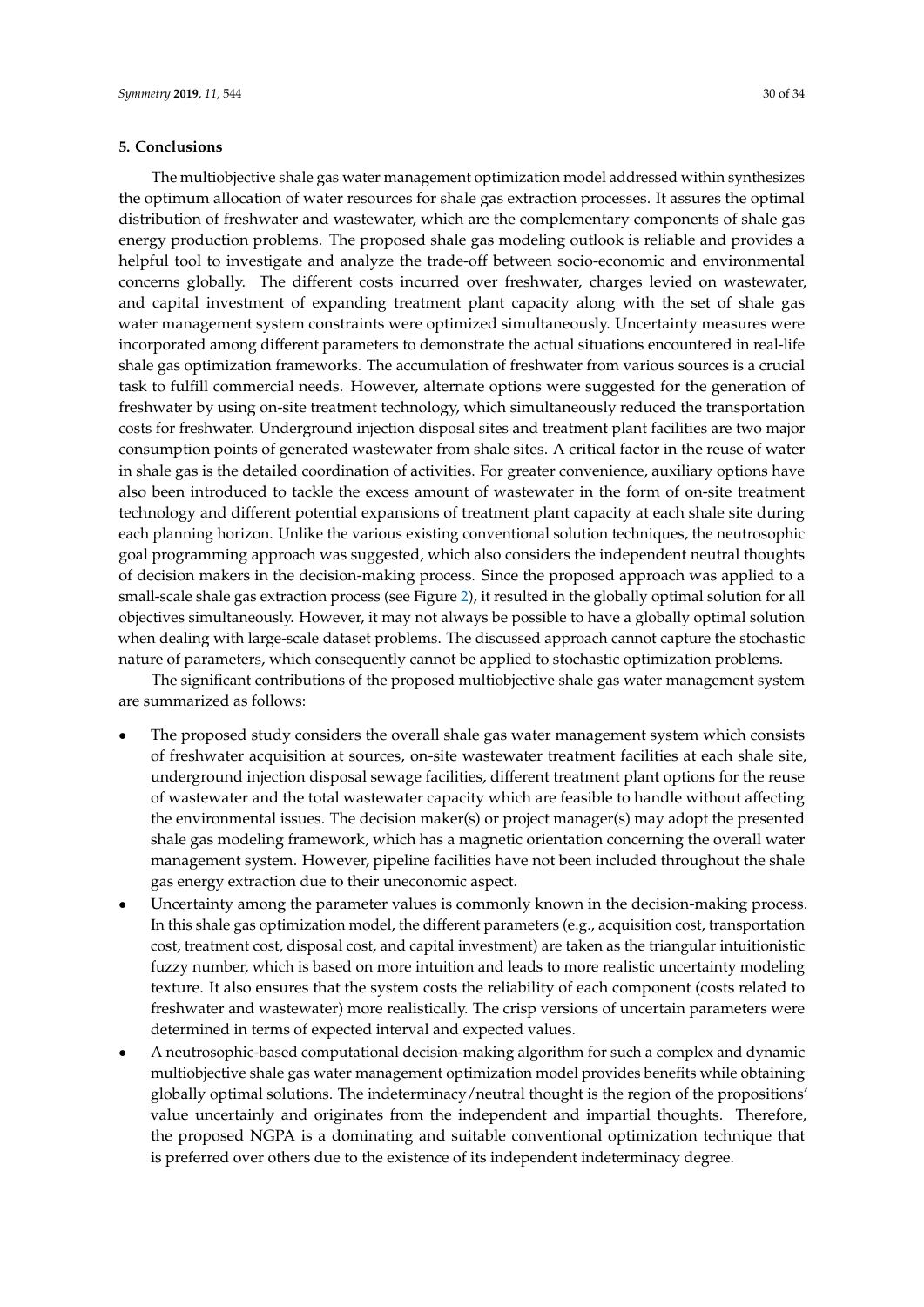• The multiobjective shale gas project planning model was implemented with a possible dataset and the obtained optimal results were analyzed for each component of the shale gas system in a well-organized and efficient manner. Hence, it was concluded that the proposed optimal strategy for shale gas production could be adopted for more sophisticated and quite typical Marcellus shale plays in large-scale long-term scenarios.

Due to manuscript drafting constraints and space limitations, some important aspects remain untouched and may be explored as a future research scope. The presented shale gas water management modeling approach could be extended by considering different essential aspects such as the to and fro movement of water through the pipeline which was not considered in this paper. The presented computational study was demonstrated for small-scale shale-plays, which could be further explored for large-scale and long-term time horizons by enhancing the number of shale sites and different sources of freshwater and various destinations for wastewater.

Flow-back water does not exit instantaneously, but follows a decline curve. Most of the water exits in the first 3–4 weeks, but there is small and a continuous flow of produced water during all the shale-sites life. Therefore the presented modeling approach may be extended by capturing the above-discussed behavior of flow-back produced water. On-site treatment technology exerts less pressure on the underground disposal of wastewater and provides an opportunity to reuse the treated wastewater for fracking purposes within the shale sites itself. If there are no NORMs (normally occurring radioactive materials), the most costly part of water treatment is desalination. Therefore, the sort of on-site treatment technologies may be specified along with their actual cost, and the possibility of being used for on-site treatment purposes may be explored as a future study. Most of the water management system (e.g., the water treated in municipal wastewater treatment facilities that are usually not prepared to deal with hypersaline water) are presently forbidden and may be implemented and executed by including them under a good practices scheme in future work. From the decision-making point of view, hierarchical decision-making processes could be adopted, ensuring a decentralized decision-making scenario and providing more flexibility compared to multiobjective optimization techniques with a single decision maker. Apart from conventional solution techniques, some metaheuristic algorithms could be applied to solve such shale gas water management planning problems. Furthermore, the propounded neutrosophic modeling approach could be applied to real-life dataset problems such as supplier selection problems, inventory control problems, supply chain management, humanitarian logistic problems, etc. The proposed approach could be further extended by incorporating the multi-choice and stochastic parameters along with bi-level and multi-level decision-making scenarios.

**Author Contributions:** conceptualization, F.A. and A.Y.A.; methodology, F.A.; formal analysis, A.Y.A.; writing—original draft preparation, F.A.; writing—review and editing, F.A.; supervision, A.Y.A.; project administration, F.S.; funding acquisition, F.S.

**Funding:** This research received no external funding.

**Acknowledgments:** All authors are deeply thankful to potential reviewers and editors for their valuable suggestions to improve the quality and readability of the manuscript.

**Conflicts of Interest:** The authors declare no conflict of interest.

## **References**

- <span id="page-30-0"></span>1. Zoback, M.D.; Arent, D.J. Shale gas: Development opportunities and challenges. In Proceedings of the 5th Asian Mining Congress, Kolkata, India, 13–15 February 2014; Volume 44.
- 2. Moniz, E.J.; Jacoby, H.D.; Meggs, A.J.; Armtrong, R.; Cohn, D.; Connors, S.; Deutch, J.; Ejaz, Q.; Hezir, J.; Kaufman, G. *The Future of Natural Gas*; Massachusetts Institute of Technology: Cambridge, MA, USA, 2011.
- <span id="page-30-1"></span>3. Shaffer, D.L.; Arias Chavez, L.H.; Ben-Sasson, M.; Romero-Vargas Castrillon, S.; Yip, N.Y.; Elimelech, M. Desalination and reuse of high-salinity shale gas produced water: drivers, technologies, and future directions. *Environ. Sci. Technol.* **2013**, *47*, 9569–9583. [\[CrossRef\]](http://dx.doi.org/10.1021/es401966e)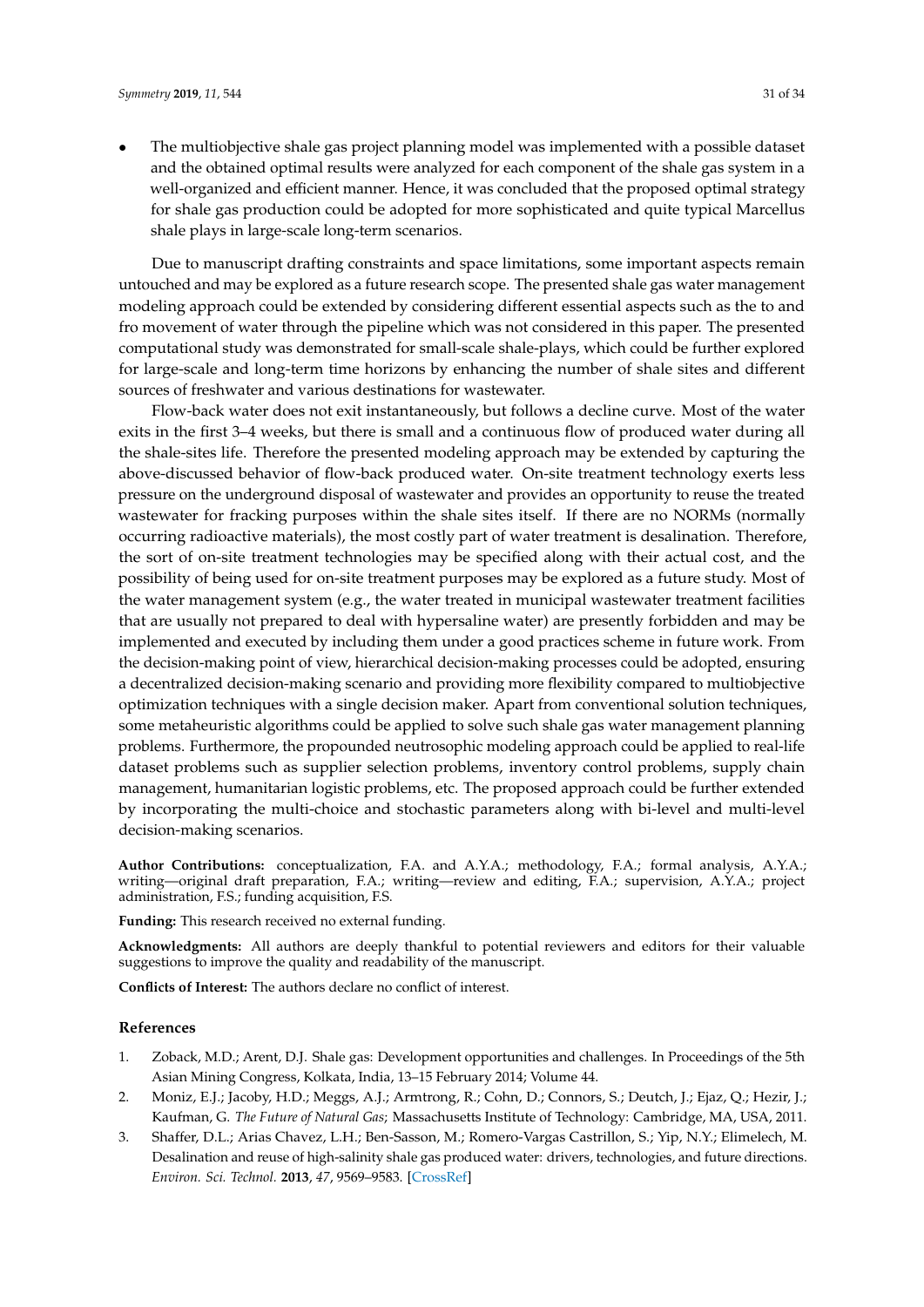- <span id="page-31-0"></span>4. Asche, F.; Oglend, A.; Osmundsen, P. Gas versus oil prices the impact of shale gas. *Energy Policy* **2012**, *47*, 117–124. [\[CrossRef\]](http://dx.doi.org/10.1016/j.enpol.2012.04.033)
- <span id="page-31-1"></span>5. Wenzhi, Z.; Dazhong, D.; Jianzhong, L.; Guosheng, Z. The resource potential and future status in natural gas development of shale gas in China. *Eng. Sci.* **2012**, *14*, 46–52.
- <span id="page-31-2"></span>6. Vengosh, A.; Jackson, R.B.; Warner, N.; Darrah, T.H.; Kondash, A. A critical review of the risks to water resources from unconventional shale gas development and hydraulic fracturing in the United States. *Environ. Sci. Technol.* **2014**, *48*, 8334–8348. [\[CrossRef\]](http://dx.doi.org/10.1021/es405118y)
- 7. Vidic, R.D.; Brantley, S.L.; Vandenbossche, J.M.; Yoxtheimer, D.; Abad, J.D. Impact of shale gas development on regional water quality. *Science* **2013**, *340*, 1235009. [\[CrossRef\]](http://dx.doi.org/10.1126/science.1235009)
- <span id="page-31-3"></span>8. Warner, N.R.; Christie, C.A.; Jackson, R.B.; Vengosh, A. Impacts of shale gas wastewater disposal on water quality in western Pennsylvania. *Environ. Sci. Technol.* **2013**, *47*, 11849–11857. [\[CrossRef\]](http://dx.doi.org/10.1021/es402165b)
- <span id="page-31-4"></span>9. Stevens, P. *The Shale Gas Revolution: Developments and Changes*; Chatham House: London, UK, 2012.
- <span id="page-31-5"></span>10. Sieminski, A. International energy outlook. In Proceedings of the Deloitte Oil and Gas Conference, Houston, TX, USA, 18 November 2014.
- <span id="page-31-6"></span>11. Kerr, R.A. Study: High-Tech Gas Drilling Is Fouling Drinking Water. *Science* **2011**, *332*, 775.
- <span id="page-31-7"></span>12. Lutz, B.D.; Lewis, A.N.; Doyle, M.W. Generation, transport, and disposal of wastewater associated with Marcellus Shale gas development. *Water Resour. Res.* **2013**, *49*, 647–656. [\[CrossRef\]](http://dx.doi.org/10.1002/wrcr.20096)
- <span id="page-31-8"></span>13. Yang, L.; Grossmann, I.E.; Manno, J. Optimization models for shale gas water management. *AIChE J.* **2014**, *60*, 3490–3501. [\[CrossRef\]](http://dx.doi.org/10.1002/aic.14526)
- <span id="page-31-9"></span>14. Yang, L.; Grossmann, I.E.; Mauter, M.S.; Dilmore, R.M. Investment optimization model for freshwater acquisition and wastewater handling in shale gas production. *AIChE J.* **2015**, *61*, 1770–1782. [\[CrossRef\]](http://dx.doi.org/10.1002/aic.14804)
- <span id="page-31-10"></span>15. Li, L.G.; Peng, D.H. Interval-valued hesitant fuzzy Hamacher synergetic weighted aggregation operators and their application to shale gas areas selection. *Math. Probl. Eng.* **2014**, *2014*, 181050. [\[CrossRef\]](http://dx.doi.org/10.1155/2014/181050)
- <span id="page-31-11"></span>16. Gloyston, H.; Johnstone, C. UK Has Vast Shale Gas Reserves, Geologists Say. 2012. Available online: [https:](https://www.birmingham.ac.uk/Documents/research/SocialSciences/NuclearEnergyFullReport.pdf) [//www.birmingham.ac.uk/Documents/research/SocialSciences/NuclearEnergyFullReport.pdf](https://www.birmingham.ac.uk/Documents/research/SocialSciences/NuclearEnergyFullReport.pdf) (accessed on 16 March 2019).
- <span id="page-31-12"></span>17. Gao, J.; You, F. Optimal design and operations of supply chain networks for water management in shale gas production: MILFP model and algorithms for the water-energy nexus. *AIChE J.* **2015**, *61*, 1184–1208. [\[CrossRef\]](http://dx.doi.org/10.1002/aic.14705)
- <span id="page-31-13"></span>18. Sang, Y.; Chen, H.; Yang, S.; Guo, X.; Zhou, C.; Fang, B.; Zhou, F.; Yang, J. A new mathematical model considering adsorption and desorption process for productivity prediction of volume fractured horizontal wells in shale gas reservoirs. *J. Nat. Gas Sci. Eng.* **2014**, *19*, 228–236. [\[CrossRef\]](http://dx.doi.org/10.1016/j.jngse.2014.05.009)
- <span id="page-31-14"></span>19. Gao, J.; You, F. Shale gas supply chain design and operations toward better economic and life cycle environmental performance: MINLP model and global optimization algorithm. *ACS Sustain. Chem. Eng.* **2015**, *3*, 1282–1291. [\[CrossRef\]](http://dx.doi.org/10.1021/acssuschemeng.5b00122)
- <span id="page-31-15"></span>20. Guerra, O.J.; Calderón, A.J.; Papageorgiou, L.G.; Siirola, J.J.; Reklaitis, G.V. An optimization framework for the integration of water management and shale gas supply chain design. *Comput. Chem. Eng.* **2016**, *92*, 230–255. [\[CrossRef\]](http://dx.doi.org/10.1016/j.compchemeng.2016.03.025)
- <span id="page-31-16"></span>21. Bartholomew, T.V.; Mauter, M.S. Multiobjective optimization model for minimizing cost and environmental impact in shale gas water and wastewater management. *ACS Sustain. Chem. Eng.* **2016**, *4*, 3728–3735. [\[CrossRef\]](http://dx.doi.org/10.1021/acssuschemeng.6b00372)
- <span id="page-31-17"></span>22. Zhang, X.; Sun, A.Y.; Duncan, I.J. Shale gas wastewater management under uncertainty. *J. Environ. Manag.* **2016**, *165*, 188–198. [\[CrossRef\]](http://dx.doi.org/10.1016/j.jenvman.2015.09.038) [\[PubMed\]](http://www.ncbi.nlm.nih.gov/pubmed/26433360)
- <span id="page-31-18"></span>23. Lira-Barragán, L.F.; Ponce-Ortega, J.M.; Serna-González, M.; El-Halwagi, M.M. Optimal reuse of flowback wastewater in hydraulic fracturing including seasonal and environmental constraints. *AIChE J.* **2016**, *62*, 1634–1645. [\[CrossRef\]](http://dx.doi.org/10.1002/aic.15167)
- <span id="page-31-19"></span>24. Chen, Y.; He, L.; Guan, Y.; Lu, H.; Li, J. Life cycle assessment of greenhouse gas emissions and water-energy optimization for shale gas supply chain planning based on multi-level approach: Case study in Barnett, Marcellus, Fayetteville, and Haynesville shales. *Energy Convers. Manag.* **2017**, *134*, 382–398. [\[CrossRef\]](http://dx.doi.org/10.1016/j.enconman.2016.12.019)
- <span id="page-31-20"></span>25. Knee, K.L.; Masker, A.E. Association between unconventional oil and gas (UOG) development and water quality in small streams overlying the Marcellus Shale. *Freshw. Sci.* **2019**, *38*, 113–130. [\[CrossRef\]](http://dx.doi.org/10.1086/701675)
- <span id="page-31-21"></span>26. Lan, Y.; Yang, Z.; Wang, P.; Yan, Y.; Zhang, L.; Ran, J. A review of microscopic seepage mechanism for shale gas extracted by supercritical CO<sup>2</sup> flooding. *Fuel* **2019**, *238*, 412–424. [\[CrossRef\]](http://dx.doi.org/10.1016/j.fuel.2018.10.130)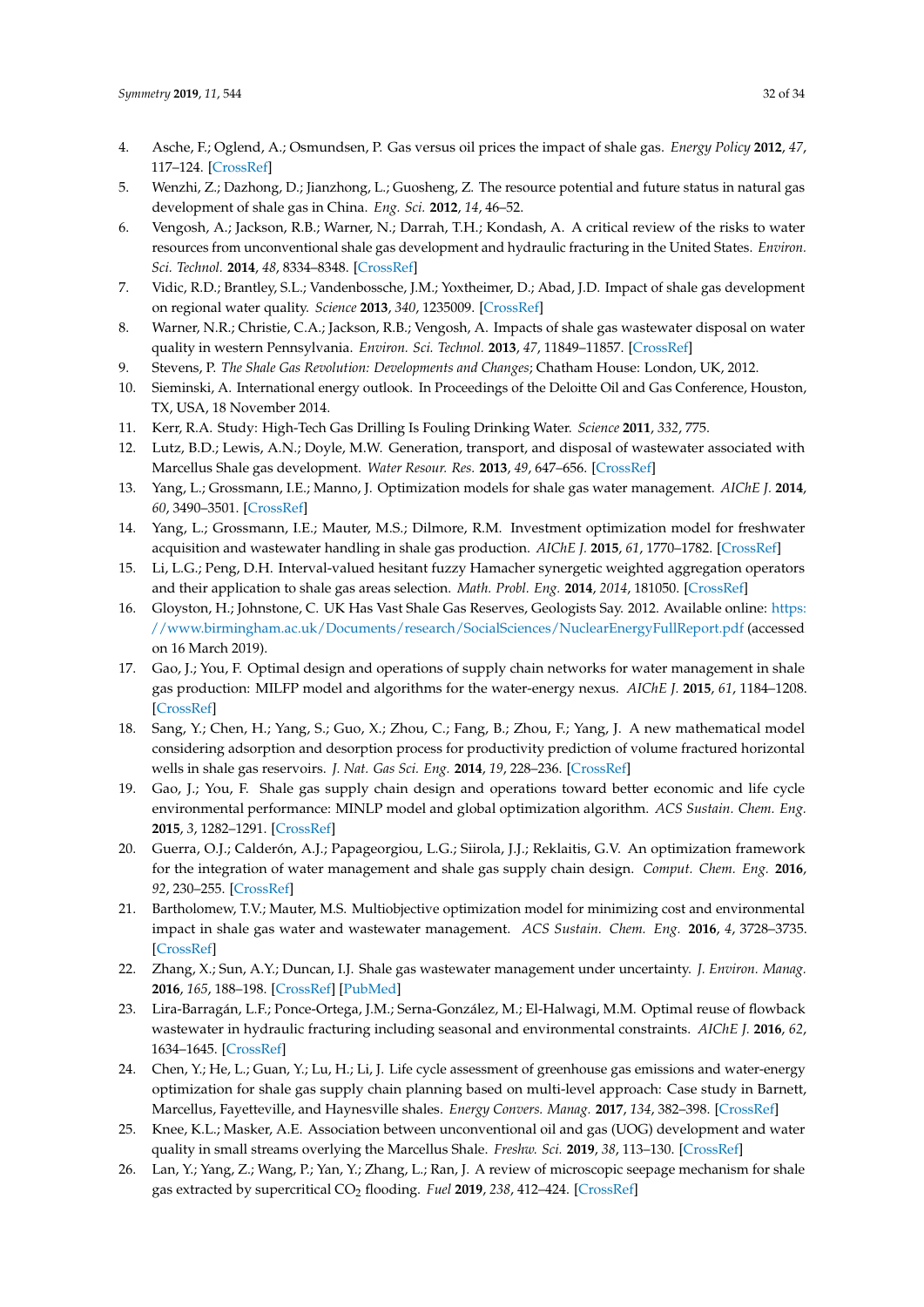- <span id="page-32-0"></span>27. Ren, K.; Tang, X.; Jin, Y.; Wang, J.; Feng, C.; Höök, M. Bi-objective optimization of water management in shale gas exploration with uncertainty: A case study from Sichuan, China. *Resour. Conserv. Recycl.* **2019**, *143*, 226–235. [\[CrossRef\]](http://dx.doi.org/10.1016/j.resconrec.2019.01.003)
- <span id="page-32-1"></span>28. Zhang, Y.; Clark, A.; Rupp, J.A.; Graham, J.D. How do incentives influence local public support for the siting of shale gas projects in China? *J. Risk Res.* **2019**. [\[CrossRef\]](http://dx.doi.org/10.1080/13669877.2019.1569096)
- <span id="page-32-2"></span>29. Denham, A.; Willis, M.; Zavez, A.; Hill, E. Unconventional natural gas development and hospitalizations: Evidence from Pennsylvania, United States, 2003–2014. *Public Health* **2019**, *168*, 17–25. [\[CrossRef\]](http://dx.doi.org/10.1016/j.puhe.2018.11.020)
- <span id="page-32-3"></span>30. Al-Aboosi, F.; El-Halwagi, M. An integrated approach to water-energy nexus in shale-gas production. *Processes* **2018**, *6*, 52. [\[CrossRef\]](http://dx.doi.org/10.3390/pr6050052)
- <span id="page-32-4"></span>31. Jin, L.; Fu, H.; Kim, Y.; Wang, L.; Cheng, H.; Huang, G. The *α*-Representation Inexact T2 Fuzzy Sets Programming Model for Water Resources Management of the Southern Min River Basin under Uncertainty. *Symmetry* **2018**, *10*, 579. [\[CrossRef\]](http://dx.doi.org/10.3390/sym10110579)
- <span id="page-32-5"></span>32. Ren, C.; Zhang, H. A Fuzzy Max–Min Decision Bi-Level Fuzzy Programming Model for Water Resources Optimization Allocation under Uncertainty. *Water* **2018**, *10*, 488. [\[CrossRef\]](http://dx.doi.org/10.3390/w10040488)
- <span id="page-32-6"></span>33. Wang, H.; Zhang, C.; Guo, P. An Interval Quadratic Fuzzy Dependent-Chance Programming Model for Optimal Irrigation Water Allocation under Uncertainty. *Water* **2018**, *10*, 684. [\[CrossRef\]](http://dx.doi.org/10.3390/w10060684)
- <span id="page-32-7"></span>34. Guo, M.; Lu, X.; Nielsen, C.P.; McElroy, M.B.; Shi, W.; Chen, Y.; Xu, Y. Prospects for shale gas production in China: Implications for water demand. *Renew. Sustain. Energy Rev.* **2016**, *66*, 742–750. [\[CrossRef\]](http://dx.doi.org/10.1016/j.rser.2016.08.026)
- <span id="page-32-8"></span>35. Gao, J.; He, C.; You, F. Shale Gas Process and Supply Chain Optimization. In *Advances in Energy Systems Engineering*; Springer: Cham, Switzerland, 2017; pp. 21–46.
- <span id="page-32-9"></span>36. Chebeir, J.; Geraili, A.; Romagnoli, J. Development of Shale Gas Supply Chain Network under Market Uncertainties. *Energies* **2017**, *10*, 246. [\[CrossRef\]](http://dx.doi.org/10.3390/en10020246)
- <span id="page-32-10"></span>37. Chen, Y.; He, L.; Li, J.; Zhang, S. Multi-criteria design of shale-gas-water supply chains and production systems towards optimal life cycle economics and greenhouse gas emissions under uncertainty. *Comput. Chem. Eng.* **2018**, *109*, 216–235. [\[CrossRef\]](http://dx.doi.org/10.1016/j.compchemeng.2017.11.014)
- <span id="page-32-11"></span>38. Drouven, M.G.; Grossmann, I.E. Mixed-integer programming models for line pressure optimization in shale gas gathering systems. *J. Pet. Sci. Eng.* **2017**, *157*, 1021–1032. [\[CrossRef\]](http://dx.doi.org/10.1016/j.petrol.2017.07.026)
- <span id="page-32-12"></span>39. He, L.; Chen, Y.; Li, J. A three-level framework for balancing the tradeoffs among the energy, water, and air-emission implications within the life-cycle shale gas supply chains. *Resour. Conserv. Recycl.* **2018**, *133*, 206–228. [\[CrossRef\]](http://dx.doi.org/10.1016/j.resconrec.2018.02.015)
- <span id="page-32-13"></span>40. Wang, J.; Liu, M.; Bentley, Y.; Feng, L.; Zhang, C. Water use for shale gas extraction in the Sichuan Basin, China. *J. Environ. Manag.* **2018**, *226*, 13–21. [\[CrossRef\]](http://dx.doi.org/10.1016/j.jenvman.2018.08.031) [\[PubMed\]](http://www.ncbi.nlm.nih.gov/pubmed/30103199)
- <span id="page-32-14"></span>41. Ye, J. Expected value method for intuitionistic trapezoidal fuzzy multicriteria decision-making problems. *Expert Syst. Appl.* **2011**, *38*, 11730–11734. [\[CrossRef\]](http://dx.doi.org/10.1016/j.eswa.2011.03.059)
- <span id="page-32-21"></span>42. Nishad, A.K.; Singh, S.R. Solving multi-objective decision making problem in intuitionistic fuzzy environment. *Int. J. Syst. Assur. Eng. Manag.* **2015**, *6*, 206–215. [\[CrossRef\]](http://dx.doi.org/10.1007/s13198-014-0331-5)
- <span id="page-32-15"></span>43. Singh, S.K.; Yadav, S.P. Intuitionistic fuzzy non linear programming problem: Modeling and optimization in manufacturing systems. *J. Intell. Fuzzy Syst.* **2015**, *28*, 1421–1433.
- <span id="page-32-16"></span>44. Bellman, R.E.; Zadeh, L.A. Decision-Making in a Fuzzy Environment. *Manag. Sci.* **1970**, *17*, B-141–B-164. doi[:10.1287/mnsc.17.4.B141.](https://doi.org/10.1287/mnsc.17.4.B141) [\[CrossRef\]](http://dx.doi.org/10.1287/mnsc.17.4.B141)
- 45. Zadeh, L. Fuzzy sets. *Inf. Control* **1965**, *8*, 338–353, doi[:10.1016/S0019-9958\(65\)90241-X.](https://doi.org/10.1016/S0019-9958(65)90241-X) [\[CrossRef\]](http://dx.doi.org/10.1016/S0019-9958(65)90241-X)
- <span id="page-32-17"></span>46. Zimmermann, H.J. Description and optimization of fuzzy systems. *Int. J. Gen. Syst.* **1976**, *2*, 209–215. [\[CrossRef\]](http://dx.doi.org/10.1080/03081077608547470)
- <span id="page-32-18"></span>47. Smarandache, F. A Unifying Field in Logics: Neutrosophic Logic. In *Philosophy*; American Research Press(APP): Rehoboth, NM, USA, 1999; pp. 1–141.
- <span id="page-32-22"></span>48. Ahmad, F.; Adhami, A.Y. Neutrosophic programming approach to multiobjective nonlinear transportation problem with fuzzy parameters. *Int. J. Manag. Sci. Eng. Manag.* **2018**. [\[CrossRef\]](http://dx.doi.org/10.1080/17509653.2018.1545608)
- <span id="page-32-19"></span>49. Ahmad, F.; Adhami, A.Y.; Smarandache, F. Single Valued Neutrosophic Hesitant Fuzzy Computational Algorithm for Multiobjective Nonlinear Optimization Problem. *Neutrosophic Sets Syst.* **2018**, *22*. doi[:10.5281/zenodo.2160357.](https://doi.org/10.5281/zenodo.2160357) [\[CrossRef\]](http://dx.doi.org/10.5281/zenodo.2160357)
- <span id="page-32-20"></span>50. Atanassov, K.T. Intuitionistic fuzzy sets. *Fuzzy Sets Syst.* **1986**, *20*, 87–96. doi[:10.1016/S0165-0114\(86\)80034-3.](https://doi.org/10.1016/S0165-0114(86)80034-3) [\[CrossRef\]](http://dx.doi.org/10.1016/S0165-0114(86)80034-3)